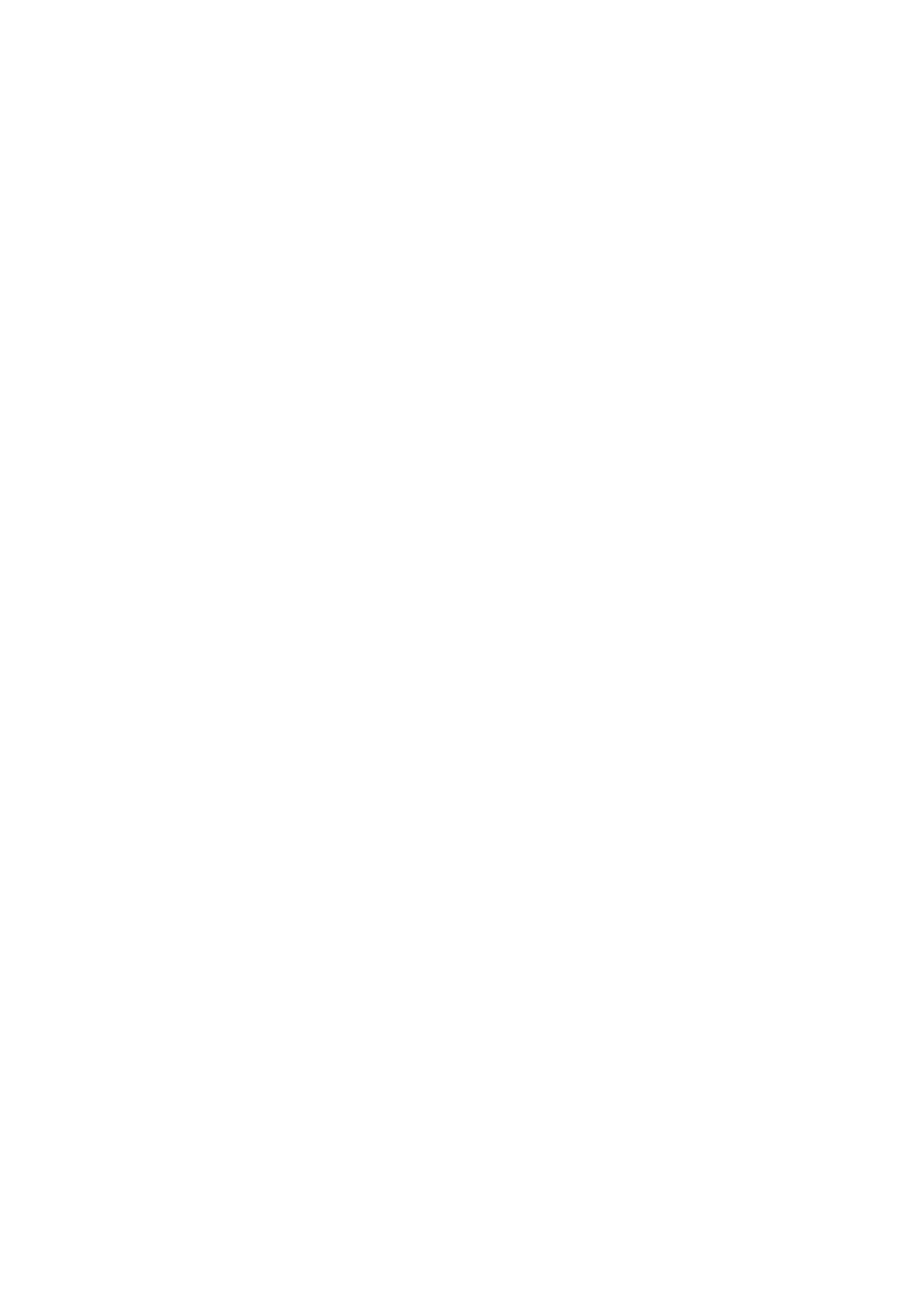## **Table of Contents**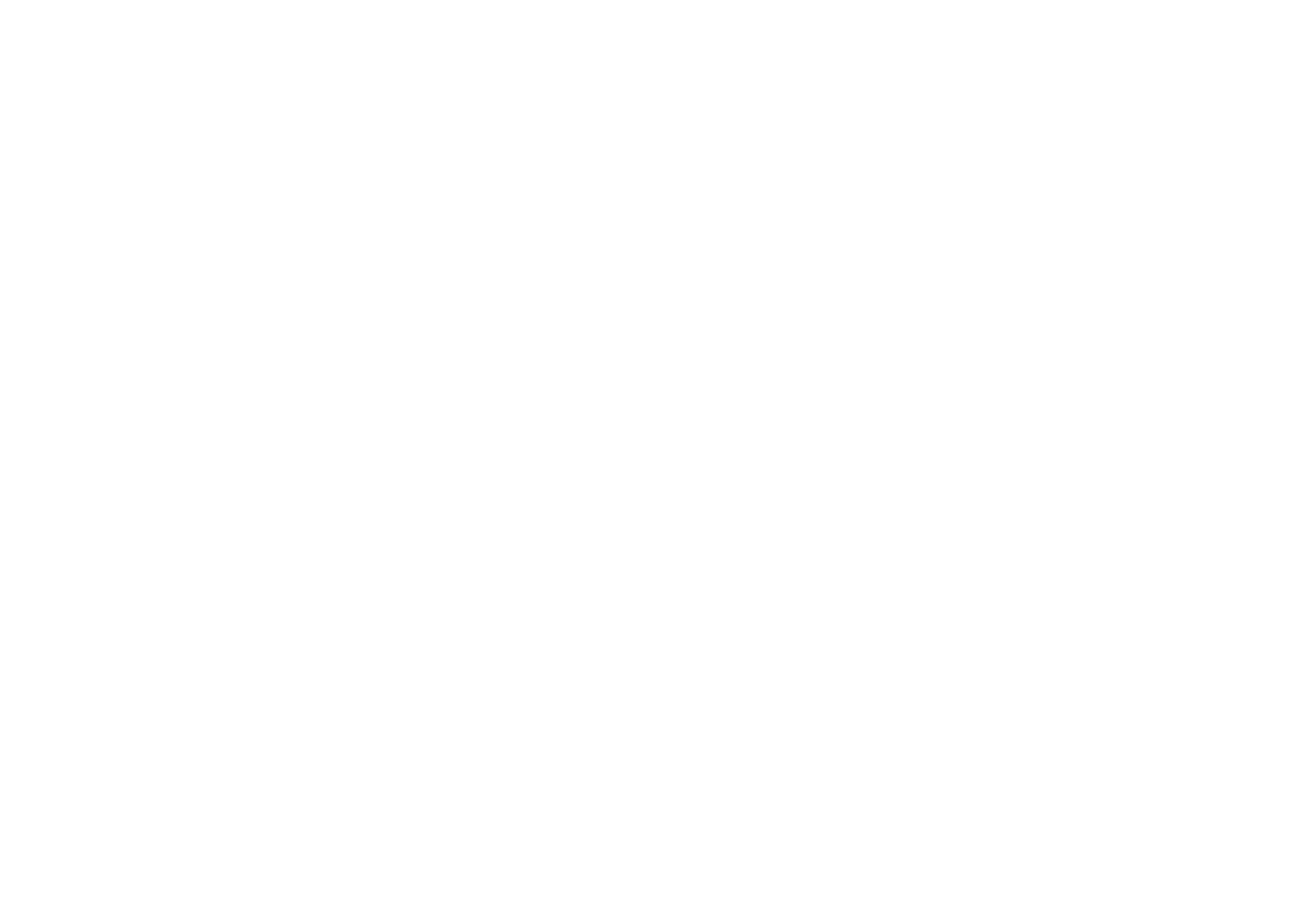## **Part A – Definitions of Development**

<span id="page-4-0"></span>

| <b>Umbrella Term</b> | <b>Development</b>                                                                                                                                                                                                                                                                                                                                 | Sub-categories                                                                                                                                                                                     | <b>Some Common Terminology</b>                                                                                         |
|----------------------|----------------------------------------------------------------------------------------------------------------------------------------------------------------------------------------------------------------------------------------------------------------------------------------------------------------------------------------------------|----------------------------------------------------------------------------------------------------------------------------------------------------------------------------------------------------|------------------------------------------------------------------------------------------------------------------------|
|                      | Agriculture means broadacre animal<br>farming, crop and pasture production, and<br>horticulture for commercial wholesale<br>production, but does not include animal<br>husbandry or any cultivation or animal<br>farming carried out primarily for the personal<br>enjoyment of, or consumption by, the<br>owner(s) or occupant(s) of land.        | Horticulture means the use of land for<br>intensive plant production such as fruit,<br>vegetable or flower production (including<br>berries and vines).                                            | Horse agistment<br>Livestock grazing                                                                                   |
|                      | Airport means the use of land for the<br>landing or departure of aircraft; the term<br>includes facilities provided at such premises<br>for the housing, servicing, maintenance and<br>repair of aircraft and for the assembly of<br>passengers and goods prior to the transport<br>of these passengers and goods either to or<br>from an airport. | Helicopter landing facility means the use<br>of land authorised by the Civil Aviation<br>Authority for use by helicopters whether or<br>not terminal facilities or hangar storage are<br>included. | Air cargo facilities<br>Air terminals<br>General aviation facilities<br>Landing fields<br>Military aviation facilities |
|                      | Ancillary use means the use of land for a<br>purpose that is ancillary to the primary use of<br>the land.                                                                                                                                                                                                                                          | Outbuilding means a shed, garage or<br>similar structure that is ancillary to the<br>permitted use of the land.                                                                                    |                                                                                                                        |
|                      | Animal care facility means the use of land<br>for the purpose of caring, boarding, breeding<br>or raising of predominantly domestic or<br>household animals.                                                                                                                                                                                       |                                                                                                                                                                                                    | Catteries<br>Kennels                                                                                                   |
|                      | Animal husbandry means any form of<br>animal production that either takes place<br>within the confines of a building or buildings<br>where livestock are reared in confined areas<br>excluding any husbandry carried out mainly<br>for the personal enjoyment of, or<br>consumption by, the owner(s) or occupier(s)<br>of the land.                |                                                                                                                                                                                                    | Feedlots<br>Fish farming<br>Poultry establishments<br>Shedded wool production                                          |
|                      | <b>Apartment</b> see Multi-unit housing                                                                                                                                                                                                                                                                                                            | <b>Serviced apartment</b>                                                                                                                                                                          | <b>Flats</b><br>Home units                                                                                             |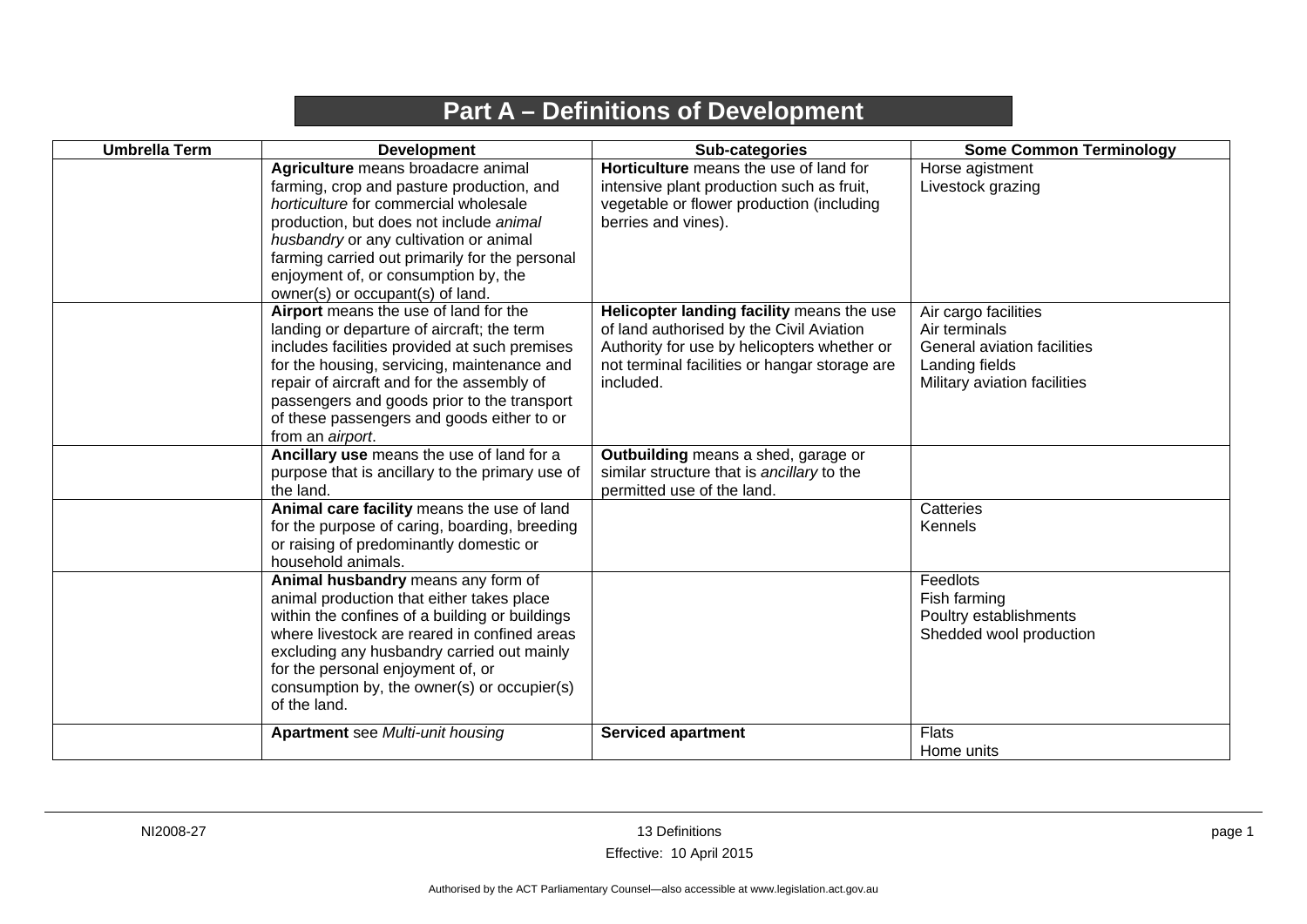| <b>Umbrella Term</b> | <b>Development</b>                                                                                                                                                                                                                                                                  | Sub-categories | <b>Some Common Terminology</b>                                                                                                                                                       |
|----------------------|-------------------------------------------------------------------------------------------------------------------------------------------------------------------------------------------------------------------------------------------------------------------------------------|----------------|--------------------------------------------------------------------------------------------------------------------------------------------------------------------------------------|
|                      | Aquatic recreation facility means the use<br>of land for a sporting, exercise, pastime or<br>leisure activity, whether or not operated for<br>gain, which is based on the recreational use<br>of an adjacent water feature, but does not<br>include a swimming pool or an aquarium. |                | Boat landing facilities<br>Boat sheds<br><b>Marinas</b><br>Swimming facilities<br>Wharves                                                                                            |
|                      | Attached house see Multi-unit housing                                                                                                                                                                                                                                               |                | Aged persons' unit (attached)<br>Row house<br>Semi-detached house<br>Terrace house<br>Townhouse<br>Villa house                                                                       |
|                      | Boarding house means the use of land to<br>principally provide long term accommodation<br>where meals, laundry or other services are<br>provided only to those residents of the<br>boarding house, and which is not licensed to<br>sell liquor.                                     |                | Lodging house<br>Private hotel<br>Serviced room                                                                                                                                      |
|                      | Bulk landscape supplies means the use of<br>land for the bulk sale of sand, soil,<br>screenings and other such garden materials.                                                                                                                                                    |                |                                                                                                                                                                                      |
|                      | <b>Bulky goods retailing see SHOP</b>                                                                                                                                                                                                                                               |                | Auction rooms<br>Camping equipment sales<br>Carpet sales<br>Do-it-yourself home improvement centres<br>Furniture and furnishing sales<br>Hardware stores<br>Showroom for bulky goods |
|                      | <b>Business agency see NON-RETAIL</b><br><b>COMMERCIAL USE</b>                                                                                                                                                                                                                      |                | Computer service<br>Health insurance agency<br>Real estate agency<br>Travel agency                                                                                                   |
|                      | Car park means the use of land specifically<br>allocated for the parking of motor vehicles.                                                                                                                                                                                         |                |                                                                                                                                                                                      |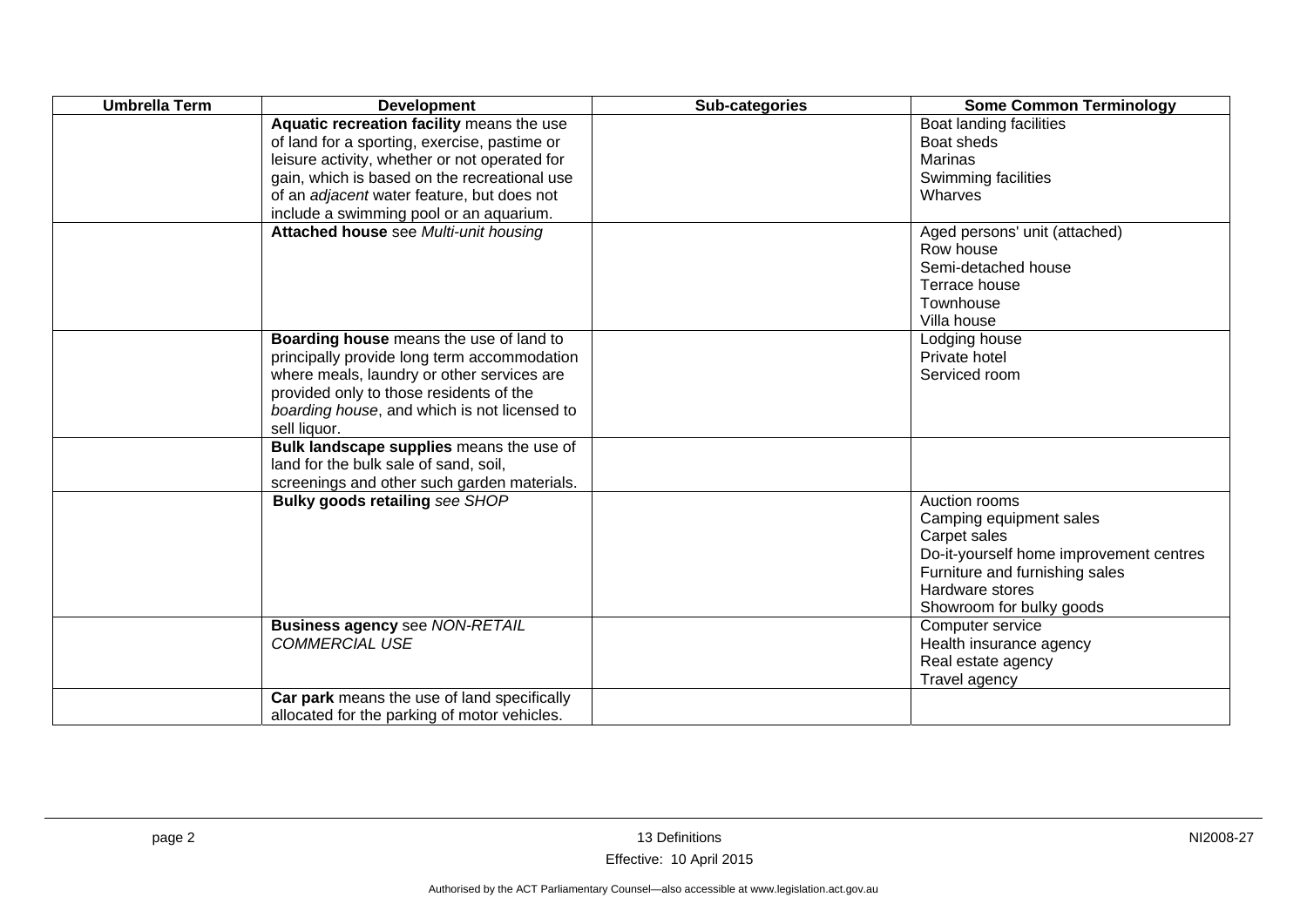| <b>Umbrella Term</b> | <b>Development</b>                                                                                                                                                                                                                                                                                                                                                                                      | Sub-categories            | <b>Some Common Terminology</b>                                                         |
|----------------------|---------------------------------------------------------------------------------------------------------------------------------------------------------------------------------------------------------------------------------------------------------------------------------------------------------------------------------------------------------------------------------------------------------|---------------------------|----------------------------------------------------------------------------------------|
|                      | Caravan park/camping ground means the<br>use of land for the placement of caravans or<br>tents for the purpose of temporary<br>accommodation and may include cabins for<br>overnight and holiday accommodation,<br>amenity buildings, recreational and<br>entertainment facilities, manager's office and<br>residence and shops which cater for the<br>occupants of the caravan park/camping<br>ground. |                           | Cabins                                                                                 |
|                      | Caretaker's residence see RESIDENTIAL<br><b>USE</b>                                                                                                                                                                                                                                                                                                                                                     |                           |                                                                                        |
|                      | Cemetery means the use of land for the<br>interment or the cremation of the dead<br>including any funeral parlour or chapel<br>erected on such land and used in connection<br>with the cemetery.<br><b>Chancellery</b> see Office                                                                                                                                                                       |                           | Burial ground<br>Cemetery (public land reserve)<br>Crematorium<br>Graveyard            |
|                      | Child care centre see COMMUNITY USE                                                                                                                                                                                                                                                                                                                                                                     |                           | Adjunct care<br>Creche<br>Long day care<br>Occasional care centre<br>Playschool        |
|                      | Civic administration means the use of land<br>for the purpose of carrying out the legislative<br>and judicial functions of government.                                                                                                                                                                                                                                                                  |                           | <b>ACT Legislative Assembly</b><br>Archive<br>Civic centre<br>Court of Law<br>Tribunal |
|                      | Club means the use of land as a meeting<br>place for persons associated, or for a body<br>incorporated, for a social, sporting, athletic,<br>literary, political or other like purpose, and<br>which is a licensed premise under the Liquor<br>Act 2010.                                                                                                                                                |                           | Ethnic clubs<br>Football club<br>Labor club<br>Leagues club<br>RSL club                |
|                      | <b>Commercial accommodation unit see</b><br>COMMERCIAL ACCOMMODATION USE                                                                                                                                                                                                                                                                                                                                | <b>Serviced apartment</b> |                                                                                        |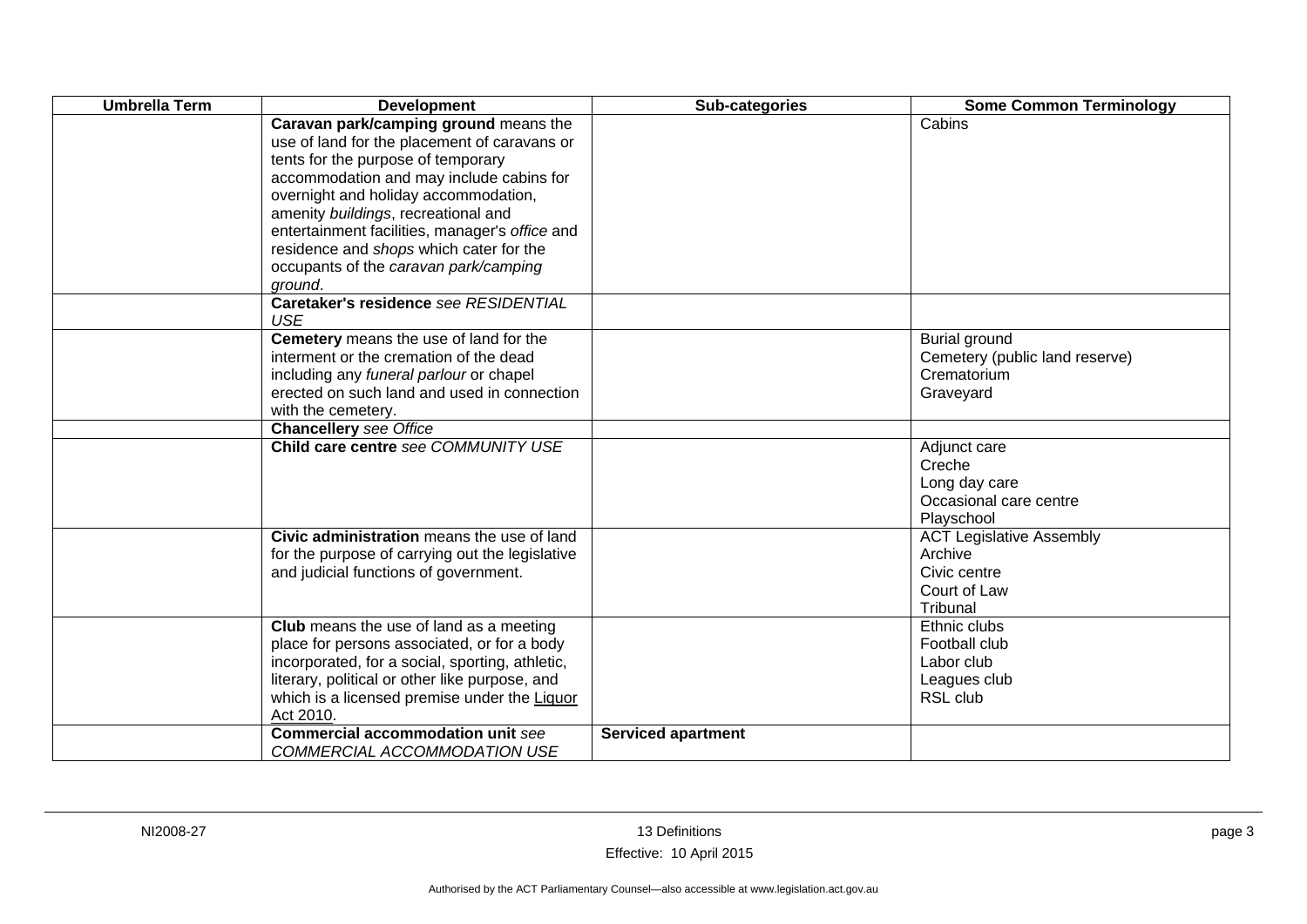| <b>Umbrella Term</b>       | <b>Development</b>                             | Sub-categories | <b>Some Common Terminology</b> |
|----------------------------|------------------------------------------------|----------------|--------------------------------|
| <b>COMMERCIAL</b>          | Commercial accommodation unit means a          |                |                                |
| <b>ACCOMMODATION USE</b>   | room or suite of rooms that is made available  |                |                                |
| does not include a caravan | on a commercial basis for short-term           |                |                                |
| park/camping ground or a   | accommodation. A commercial                    |                |                                |
| group or organised camp.   | accommodation unit may comprise a              |                |                                |
|                            | dwelling but not a room or suite of rooms      |                |                                |
|                            | within a dwelling. It does not include any     |                |                                |
|                            | associated facility such as a restaurant, bar  |                |                                |
|                            | or functions room, which may be used by the    |                |                                |
|                            | occupants of the premises but, which is also   |                |                                |
|                            | available for use by non occupant members      |                |                                |
|                            | of the public.                                 |                |                                |
|                            | Guest house means the use of land for one      |                |                                |
|                            | or more commercial accommodation units         |                |                                |
|                            | and where common or shared facilities are      |                |                                |
|                            | provided for the provision of services such as |                |                                |
|                            | meals and laundry to occupants of the          |                |                                |
|                            | premises but not to non occupant members       |                |                                |
|                            | of the public.                                 |                |                                |
|                            | Hotel means the use of land for one or more    |                |                                |
|                            | commercial accommodation units and where       |                |                                |
|                            | the premise is licensed under the Liquor Act   |                |                                |
|                            | 2010. It may also include associated           |                |                                |
|                            | facilities such as a restaurant, bar or        |                |                                |
|                            | functions room, which may be used by the       |                |                                |
|                            | occupants of the premises but, which are       |                |                                |
|                            | also available for use by non occupant         |                |                                |
|                            | members of the public.                         |                |                                |
|                            | Motel means the use of land for one or more    |                |                                |
|                            | commercial accommodation units and where       |                |                                |
|                            | the units are provided with convenient space   |                |                                |
|                            | for parking of motor vehicles. It may also     |                |                                |
|                            | include associated facilities such as a        |                |                                |
|                            | restaurant, bar or functions room, which may   |                |                                |
|                            | be used by the occupants of the premises       |                |                                |
|                            | but, which are also available for use by non   |                |                                |
|                            | occupant members of the public. A motel        |                |                                |
|                            | may be licensed under the Liquor Act 2010.     |                |                                |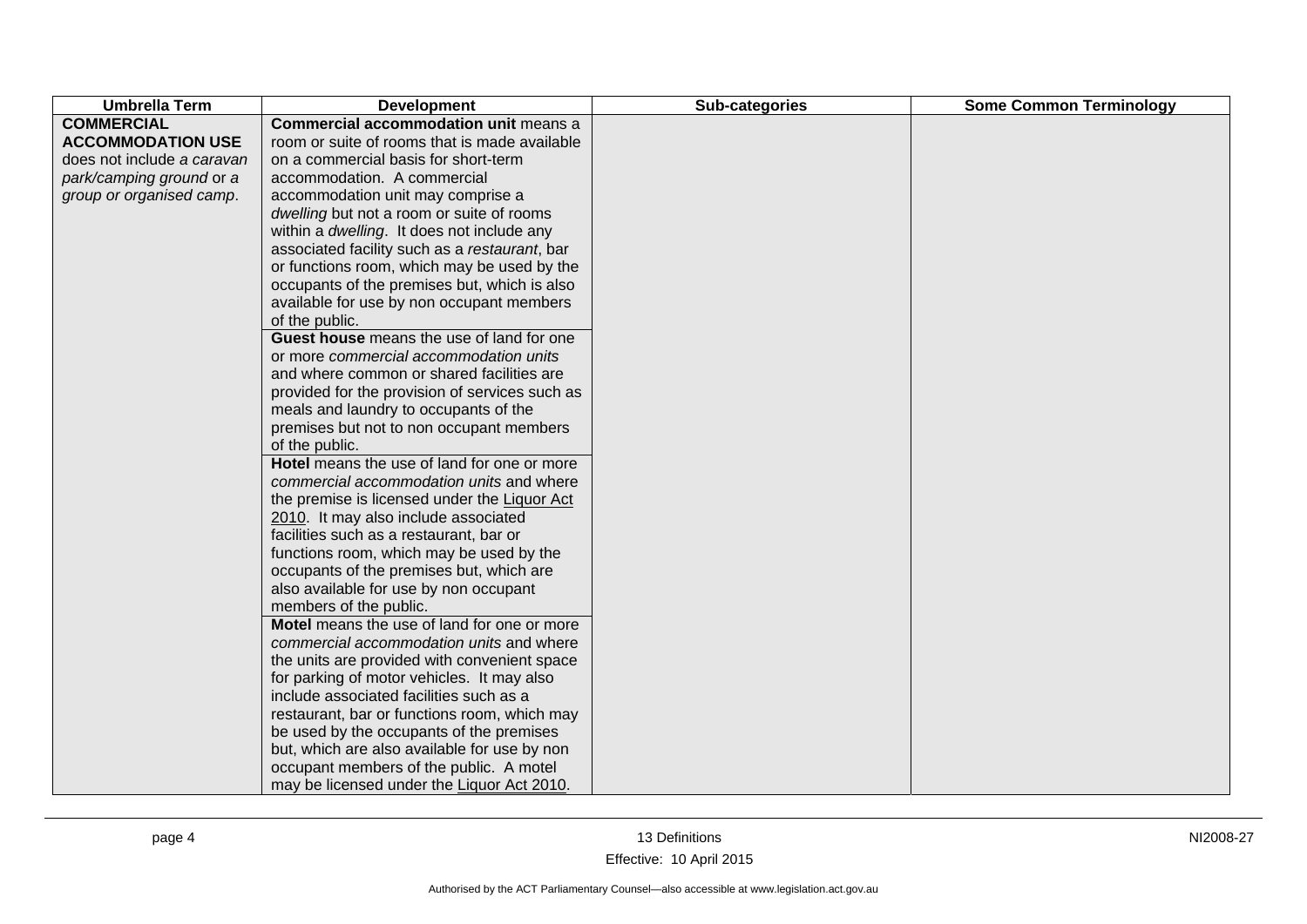| <b>Umbrella Term</b>       | <b>Development</b>                               | Sub-categories | <b>Some Common Terminology</b>         |
|----------------------------|--------------------------------------------------|----------------|----------------------------------------|
| <b>COMMERCIAL</b>          | Serviced apartment means an apartment            |                |                                        |
| <b>ACCOMMODATION USE</b>   | that is used as a commercial accommodation       |                |                                        |
| does not include a caravan | unit.                                            |                |                                        |
| park/camping ground or a   | Tourist resort means the use of land for one     |                |                                        |
| group or organised camp.   | or more commercial accommodation units           |                |                                        |
|                            | together with a wide range of recreational       |                |                                        |
|                            | and/or cultural facilities in a resort style     |                |                                        |
|                            | setting. It may also include associated          |                |                                        |
|                            | facilities such as a restaurant, bar or          |                |                                        |
|                            | functions room, which may be used by the         |                |                                        |
|                            | occupants of the premises but, which are         |                |                                        |
|                            | also available for use by non occupant           |                |                                        |
|                            | members of the public. A tourist resort may      |                |                                        |
|                            | be licensed under the Liquor Act 2010.           |                |                                        |
|                            | Communications facility means the use of         |                | Mobile phone antenna                   |
|                            | land for the provision of facilities for postal, |                | Satellite or microwave dish            |
|                            | telecommunications and other                     |                | Radar equipment                        |
|                            | communication purposes including facilities      |                | Aviation navigation communication      |
|                            | used for receiving and transmitting radiated     |                | Space tracking facility                |
|                            | signals using radio masts, towers, and           |                | Telecommunication facility, depot      |
|                            | antennae systems but does not include            |                | Television/radio broadcasting facility |
|                            | cabling or ducting used for the carrying of      |                | Australia Post exchange                |
|                            | electromagnetic signals.                         |                | Australia Post facility, Depot         |
|                            |                                                  |                | Telephone exchange                     |
|                            | <b>Community activity centre see</b>             |                | Child minding                          |
|                            | <b>COMMUNITY USE</b>                             |                | Community centre                       |
|                            |                                                  |                | Community hall                         |
|                            |                                                  |                | Meeting rooms                          |
|                            |                                                  |                | Men's Shed                             |
|                            |                                                  |                | Neighbourhood centre                   |
|                            |                                                  |                | Public health, welfare or information  |
|                            |                                                  |                | services                               |
|                            |                                                  |                | Scout and/or Guide hall                |
|                            |                                                  |                | Space for community groups             |
|                            | Community theatre see COMMUNITY USE              |                |                                        |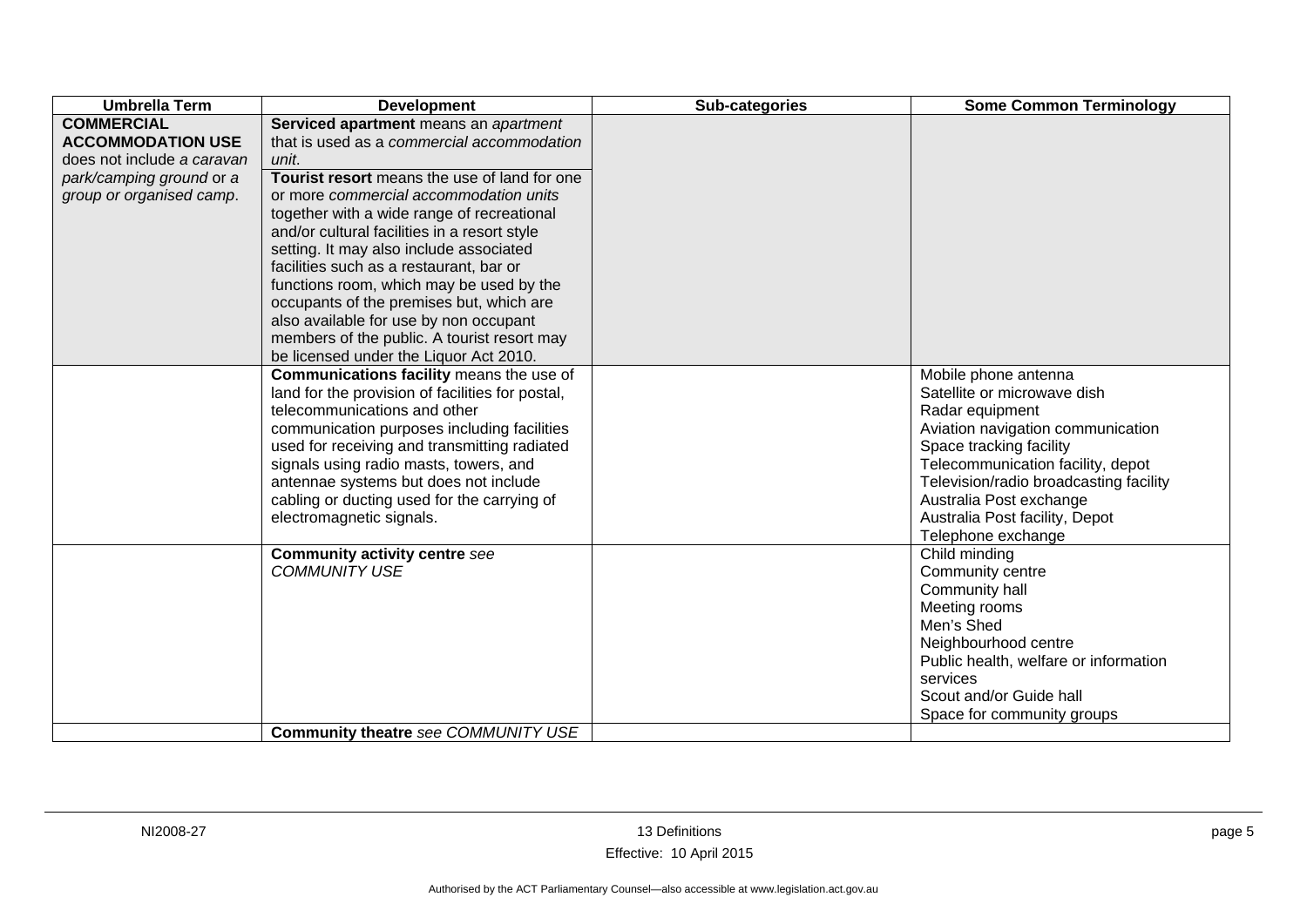| <b>Umbrella Term</b> | <b>Development</b>                                                                                                                                                                                                                                                                                                                                                                                                                                                                                                                                                                                                                                                                                                                                                                                                                                                                                                                                                                                                                                                                                                                                                                                                                                                                                                                                                                                                                | Sub-categories | <b>Some Common Terminology</b> |
|----------------------|-----------------------------------------------------------------------------------------------------------------------------------------------------------------------------------------------------------------------------------------------------------------------------------------------------------------------------------------------------------------------------------------------------------------------------------------------------------------------------------------------------------------------------------------------------------------------------------------------------------------------------------------------------------------------------------------------------------------------------------------------------------------------------------------------------------------------------------------------------------------------------------------------------------------------------------------------------------------------------------------------------------------------------------------------------------------------------------------------------------------------------------------------------------------------------------------------------------------------------------------------------------------------------------------------------------------------------------------------------------------------------------------------------------------------------------|----------------|--------------------------------|
| <b>COMMUNITY USE</b> | Child care centre means the use of land for<br>the purpose of educating, supervising or<br>caring for children of any age throughout a<br>specified period of time in any one day,<br>which is registered under the Children and<br>Young People Act 2008 or authorised<br>pursuant to the Education and Care Services<br>National Law (ACT) Act 2011 and which<br>does not include residential care.<br>Community activity centre means the use<br>of land by a public authority or a body of<br>persons associated for the purpose of<br>providing for the social well being of the<br>community.<br>Community theatre means the use of land<br>for a theatre, cinema, concert hall,<br>auditorium or theatrette run by non-profit<br>organisations.<br>Cultural facility means the use of land for<br>the purpose of cultural activities to which the<br>public normally has access, but does not<br>include a shop for art, craft or sculpture<br>dealer.<br>Educational establishment means the use<br>of land for the purpose of tuition, training or<br>research directed towards the discovery or<br>application of knowledge, whether or not for<br>the purposes of gain, and may include<br>associated residential accommodation.<br>Health facility means the use of land for<br>providing health care services (including<br>diagnosis, preventative care or counselling)<br>or medical or surgical treatment to out- |                |                                |
|                      | patients only.                                                                                                                                                                                                                                                                                                                                                                                                                                                                                                                                                                                                                                                                                                                                                                                                                                                                                                                                                                                                                                                                                                                                                                                                                                                                                                                                                                                                                    |                |                                |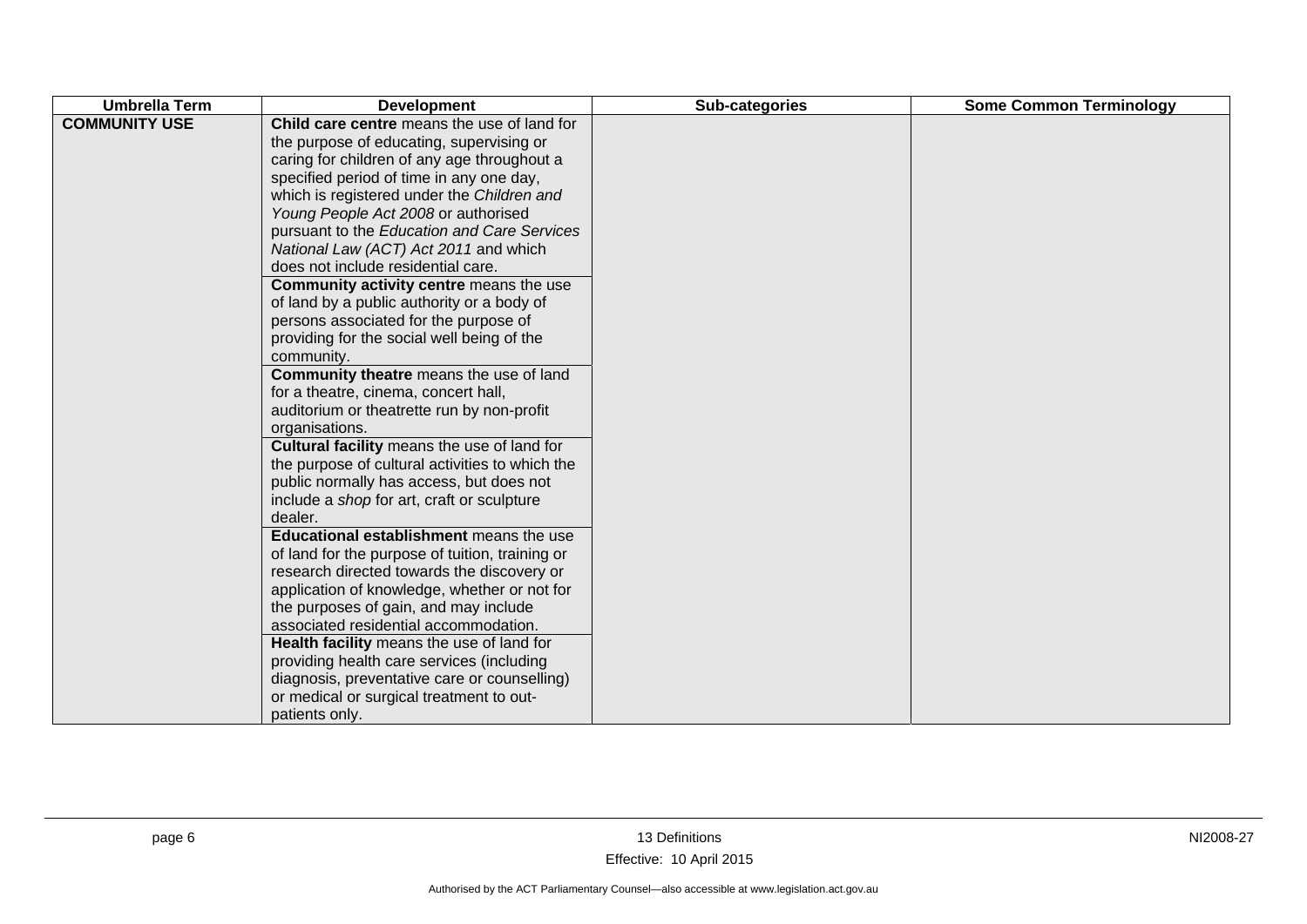| <b>Umbrella Term</b> | <b>Development</b>                                                                                                                                                                                                                                                                                                                                                                                                                                                                                                                                                                                                                                                                                                                                                                                                                           | Sub-categories | <b>Some Common Terminology</b>                                       |
|----------------------|----------------------------------------------------------------------------------------------------------------------------------------------------------------------------------------------------------------------------------------------------------------------------------------------------------------------------------------------------------------------------------------------------------------------------------------------------------------------------------------------------------------------------------------------------------------------------------------------------------------------------------------------------------------------------------------------------------------------------------------------------------------------------------------------------------------------------------------------|----------------|----------------------------------------------------------------------|
| <b>COMMUNITY USE</b> | Hospital means the use of land for the<br>medical care (including diagnosis,<br>preventative care and counselling) of in-<br>patients, whether or not out-patients are also<br>provided with care or treatment, and may<br>include associated residential<br>accommodation.<br>Place of worship means the use of land for<br>the primary purposes of religious worship<br>and associated activities by a congregation,<br>religious group or members of the public<br>whether or not the premises are also used<br>for religious instruction, tuition, meetings,<br>training and other community activities.<br>Religious associated use means the use of<br>land for the activities conducted by religious<br>organisations other than for worship or for<br>offices and may include residential<br>accommodation by ministers of religion. |                |                                                                      |
|                      | <b>Consolidation</b> has the same meaning as in<br>the Planning and Development Act 2007.                                                                                                                                                                                                                                                                                                                                                                                                                                                                                                                                                                                                                                                                                                                                                    |                |                                                                      |
|                      | Corrections facility means the use of land<br>for the confinement or safe custody of<br>persons so confined as the result of legal<br>process and includes attendance centres<br>established for persons sentenced to serve<br>periods of community service.                                                                                                                                                                                                                                                                                                                                                                                                                                                                                                                                                                                 |                | Corrections centre<br>Prison<br>Remand centre<br>Youth remand centre |
|                      | Craft workshop means the use of land for<br>the manufacture, primarily by manual<br>methods, of craft articles such as<br>leatherwork, pottery, woodwork, hand woven<br>goods and the like.                                                                                                                                                                                                                                                                                                                                                                                                                                                                                                                                                                                                                                                  |                |                                                                      |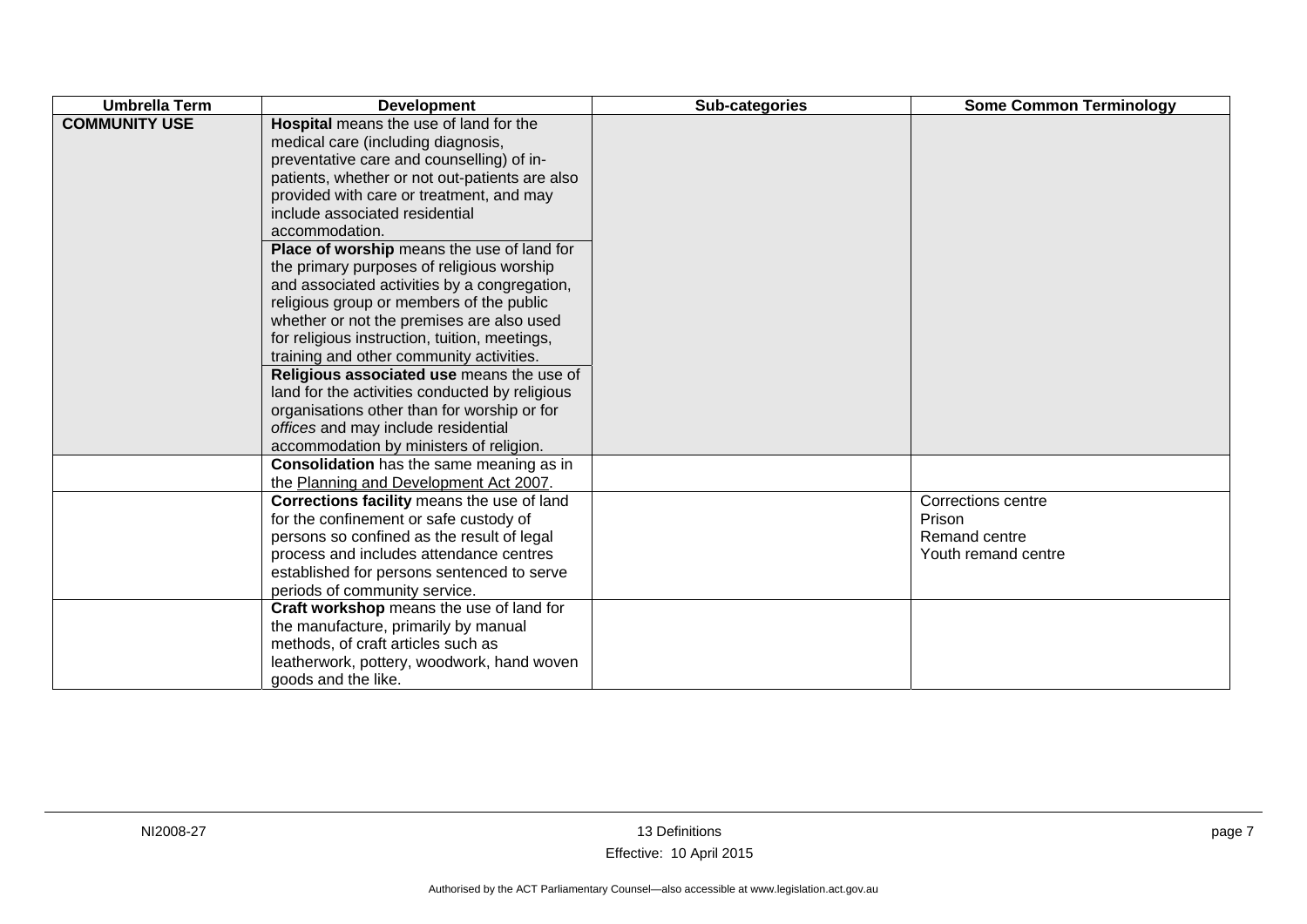| <b>Umbrella Term</b> | <b>Development</b>                                           | Sub-categories | <b>Some Common Terminology</b> |
|----------------------|--------------------------------------------------------------|----------------|--------------------------------|
|                      | <b>Cultural facility see COMMUNITY USE</b>                   |                | Art gallery                    |
|                      |                                                              |                | Library                        |
|                      |                                                              |                | Museum                         |
|                      | Defence installation means the use of land                   |                |                                |
|                      | operated by the Department of Defence or                     |                |                                |
|                      | the armed forces of Australia and includes                   |                |                                |
|                      | Department of Defence offices, offices                       |                |                                |
|                      | associated with national security and                        |                |                                |
|                      | defence communications facilities, but does                  |                |                                |
|                      | not include facilities associated with military<br>aviation. |                |                                |
|                      | Department store see SHOP                                    |                |                                |
|                      | Detached house see Single dwelling                           |                | Aged persons' unit (detached)  |
|                      | housing                                                      |                | Cottage house                  |
|                      |                                                              |                | Courtyard house                |
|                      |                                                              |                | Standard house                 |
|                      | Diplomatic residence see RESIDENTIAL<br><b>USE</b>           |                |                                |
|                      | Distribution reservoir see MAJOR UTILITY                     |                |                                |
|                      | <i><b>INSTALLATION</b></i>                                   |                |                                |
|                      | Drink establishment means the use of land                    |                | Bar                            |
|                      | for the sale of alcoholic beverages and spirits              |                | Tavern                         |
|                      | to members of the public primarily for                       |                |                                |
|                      | consumption on the premises, and which is a                  |                |                                |
|                      | licensed premise under the Liquor Act 2010.                  |                |                                |
|                      | <b>Drive-in cinema</b> means the use of land as              |                |                                |
|                      | an open air cinema that makes provision for                  |                |                                |
|                      | the audience or spectators to view that                      |                |                                |
|                      | entertainment while seated in motor vehicles.                |                |                                |
|                      | Dual occupancy housing see Multi-unit                        |                |                                |
|                      | housing                                                      |                |                                |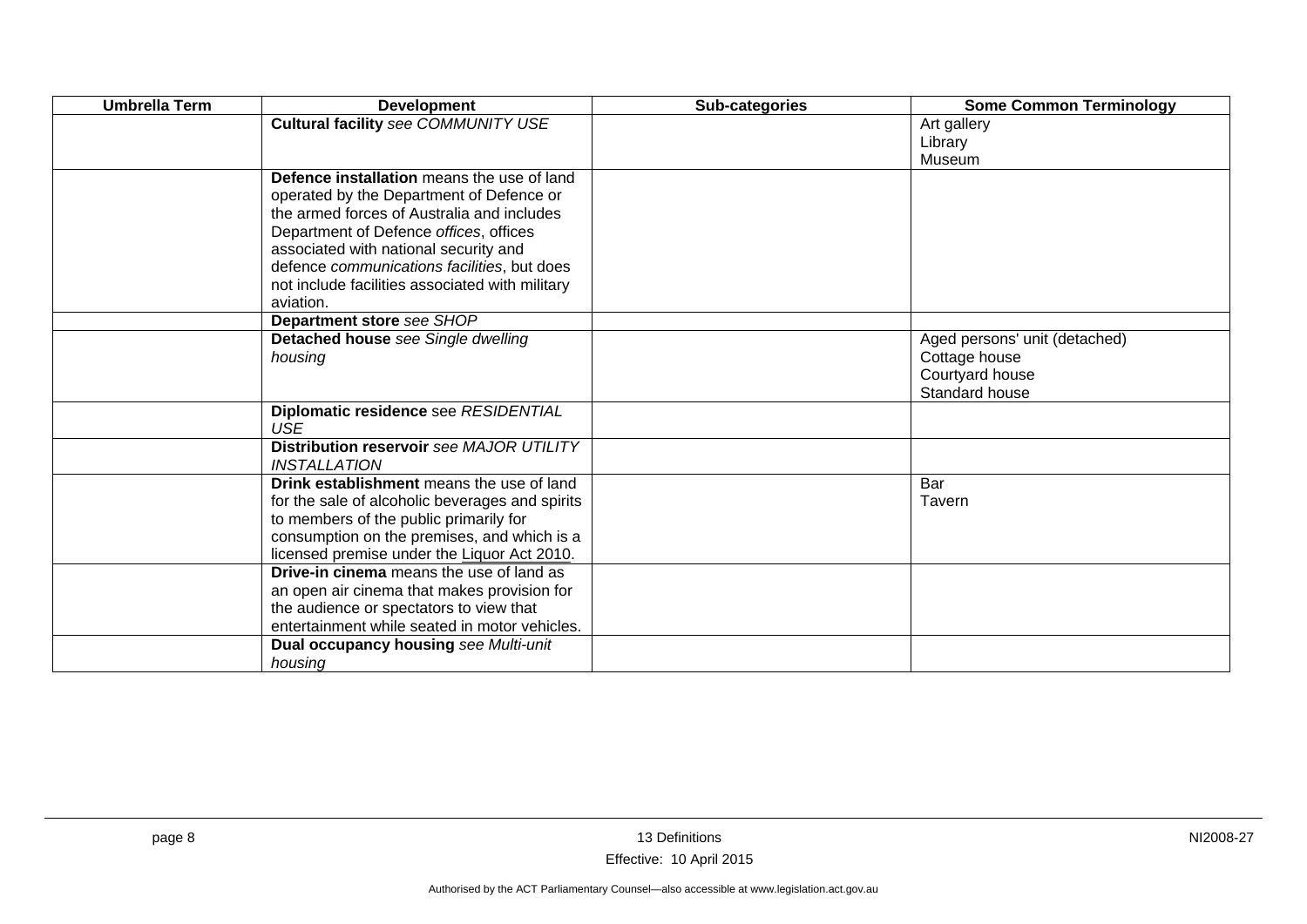| <b>Umbrella Term</b> | <b>Development</b>                                                                                                                                                                                                                                                                                                                                                | Sub-categories | <b>Some Common Terminology</b>                                                                                                                                                                                                                                                                                                        |
|----------------------|-------------------------------------------------------------------------------------------------------------------------------------------------------------------------------------------------------------------------------------------------------------------------------------------------------------------------------------------------------------------|----------------|---------------------------------------------------------------------------------------------------------------------------------------------------------------------------------------------------------------------------------------------------------------------------------------------------------------------------------------|
|                      | <b>Educational establishment see</b><br><b>COMMUNITY USE</b>                                                                                                                                                                                                                                                                                                      |                | Adult education centre<br>College of Advanced Education<br><b>High School</b><br>Kindergarten<br>Other specialist college<br>Pre-school<br>Primary school<br>Road safety education centre<br>Secondary college<br>Sheltered workshop<br>Sports institute<br>Teachers' college<br>Technical and further education (TAFE)<br>University |
|                      | Emergency services facility means the use<br>of land for the purpose of providing<br>emergency services and protection for the<br>community.                                                                                                                                                                                                                      |                | Ambulance station<br>Civil defence<br>Fire station<br>Police station                                                                                                                                                                                                                                                                  |
|                      | Farm tourism means operating a craft<br>workshop, shop, guesthouse, outdoor<br>recreation facility, overnight camping area or<br>other activity for tourists that is secondary to<br>the use of the land for the primary purpose<br>authorised by the lease.                                                                                                      |                |                                                                                                                                                                                                                                                                                                                                       |
|                      | Financial establishment see NON-RETAIL<br><b>COMMERCIAL USE</b>                                                                                                                                                                                                                                                                                                   |                | <b>Bank</b><br>Co-operative society<br>Credit union<br>Finance companies                                                                                                                                                                                                                                                              |
|                      | Freight transport facility means the use of<br>land for the principal purpose of bulk<br>handling and storage of goods or materials<br>whether or not facilities are included for the<br>parking, servicing and repair of vehicles used<br>to transport the goods or materials on site,<br>but does not include any retail sales or<br>wholesaling from the site. |                | Motor freight forwarding service<br>Motor freight packing, crating service<br>Motor freight terminals and depots                                                                                                                                                                                                                      |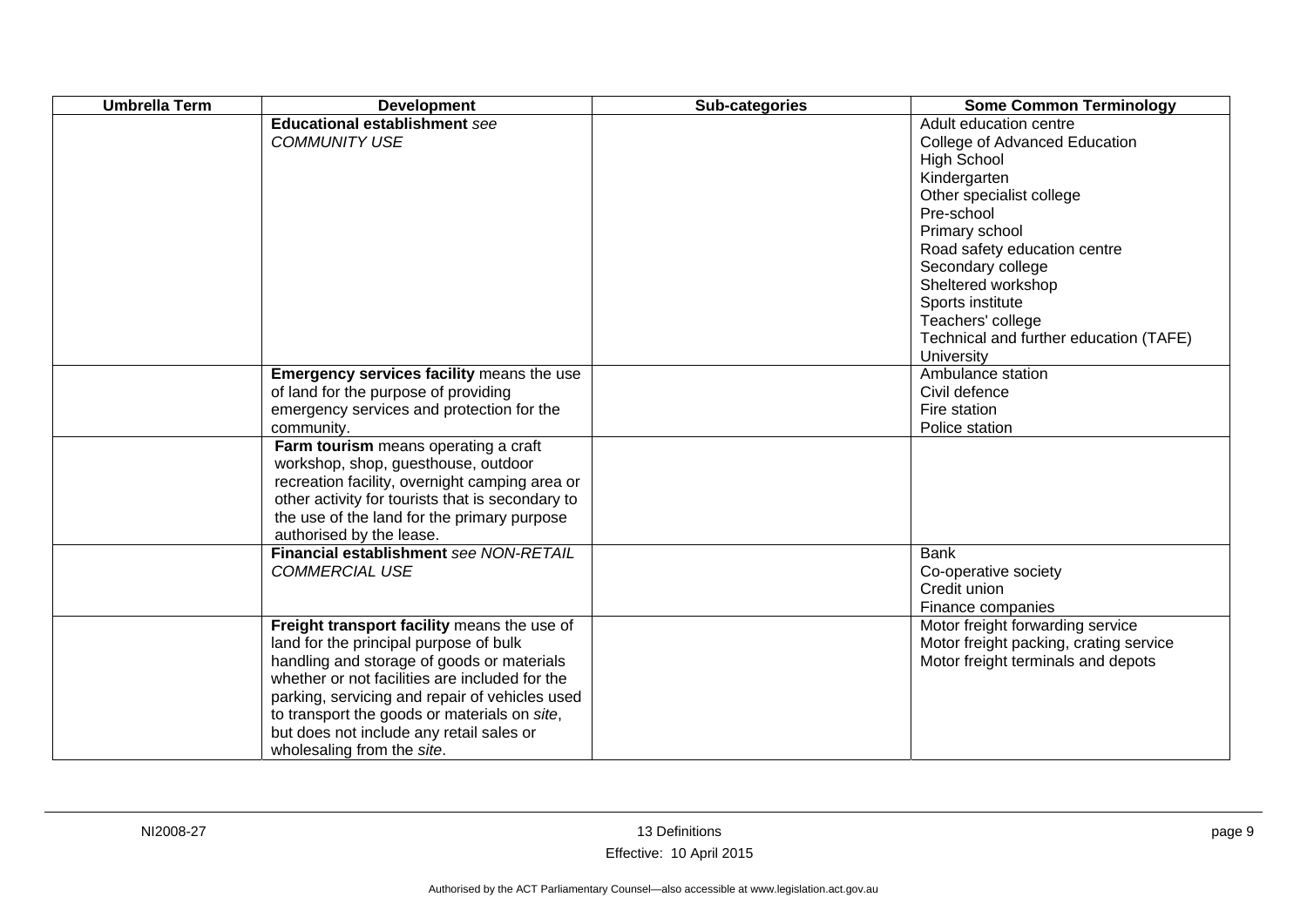| <b>Umbrella Term</b> | <b>Development</b>                                   | Sub-categories | <b>Some Common Terminology</b> |
|----------------------|------------------------------------------------------|----------------|--------------------------------|
|                      | Funeral parlour means the use of land by             |                |                                |
|                      | an undertaker in the carrying out of that            |                |                                |
|                      | profession. The term includes all ancillary          |                |                                |
|                      | uses such as a funeral chapel and office.            |                |                                |
|                      | General industry means an industry, not              |                |                                |
|                      | being a light, hazardous, offensive or mining        |                |                                |
|                      | <i>industry</i> , in which the processes carried on, |                |                                |
|                      | the transportation involved or the machinery         |                |                                |
|                      | or materials used have the potential to              |                |                                |
|                      | interfere with the amenity of the locality by        |                |                                |
|                      | reason of noise, vibration, smell, fumes,            |                |                                |
|                      | smoke, vapour, steam, soot, ash, dust,               |                |                                |
|                      | waste water, waste products, grit, oil or            |                |                                |
|                      | otherwise.                                           |                |                                |
|                      | Group or organised camp means the use                |                | Church camp                    |
|                      | of land for the purpose of providing short           |                | Outward Bound camp             |
|                      | term share accommodation and recreation              |                | Religious retreat              |
|                      | facilities by a body of persons associated           |                | School camp                    |
|                      | together for the physical, cultural, spiritual or    |                | Scout, Guide camp              |
|                      | intellectual welfare of the community.               |                | YMCA camp                      |
|                      |                                                      |                | Youth camp                     |
|                      | <b>Guest house see COMMERCIAL</b>                    |                | Chalet                         |
|                      | <b>ACCOMMODAITON USE</b>                             |                | Farmstead accommodation        |
|                      |                                                      |                | Tourist lodge                  |
|                      |                                                      |                | Youth hostel                   |
|                      | Hazardous industry means an industry, not            |                | Chemical factory               |
|                      | being a general, light, offensive or mining          |                | Gas works                      |
|                      | industry, which by reason of the process             |                | Liquid fuel depot              |
|                      | involved, or the method of manufacture of            |                | Petroleum refining             |
|                      | the materials used or produced represents a          |                |                                |
|                      | significant source of hazard to human health         |                |                                |
|                      | or life or property, for any reason.                 |                |                                |
|                      | Hazardous waste facility means the use of            |                |                                |
|                      | land for the collection, storage, treatment or       |                |                                |
|                      | disposal of hazardous waste.                         |                |                                |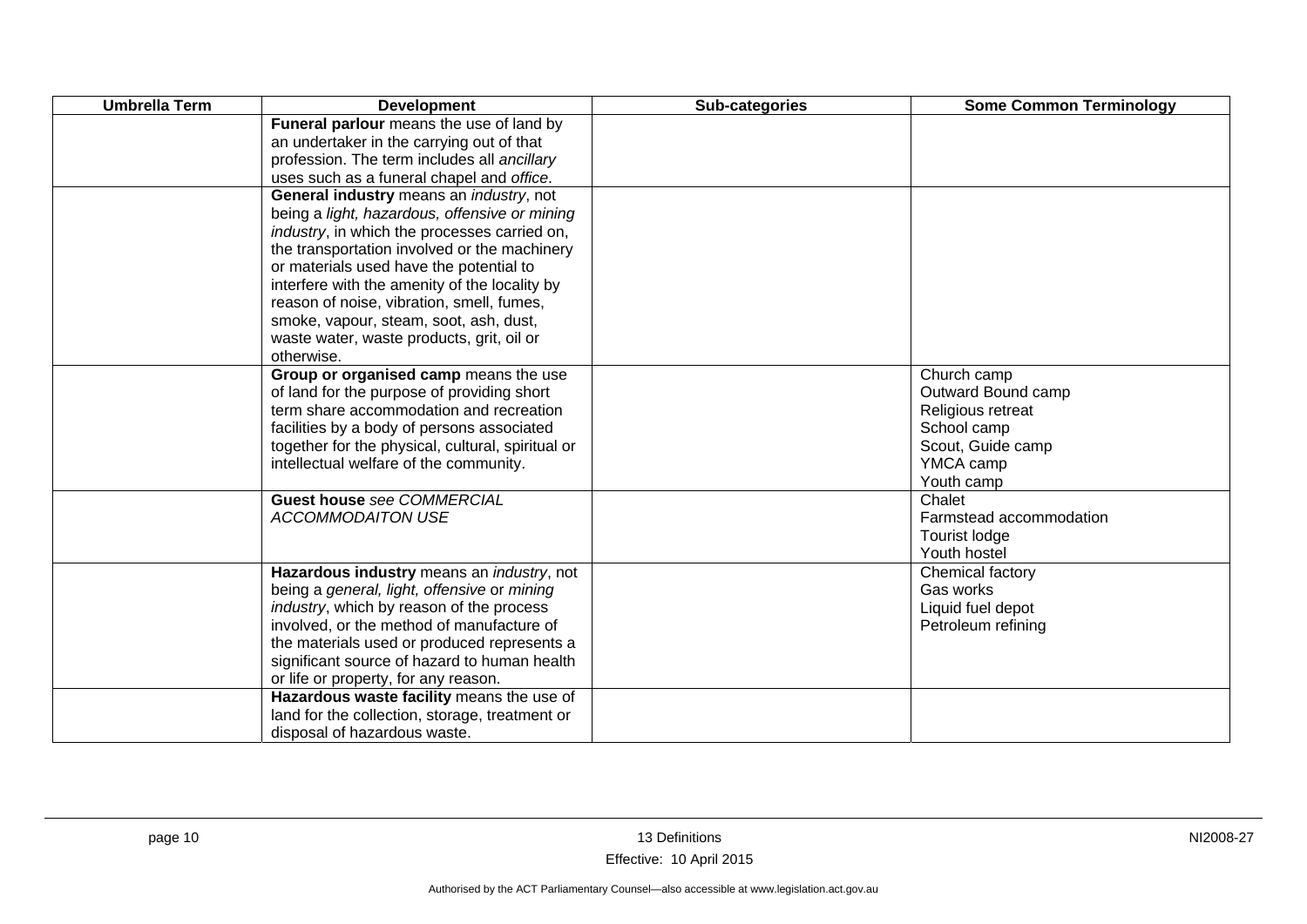| <b>Umbrella Term</b> | <b>Development</b>                                                                   | Sub-categories | <b>Some Common Terminology</b>                                           |
|----------------------|--------------------------------------------------------------------------------------|----------------|--------------------------------------------------------------------------|
|                      | <b>Health facility see COMMUNITY USE</b>                                             |                | Baby health clinic<br>Consulting room<br>Dental clinic<br>Dental surgery |
|                      |                                                                                      |                | Doctor's surgery<br>Family planning clinic                               |
|                      |                                                                                      |                | First aid station<br>Health centre                                       |
|                      |                                                                                      |                | Medical centre/clinic<br>Optician                                        |
|                      |                                                                                      |                | Veterinary day clinic<br>X-Ray centre                                    |
|                      | Helicopter landing facility see Airport                                              |                |                                                                          |
|                      | Home business means the use of a                                                     |                |                                                                          |
|                      | residential lease for carrying on a profession,                                      |                |                                                                          |
|                      | trade, occupation or calling on the land.                                            |                |                                                                          |
|                      | Horticulture see Agriculture                                                         |                | Hydroponics                                                              |
|                      |                                                                                      |                | Market garden                                                            |
|                      |                                                                                      |                | Orchard<br>Plant nursery (excluding retail plant                         |
|                      |                                                                                      |                | nursery)                                                                 |
|                      | Hospital see COMMUNITY USE                                                           |                |                                                                          |
|                      | <b>Hotel see COMMERCIAL</b>                                                          |                |                                                                          |
|                      | ACCOMMODATION USE                                                                    |                |                                                                          |
|                      | Hydro-electric power generation means                                                |                |                                                                          |
|                      | the regulation and diversion of streamflow for                                       |                |                                                                          |
|                      | the purpose of generating electric power.                                            |                |                                                                          |
|                      | Incineration facility means the use of land<br>for the disposal of waste by burning. |                |                                                                          |
|                      | Indoor entertainment facility means the                                              |                | Amusement arcade                                                         |
|                      | use of land for entertainment where such use                                         |                | Casino                                                                   |
|                      | is primarily indoors.                                                                |                | Cinema                                                                   |
|                      |                                                                                      |                | Commercial theatre                                                       |
|                      |                                                                                      |                | Concert hall                                                             |
|                      |                                                                                      |                | Dance hall                                                               |
|                      |                                                                                      |                | Discotheque                                                              |
|                      |                                                                                      |                | Music hall                                                               |
|                      |                                                                                      |                | Night club                                                               |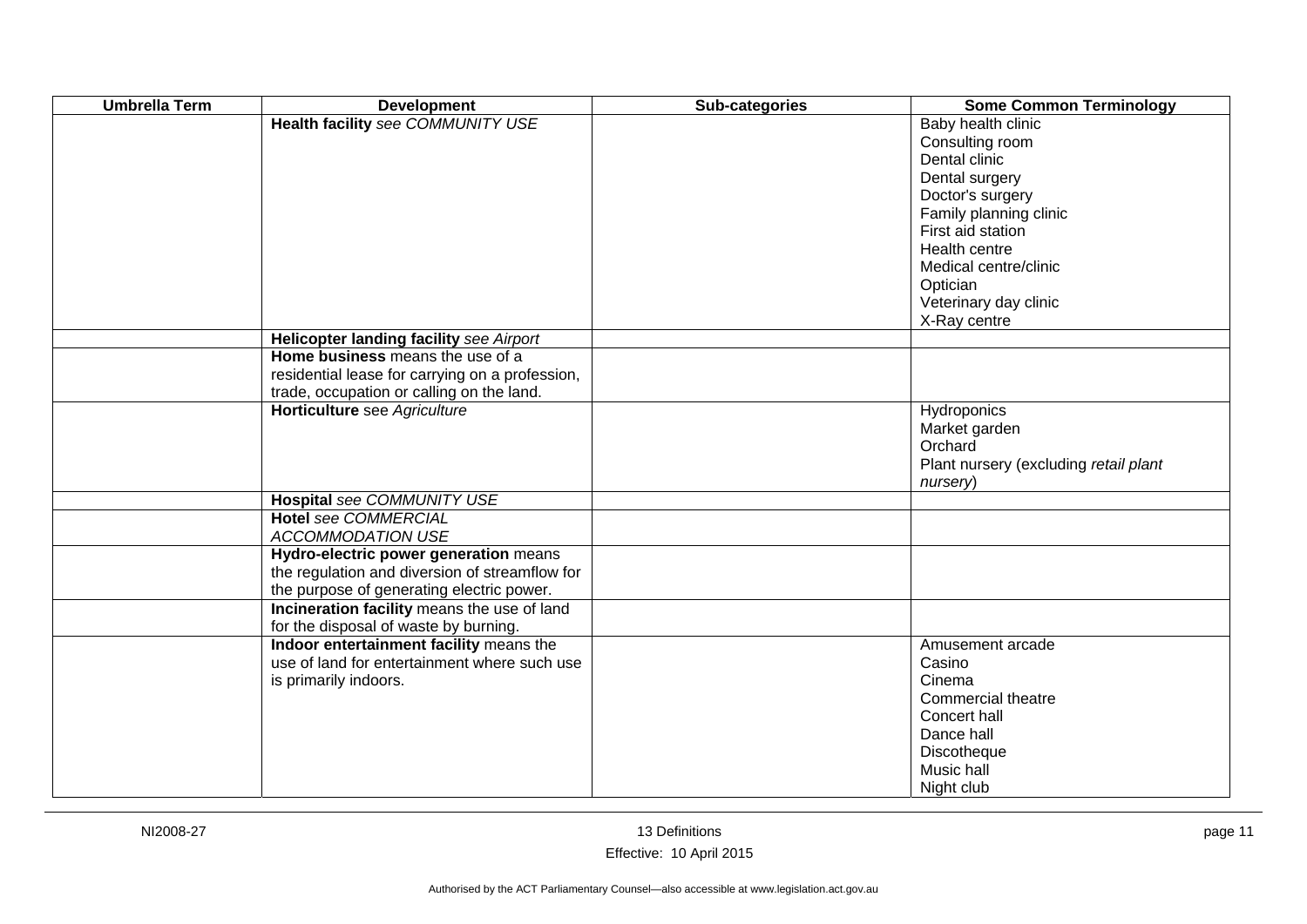| <b>Umbrella Term</b> | <b>Development</b>                                                                                                                                                                                                                                                                                                                                                                                                                                                                      | Sub-categories | <b>Some Common Terminology</b>                                                                                                                                                                                      |
|----------------------|-----------------------------------------------------------------------------------------------------------------------------------------------------------------------------------------------------------------------------------------------------------------------------------------------------------------------------------------------------------------------------------------------------------------------------------------------------------------------------------------|----------------|---------------------------------------------------------------------------------------------------------------------------------------------------------------------------------------------------------------------|
|                      | Indoor recreation facility means the use of<br>land for sporting activities where such use is<br>primarily indoors.                                                                                                                                                                                                                                                                                                                                                                     |                | Fitness centre<br>Gymnasium<br>Indoor sports stadium<br>Indoor swimming pool<br>Squash court                                                                                                                        |
|                      | Industrial trades means the use of land for<br>the selling, hiring or servicing of goods or<br>materials for industrial, agricultural,<br>construction, transport or like purposes<br>where:<br>a) a large area for handling, storage or<br>display is required; and/or<br>b) the activity carried out has the potential<br>to have an environmental impact similar<br>to <i>industry</i> in terms of traffic and parking<br>generation, noise and air pollution, and<br>visual impact. |                | Agricultural supplier<br>Agricultural machinery sales and service<br>Builders' supplies<br>Display of building materials<br>Industrial machinery sales and service<br>Timber yard<br>Vehicle repair and maintenance |
|                      | Industry means the use of land for the<br>principal purpose of manufacturing,<br>assembling, altering, repairing, renovating,<br>ornamenting, finishing, cleaning, washing,<br>winning of minerals, dismantling, processing,<br>or adapting of any goods or any articles.                                                                                                                                                                                                               |                |                                                                                                                                                                                                                     |
|                      | Landfill site means the use of land for the<br>permanent depositing of waste within the<br>ground.                                                                                                                                                                                                                                                                                                                                                                                      |                |                                                                                                                                                                                                                     |
|                      | Land management facility means the use<br>of land for land management or the storage<br>of any plant, machinery or materials used in<br>the course of land management, whether or<br>not facilities are included for the parking,<br>servicing and repair of plant or machinery.                                                                                                                                                                                                        |                | <b>Bushfire fighting facility</b><br>Forest depot<br>Land management depot<br>Ranger station<br>Visitor information centre                                                                                          |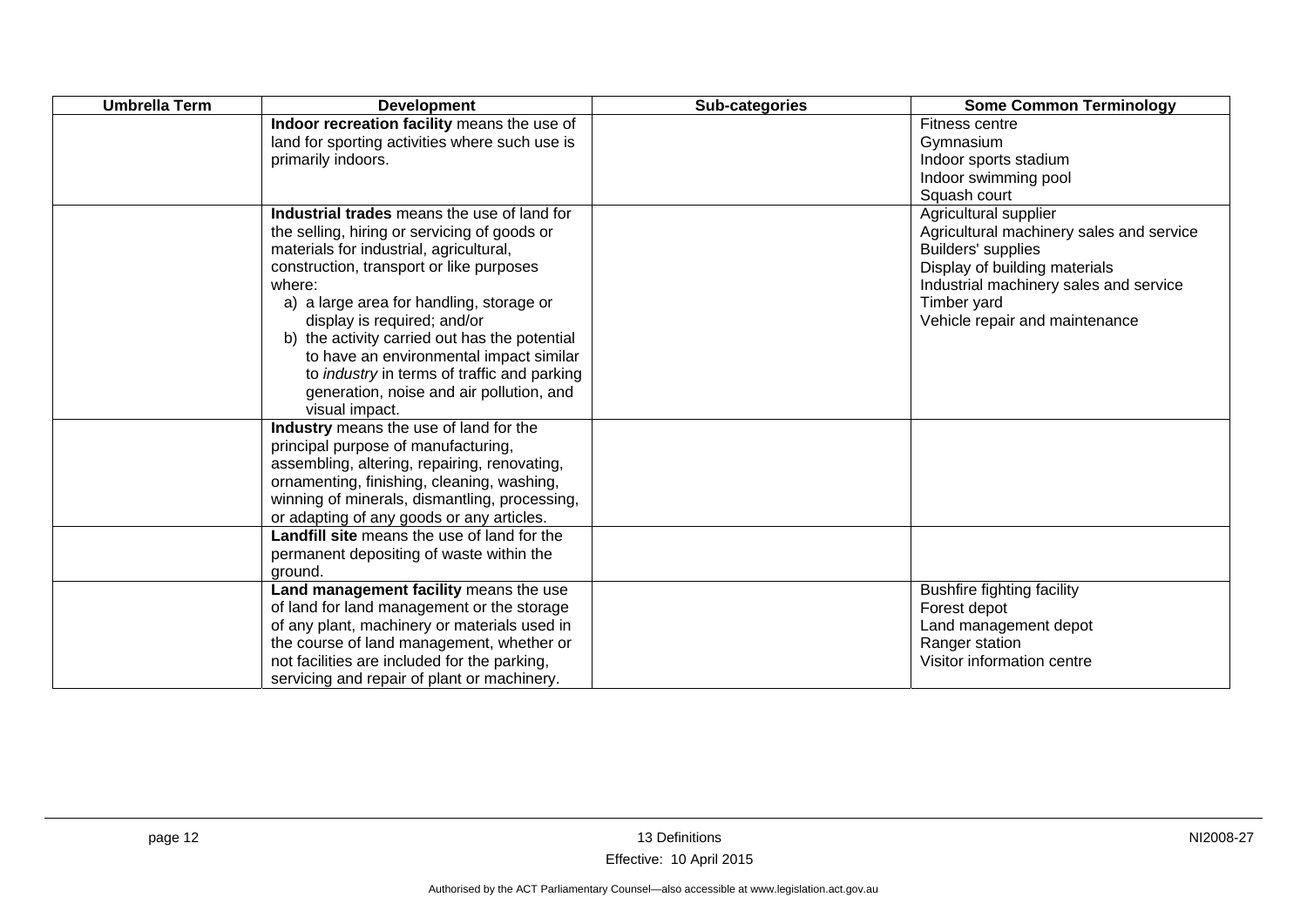| <b>Umbrella Term</b> | <b>Development</b>                                                    | Sub-categories | <b>Some Common Terminology</b> |
|----------------------|-----------------------------------------------------------------------|----------------|--------------------------------|
|                      | Light industry means an <i>industry</i> , not being                   |                |                                |
|                      | a general, offensive, hazardous or mining                             |                |                                |
|                      | <i>industry</i> , in which the processes carried on,                  |                |                                |
|                      | the transportation involved or the machinery                          |                |                                |
|                      | or materials used do not interfere with the                           |                |                                |
|                      | amenity of the locality by reason of noise,                           |                |                                |
|                      | vibration, smell, fumes, smoke, vapour,                               |                |                                |
|                      | steam, soot, ash, dust, waste water, waste                            |                |                                |
|                      | products, grit, oil or otherwise. The use                             |                |                                |
|                      | includes a craft workshop.                                            |                |                                |
|                      | Liquid fuel depot means the use of land for                           |                |                                |
|                      | the bulk storage or wholesale distribution of                         |                |                                |
|                      | petrol, oil, petroleum products or other                              |                |                                |
|                      | inflammable liquids or the retail distribution of                     |                |                                |
|                      | drums containing petrol, oil, petroleum                               |                |                                |
|                      | products or other inflammable liquids.                                |                |                                |
|                      | Major electrical sub-station see MAJOR<br><b>UTILITY INSTALLATION</b> |                |                                |
|                      | Major gross pollutant trap see MAJOR                                  |                |                                |
|                      | <b>UTILITY INSTALLATION</b>                                           |                |                                |
|                      | Major pump station see MAJOR UTILITY                                  |                |                                |
|                      | <b>INSTALLATION</b>                                                   |                |                                |
|                      | Major road means a road that is an arterial                           |                | Arterial road                  |
|                      | road, parkway, highway, or the like and any                           |                | Distributor road               |
|                      | road identified within the transport services                         |                | Freeway                        |
|                      | zone.                                                                 |                | Highway                        |
|                      |                                                                       |                | Parkway                        |
|                      | Major service conduits see MAJOR                                      |                |                                |
|                      | <b>UTILITY INSTALLATION</b>                                           |                |                                |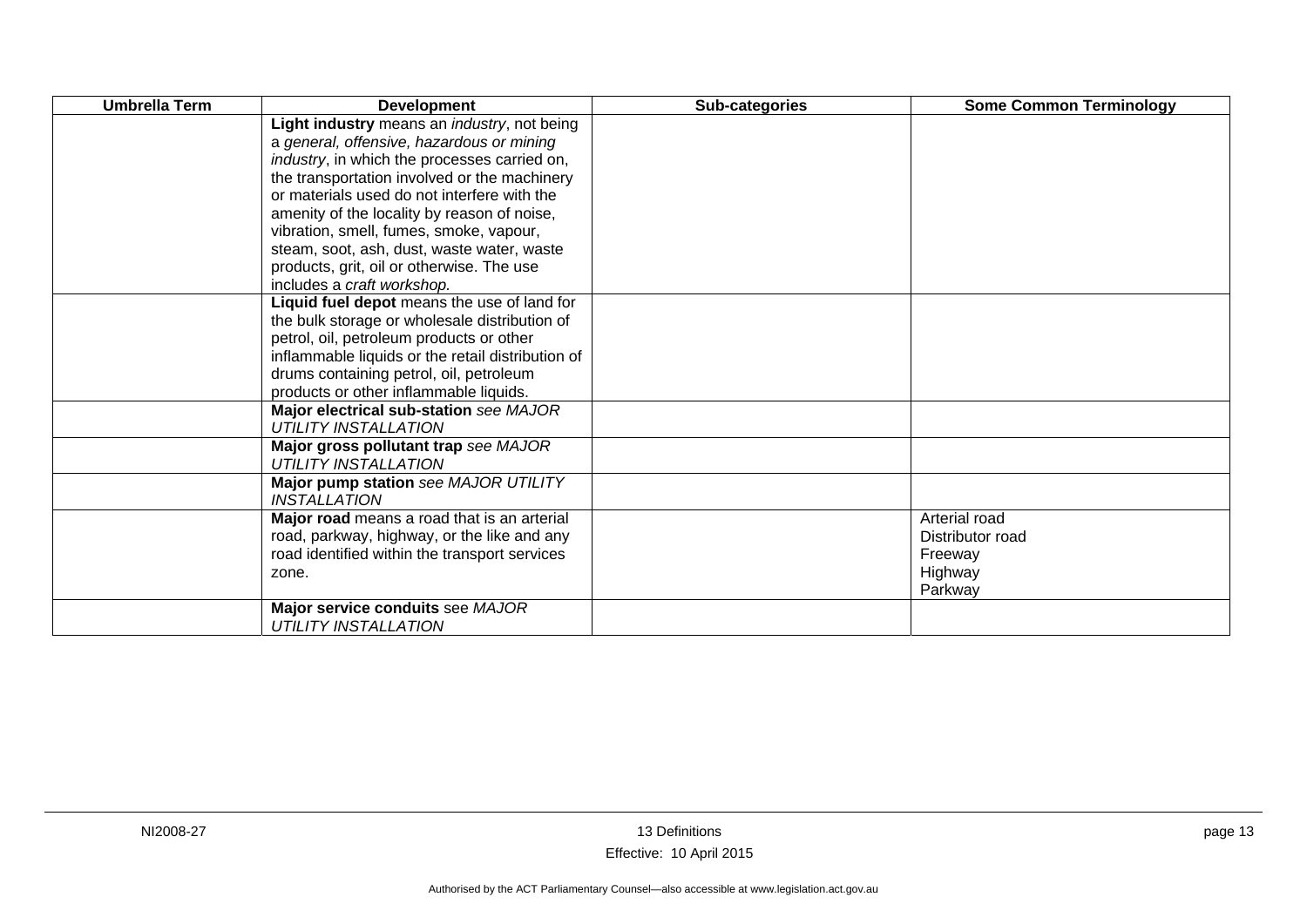| <b>Umbrella Term</b>                        | <b>Development</b>                                                                                                                                                                                                                                                                                                                                                                                                                                                                                                                                                                                                                                                                                                                                                                                                                                                                                                                                                                                                                                                                                                                                                                           | Sub-categories | <b>Some Common Terminology</b> |
|---------------------------------------------|----------------------------------------------------------------------------------------------------------------------------------------------------------------------------------------------------------------------------------------------------------------------------------------------------------------------------------------------------------------------------------------------------------------------------------------------------------------------------------------------------------------------------------------------------------------------------------------------------------------------------------------------------------------------------------------------------------------------------------------------------------------------------------------------------------------------------------------------------------------------------------------------------------------------------------------------------------------------------------------------------------------------------------------------------------------------------------------------------------------------------------------------------------------------------------------------|----------------|--------------------------------|
| <b>MAJOR UTILITY</b><br><b>INSTALLATION</b> | Distribution reservoir means a storage<br>tank associated with the maintenance of<br>pressure and supply in the reticulated water<br>supply system.<br>Major electrical sub-station means<br>switching and transformer equipment<br>handling voltages greater than 66kV.<br>Major gross pollutant trap means an open<br>trap constructed on main drains to intercept<br>sediment and trash transported in<br>stormwater.<br>Major pump station means a pump station<br>having a capacity greater than 500 litres per<br>second in the case of water supply; 50 litres<br>per second in the case of sewage; or a<br>natural gas compression station operating at<br>greater than 1000 kPa pressure<br>Major service conduits means the major<br>bulk water supply and reticulation mains<br>having a diameter equal to or greater than<br>675mm, trunk sewers having a diameter<br>equal to or greater than 750mm, stormwater<br>main drains having a diameter equal to or<br>greater than 900mm or comprising open<br>drains or waterways, transmission lines<br>having a voltage greater than 66kV, gas<br>mains having a diameter greater than<br>100mm, and major telecommunication cable |                |                                |
|                                             | ducts having a width equal to or greater than<br>1000mm, coaxial cables, and optical fibre<br>cables.                                                                                                                                                                                                                                                                                                                                                                                                                                                                                                                                                                                                                                                                                                                                                                                                                                                                                                                                                                                                                                                                                        |                |                                |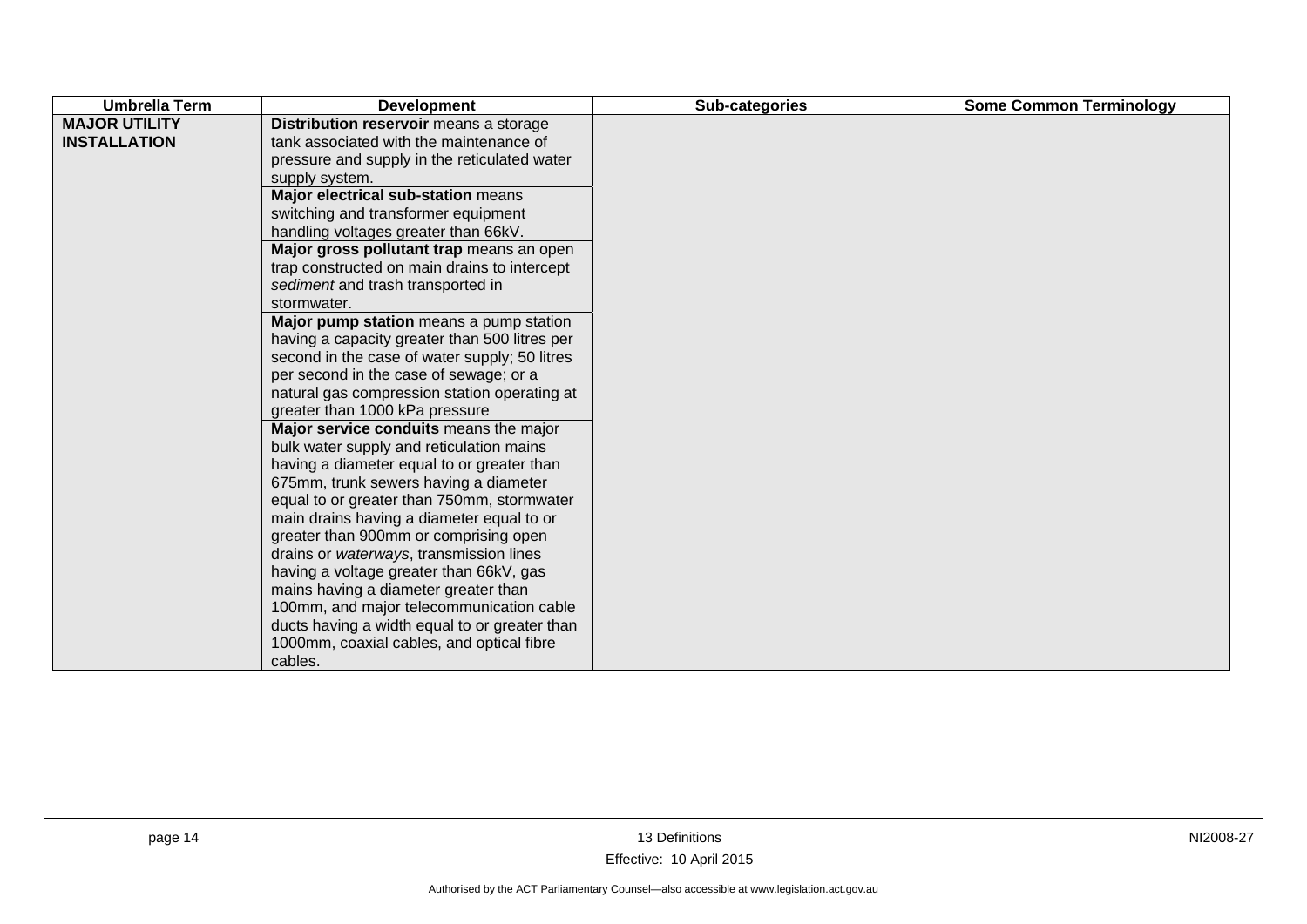| <b>Umbrella Term</b>                        | <b>Development</b>                                                                                                                                                                                                                                                                                                                                                                                                                                                                                                                                                                                                                                                                                                                                                                                                                                                                  | Sub-categories | <b>Some Common Terminology</b>                             |
|---------------------------------------------|-------------------------------------------------------------------------------------------------------------------------------------------------------------------------------------------------------------------------------------------------------------------------------------------------------------------------------------------------------------------------------------------------------------------------------------------------------------------------------------------------------------------------------------------------------------------------------------------------------------------------------------------------------------------------------------------------------------------------------------------------------------------------------------------------------------------------------------------------------------------------------------|----------------|------------------------------------------------------------|
| <b>MAJOR UTILITY</b><br><b>INSTALLATION</b> | Power generation station means<br>equipment and associated buildings<br>constructed for the generation of electricity<br>utilising gas, coal, renewable energy<br>technology or other fuel sources.<br>Treatment plant means a facility<br>constructed for the purposes of physical,<br>chemical or biological treatment of water<br>supply, sewage or stormwater.<br>Tunnel means an underground conduit<br>constructed by tunnelling methods for the<br>purposes of transporting water supply,<br>sewage or other services.<br>Urban lake, pond and/or retardation basin<br>means a dam constructed for the<br>impoundment of urban and rural runoff for<br>the purposes of landscape, recreation,<br>pollution control, or retardation of peak<br>stormflows.<br>Water storage dam means a dam<br>constructed for the purposes of impounding<br>water for water supply purposes. |                |                                                            |
|                                             | Mental health facility has the same<br>meaning as in the Mental Health (Treatment<br>and Care) Act 1994 and this definition is only<br>to be used for the Symonston site as defined<br>in MT4 of the Symonston Precinct Map.                                                                                                                                                                                                                                                                                                                                                                                                                                                                                                                                                                                                                                                        |                | Secure mental health facility<br>Secure mental health unit |
|                                             | Mining industry means an <i>industry</i> , not<br>being a light, general, hazardous or offensive<br>industry, which extracts minerals, coal, oil,<br>gas or construction materials by such<br>processes as underground or open-cut<br>mining, quarrying, dredging, the operation of<br>wells or evaporation pans, or by recovery<br>from ore dumps or tailings, and includes<br>primary processing operations carried out at<br>or near mine sites as an integral part of the                                                                                                                                                                                                                                                                                                                                                                                                       |                | Quarry                                                     |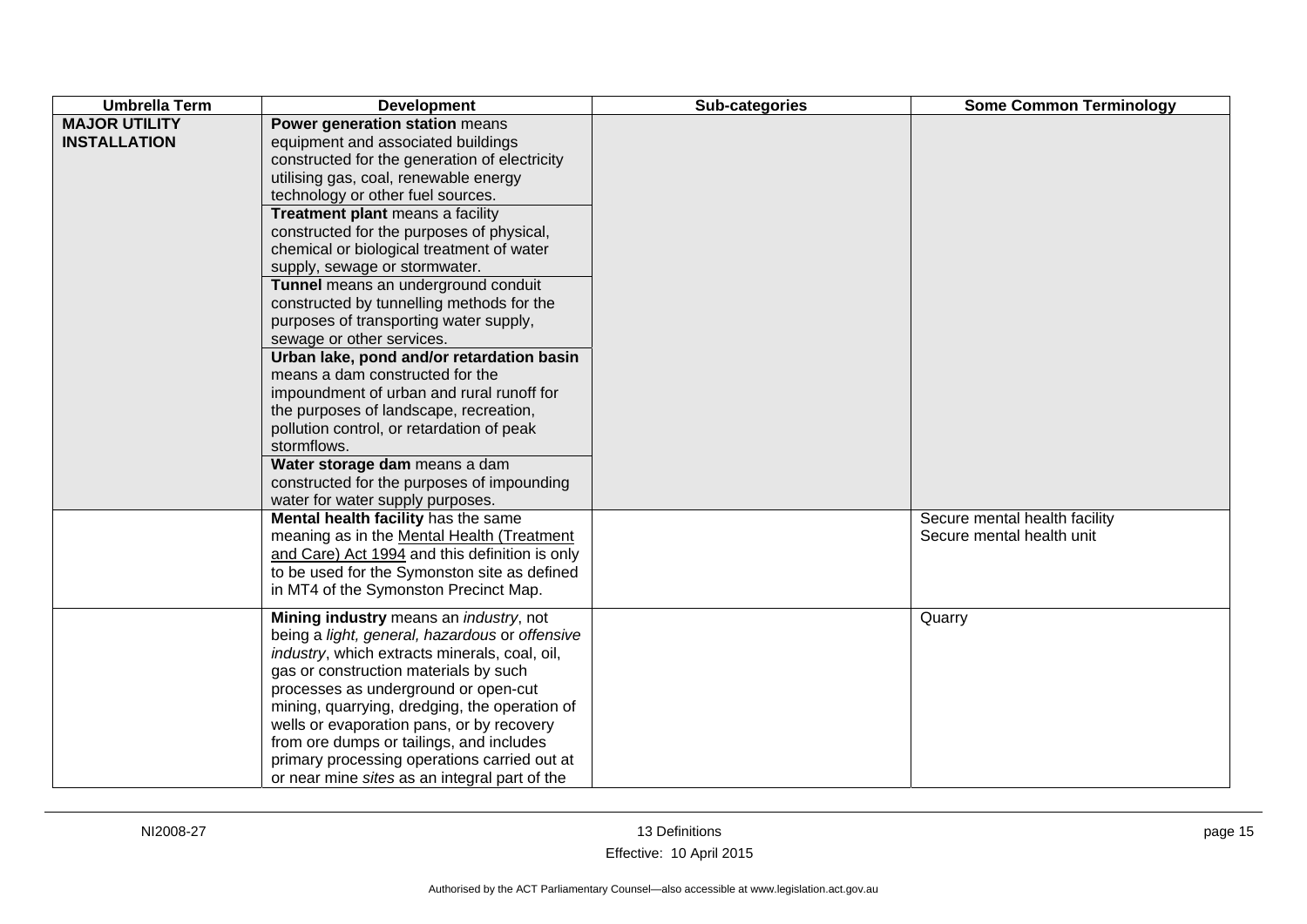| <b>Umbrella Term</b> | <b>Development</b>                           | Sub-categories | <b>Some Common Terminology</b> |
|----------------------|----------------------------------------------|----------------|--------------------------------|
|                      | mining operation and works to rehabilitate   |                |                                |
|                      | the site.                                    |                |                                |
|                      | Minor road means a road other than a major   |                |                                |
|                      | road.                                        |                |                                |
|                      | Minor service reticulation means the water   |                |                                |
|                      | supply, sewerage, stormwater and gas pipe    |                |                                |
|                      | reticulation, electricity lines and          |                |                                |
|                      | telecommunication cables which are           |                |                                |
|                      | normally located in road easements or        |                |                                |
|                      | easements within leases.                     |                |                                |
|                      | Minor use means the use of land for a        |                |                                |
|                      | purpose that is incidental to the use and    |                |                                |
|                      | development of land in the zone and          |                |                                |
|                      | includes but is not limited to open space;   |                |                                |
|                      | public car parking; community path systems;  |                |                                |
|                      | minor service reticulation; other utility    |                |                                |
|                      | services that do not exclude other uses from |                |                                |
|                      | the land; street furniture and the like.     |                |                                |
|                      | Mobile home means a dwelling capable of      |                |                                |
|                      | being transfered and re-erected from place   |                |                                |
|                      | to place (whether on wheels or not).         |                |                                |
|                      | Mobile home park means the use of land to    |                |                                |
|                      | accommodate mobile homes or caravans,        |                |                                |
|                      | whether temporary or permanent, and          |                |                                |
|                      | includes amenity buildings used for the      |                |                                |
|                      | personal comfort or convenience of or        |                |                                |
|                      | enjoyment of leisure by persons using a      |                |                                |
|                      | mobile home or caravan for residential       |                |                                |
|                      | accommodation in the mobile home park,       |                |                                |
|                      | and may include a caravan park/camping       |                |                                |
|                      | ground.                                      |                |                                |
|                      | Motel see COMMERCIAL                         |                |                                |
|                      | <b>ACCOMMODATION USE</b>                     |                |                                |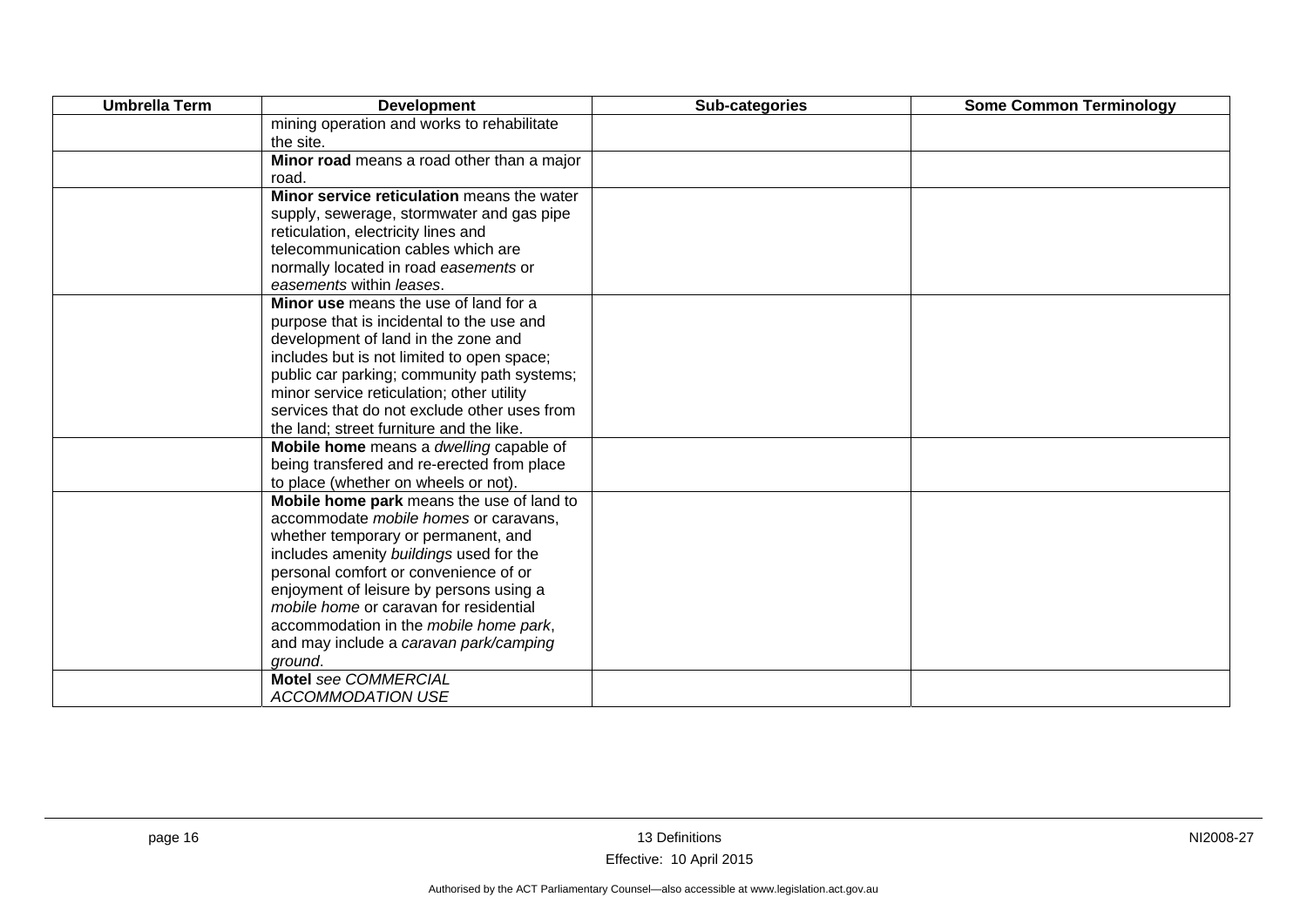| <b>Umbrella Term</b>  | <b>Development</b>                                                                  | Sub-categories                               | <b>Some Common Terminology</b> |
|-----------------------|-------------------------------------------------------------------------------------|----------------------------------------------|--------------------------------|
|                       | Multi-unit housing see RESIDENTIAL USE                                              | Apartment means a dwelling located within    | apartments                     |
|                       |                                                                                     | a building containing two or more dwellings  | cluster housing                |
|                       |                                                                                     | and which is not an attached house.          | multi-dwelling development     |
|                       |                                                                                     | Attached house means a dwelling within a     | multi-unit development         |
|                       |                                                                                     | building containing two or more dwellings    |                                |
|                       |                                                                                     | where each dwelling has within its curtilage |                                |
|                       |                                                                                     | open space at ground level and private       |                                |
|                       |                                                                                     | access for the exclusive use of the          |                                |
|                       |                                                                                     | occupants of the dwelling.                   |                                |
|                       |                                                                                     | Dual occupancy housing means the use         |                                |
|                       |                                                                                     | of land that was originally used or leased   |                                |
|                       |                                                                                     | for the purposes of single dwelling housing  |                                |
|                       |                                                                                     | for two dwellings.                           | Bus depot                      |
|                       | Municipal depot means the use of land for<br>the storage of any plant, machinery or |                                              | Parks maintenance depot        |
|                       | materials used in the course of a municipal                                         |                                              | Street cleaning depot          |
|                       | undertaking, whether or not facilities are                                          |                                              | Works depot                    |
|                       | included for the parking, servicing and repair                                      |                                              |                                |
|                       | of plant or machinery.                                                              |                                              |                                |
|                       | Nature conservation area means an area                                              |                                              |                                |
|                       | set apart for the purpose of the conservation                                       |                                              |                                |
|                       | or preservation of natural and/or cultural                                          |                                              |                                |
|                       | values.                                                                             |                                              |                                |
| <b>NON RETAIL</b>     | <b>Business agency means the use of land for</b>                                    |                                              |                                |
| <b>COMMERCIAL USE</b> | the purpose of providing a commercial                                               |                                              |                                |
|                       | service directly and regularly to the public.                                       |                                              |                                |
|                       | <b>Financial establishment</b> means the use of                                     |                                              |                                |
|                       | land for the primary purpose of providing                                           |                                              |                                |
|                       | finance, investing money, and providing                                             |                                              |                                |
|                       | services to lenders, borrowers and investors                                        |                                              |                                |
|                       | on a direct and regular basis.                                                      |                                              |                                |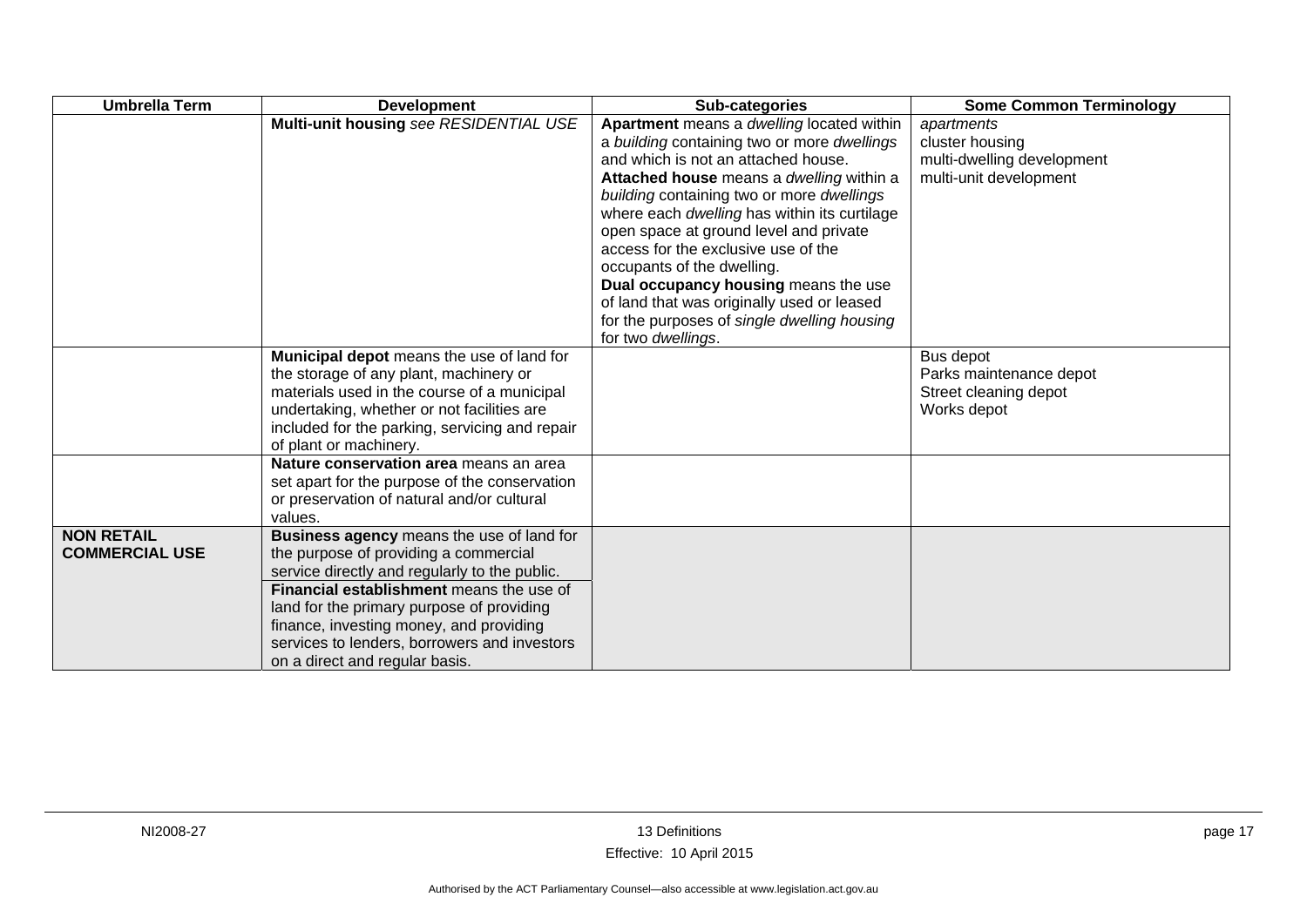| <b>Umbrella Term</b>                       | <b>Development</b>                                                                                                                                                                                                                                                                                                                                                                                                                                                                                                                                                      | Sub-categories                                                                                                                                                      | <b>Some Common Terminology</b>                                                                                     |
|--------------------------------------------|-------------------------------------------------------------------------------------------------------------------------------------------------------------------------------------------------------------------------------------------------------------------------------------------------------------------------------------------------------------------------------------------------------------------------------------------------------------------------------------------------------------------------------------------------------------------------|---------------------------------------------------------------------------------------------------------------------------------------------------------------------|--------------------------------------------------------------------------------------------------------------------|
| <b>NON RETAIL</b><br><b>COMMERCIAL USE</b> | Office means the use of land for the purpose<br>of administration, clerical, technical,<br>professional or like business activities,<br>including a government office, which does<br>not include dealing with members of the<br>public on a direct and regular basis except<br>where this is ancillary to the main purpose of<br>the office.<br>Public agency means the use of land for the<br>purpose of providing a public service directly<br>and regularly to the public and includes a<br>government agency, which provides a<br>commercial service to the public. |                                                                                                                                                                     |                                                                                                                    |
|                                            | Offensive industry means an industry, not<br>being a general, hazardous, light or mining<br>industry, which by reason of the process<br>involved or the method of manufacture or the<br>nature of the materials or goods used,<br>produced or stored requires to be isolated<br>from other buildings, when all measures to<br>reduce or minimise impact have been<br>employed.                                                                                                                                                                                          |                                                                                                                                                                     | Abattoir<br>Saw mill                                                                                               |
|                                            | Office see NON-RETAIL COMMERCIAL<br><b>USE</b>                                                                                                                                                                                                                                                                                                                                                                                                                                                                                                                          | Chancellery means an office attached to<br>an embassy, high commission, consulate,<br>legation or diplomatic residence which is<br>specifically for diplomatic use. | Chancellery<br>Departmental offices<br>Private sector offices<br>Professional suite<br>Statutory authority offices |
|                                            | <b>Outdoor education establishment means</b><br>the use of land for an education centre for<br>children or adults where the primary focus is<br>on the natural and/or cultural resources of<br>the area. It may include a residence where<br>this is necessary for the protection or<br>management of the primary facility.                                                                                                                                                                                                                                             |                                                                                                                                                                     |                                                                                                                    |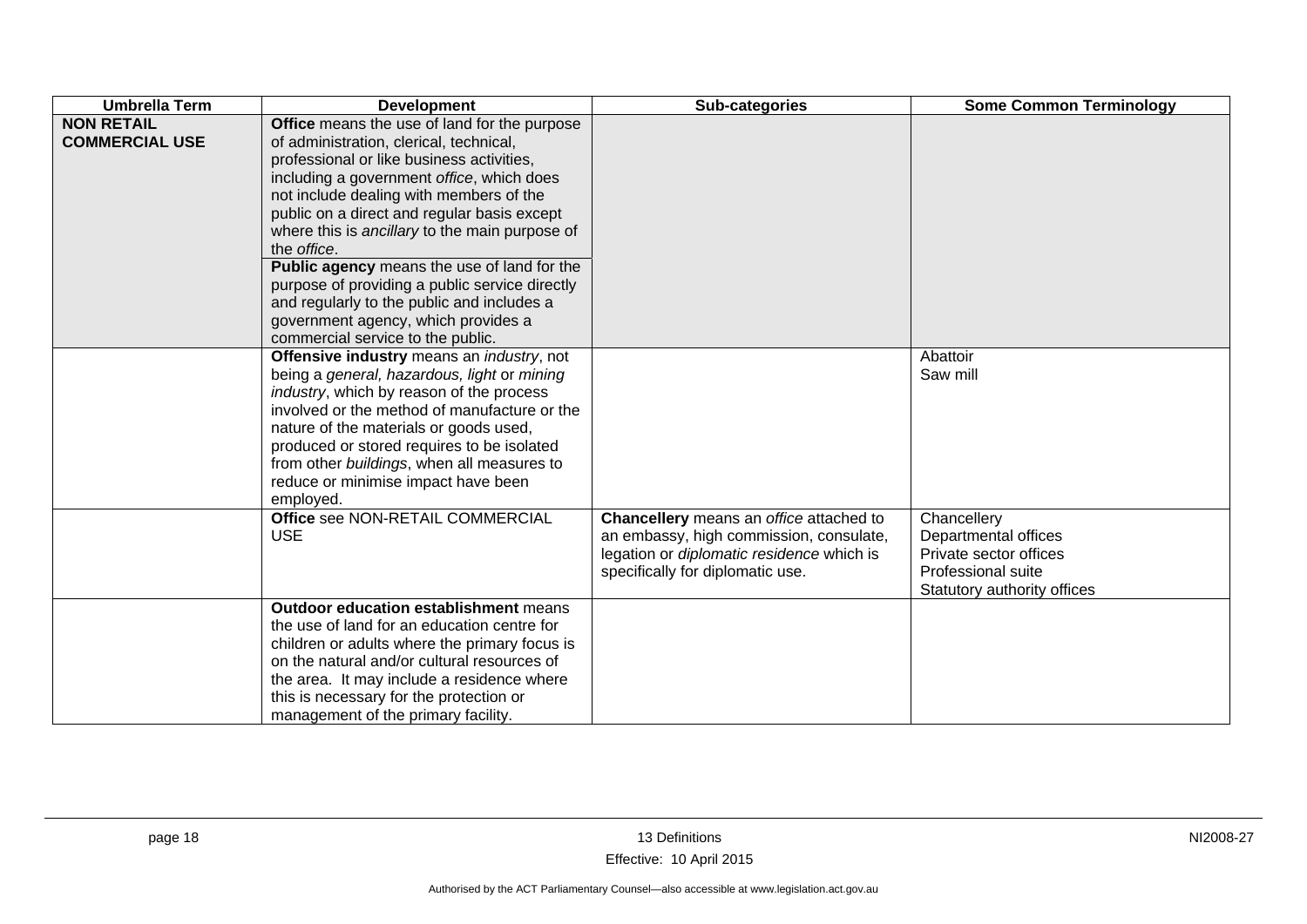| <b>Umbrella Term</b> | <b>Development</b>                                                                                                                                                                                               | Sub-categories | <b>Some Common Terminology</b>                                                                                                                                                                                                                                                                                                                                                                                                               |
|----------------------|------------------------------------------------------------------------------------------------------------------------------------------------------------------------------------------------------------------|----------------|----------------------------------------------------------------------------------------------------------------------------------------------------------------------------------------------------------------------------------------------------------------------------------------------------------------------------------------------------------------------------------------------------------------------------------------------|
|                      | Outdoor recreation facility means the use<br>of land for a recreation facility serving the<br>sporting or recreational needs of people<br>where the activities are undertaken<br>predominantly outdoors.         |                | Archery<br>Bowling green<br><b>BMX</b> track<br>Community garden<br>Croquet green<br>Enclosed oval<br>Equestrian facility<br>Golf course<br>Grass, Snow ski run<br>Model aviation/aero modelling<br>Motor bike, Mini-Bike track<br>Motor racing track<br>Netball court<br>Racecourse, Trotting track<br>Showground<br>Skate board arena<br>Sporting rifle range<br>Sportsground<br>Stadium, arena<br>Swimming pool (outdoor)<br>Tennis court |
|                      |                                                                                                                                                                                                                  |                | Velodrome                                                                                                                                                                                                                                                                                                                                                                                                                                    |
|                      | <b>Outbuilding</b> see Ancillary use                                                                                                                                                                             |                |                                                                                                                                                                                                                                                                                                                                                                                                                                              |
|                      | Overnight camping area means the use of<br>land for holiday and recreational purposes<br>which involves primarily the setting up and<br>use of tents for overnight accommodation<br>which is open to public use. |                |                                                                                                                                                                                                                                                                                                                                                                                                                                              |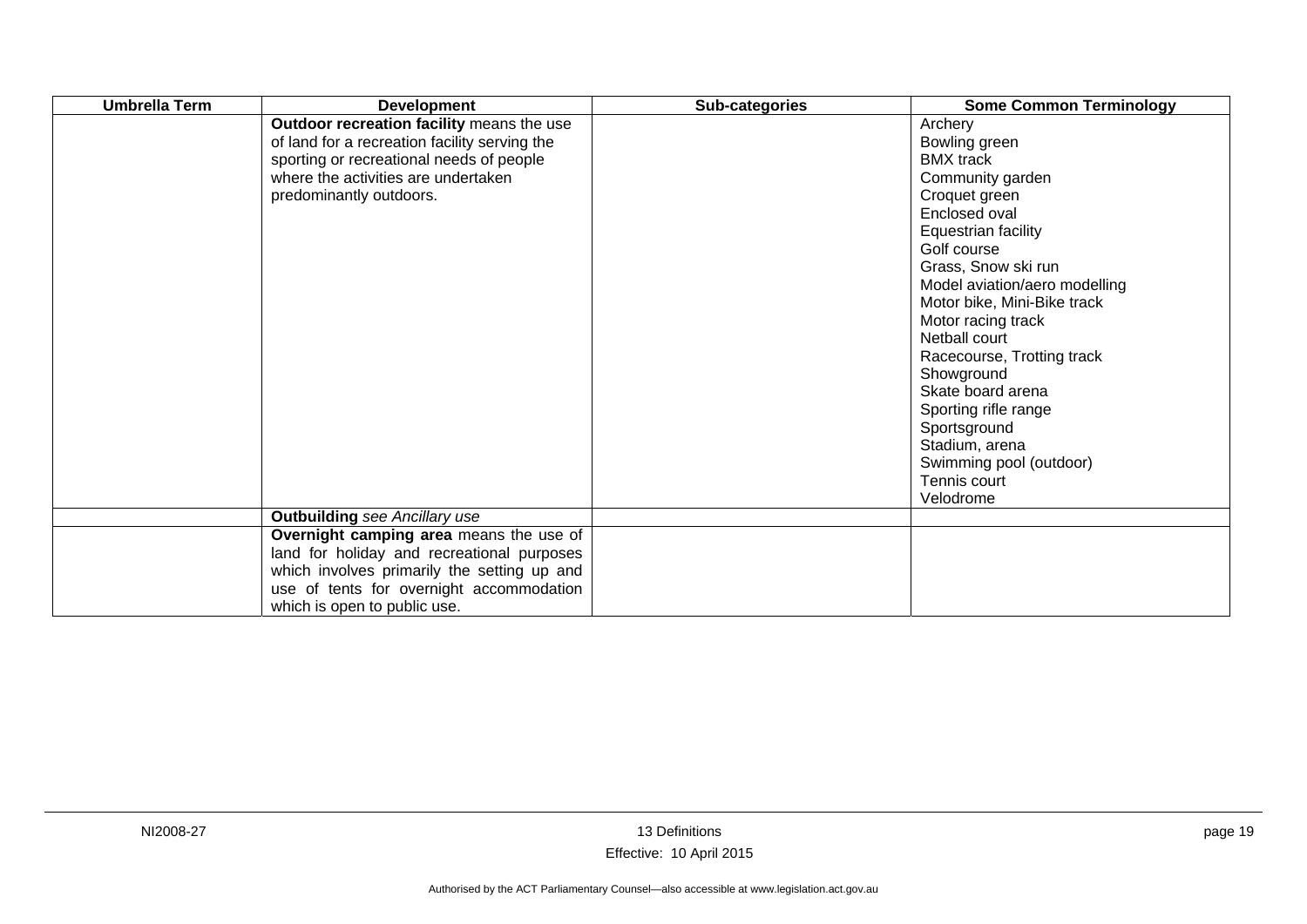| <b>Umbrella Term</b> | <b>Development</b>                                                                                                                                                                                                                                                                                                                                                                                                                                                                                                                                   | Sub-categories | <b>Some Common Terminology</b>                                                                                                                                                                          |
|----------------------|------------------------------------------------------------------------------------------------------------------------------------------------------------------------------------------------------------------------------------------------------------------------------------------------------------------------------------------------------------------------------------------------------------------------------------------------------------------------------------------------------------------------------------------------------|----------------|---------------------------------------------------------------------------------------------------------------------------------------------------------------------------------------------------------|
|                      | <b>Parkland</b> means the use of land for<br>recreation, conservation or amenity purposes<br>and includes facilities for the enjoyment and<br>convenience of the public, such as kiosks,<br>car parks, shelters, pavilions, public toilets<br>and the like. The term also includes the use<br>of the land for the management of<br>stormwater drainage, for community paths<br>and landscape buffers, and for other minor<br>utility purposes where such uses can be<br>integrated into the open space system. It has<br>unrestricted public access. |                | Botanic gardens and public arboretum<br>Hilltop reserve<br>Lake, rivershore reserve<br>Picnic area<br>Playground<br>Public park<br>Public lookout<br>Recreational reserve<br>Regional park<br>Town park |
|                      | Pedestrian plaza means an open or<br>sheltered area other than part of a building,<br>used principally for free pedestrian<br>movement in which vehicular traffic is<br>forbidden or limited.                                                                                                                                                                                                                                                                                                                                                        |                |                                                                                                                                                                                                         |
|                      | <b>Personal service see SHOP</b>                                                                                                                                                                                                                                                                                                                                                                                                                                                                                                                     |                | Dry cleaner<br>Hairdresser<br>Massage parlour<br>Photographer<br>Shoe repairer<br>Skin care                                                                                                             |
|                      | Place of assembly means the use of land<br>for gatherings of people to attend functions,<br>whether or not for the purposes of gain.                                                                                                                                                                                                                                                                                                                                                                                                                 |                | Auditorium<br>Convention centre<br><b>Exhibition hall</b><br>Reception rooms<br>Trade fair                                                                                                              |
|                      | Place of worship see COMMUNITY USE                                                                                                                                                                                                                                                                                                                                                                                                                                                                                                                   |                | Chapel<br>Church<br>Mosque<br>Shrine<br>Synagogue<br>Temple                                                                                                                                             |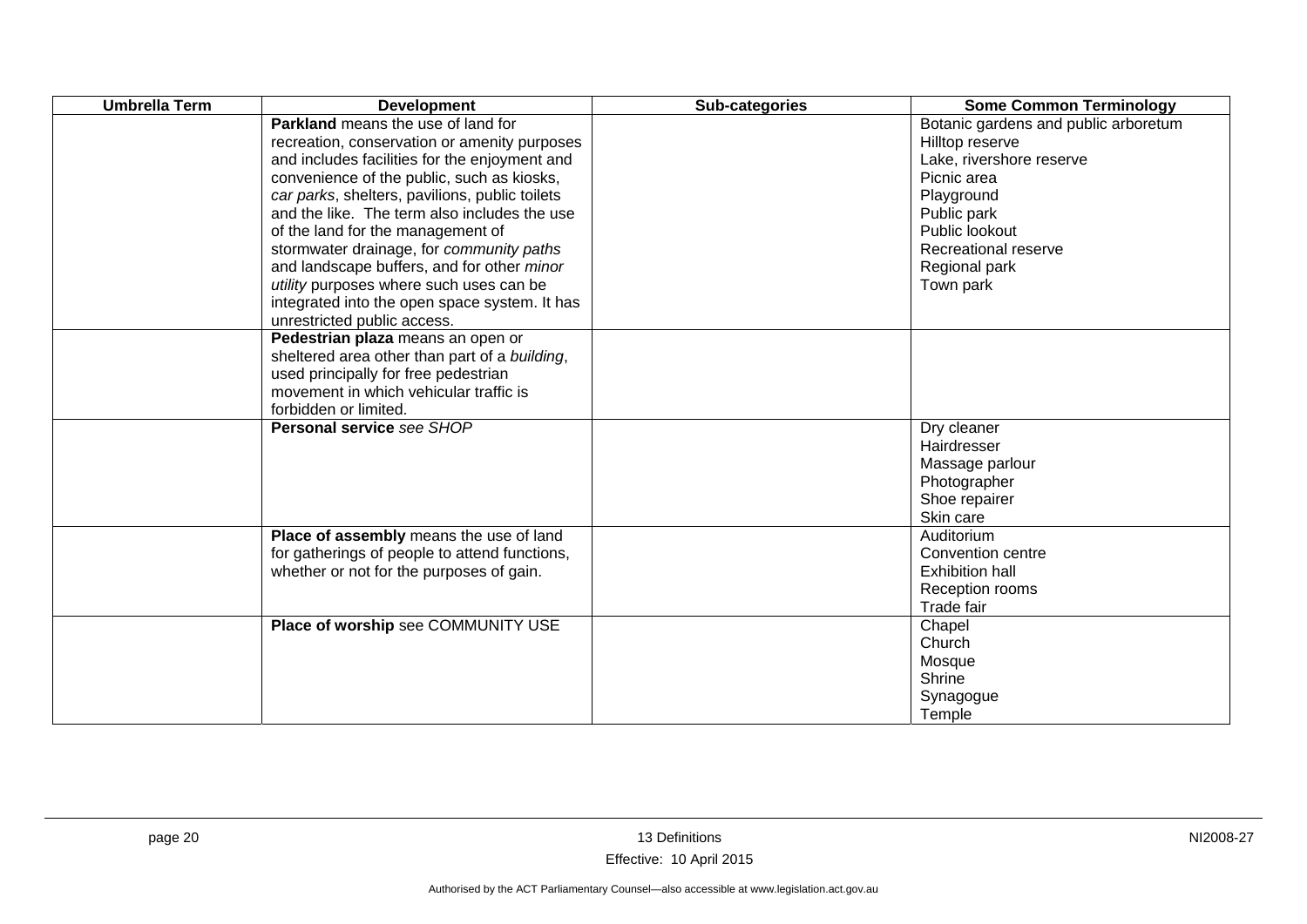| <b>Umbrella Term</b> | <b>Development</b>                             | Sub-categories                             | <b>Some Common Terminology</b> |
|----------------------|------------------------------------------------|--------------------------------------------|--------------------------------|
|                      | Plant and equipment hire establishment         |                                            |                                |
|                      | means the use of land where plant and          |                                            |                                |
|                      | equipment are stored, displayed and hired      |                                            |                                |
|                      | out or leased to persons for intermittent use, |                                            |                                |
|                      | but does not include premises used for the     |                                            |                                |
|                      | purposes of hiring home entertainment          |                                            |                                |
|                      | equipment, such as stereo sound systems,       |                                            |                                |
|                      | televisions, video cassette recorders, video   |                                            |                                |
|                      | tapes and the like.                            |                                            |                                |
|                      | Plantation forestry means the growing of       |                                            | Hardwood plantation forestry   |
|                      | trees in plantation form for the production of |                                            | Pine plantation                |
|                      | fibres, pulp, timber and logs, and including   |                                            |                                |
|                      | roads, tracks and break construction,          |                                            |                                |
|                      | cultivation, planting, fertilising, tending,   |                                            |                                |
|                      | harvesting and regeneration and associated     |                                            |                                |
|                      | facilities such as depots for storage of       |                                            |                                |
|                      | equipment, plants, materials and fuel, vehicle |                                            |                                |
|                      | workshops and garaging, fire fighting          |                                            |                                |
|                      | facilities and accommodation for               |                                            |                                |
|                      | administration and support staff.              |                                            |                                |
|                      | Playing field means the use of land for the    |                                            | Unfenced oval                  |
|                      | conduct of sports, athletics and games and     |                                            |                                |
|                      | includes facilities with such land for the     |                                            |                                |
|                      | enjoyment or convenience of the public such    |                                            |                                |
|                      | as kiosks, car parks, changing facilities,     |                                            |                                |
|                      | pavilions and the like. It has unrestricted    |                                            |                                |
|                      | public access.                                 |                                            |                                |
|                      | Power generation station see MAJOR             | Hydro-electric power generation means      |                                |
|                      | UTILITY INSTALLATION                           | the regulation and diversion of streamflow |                                |
|                      |                                                | for the purpose of generating electric     |                                |
|                      |                                                | power.                                     |                                |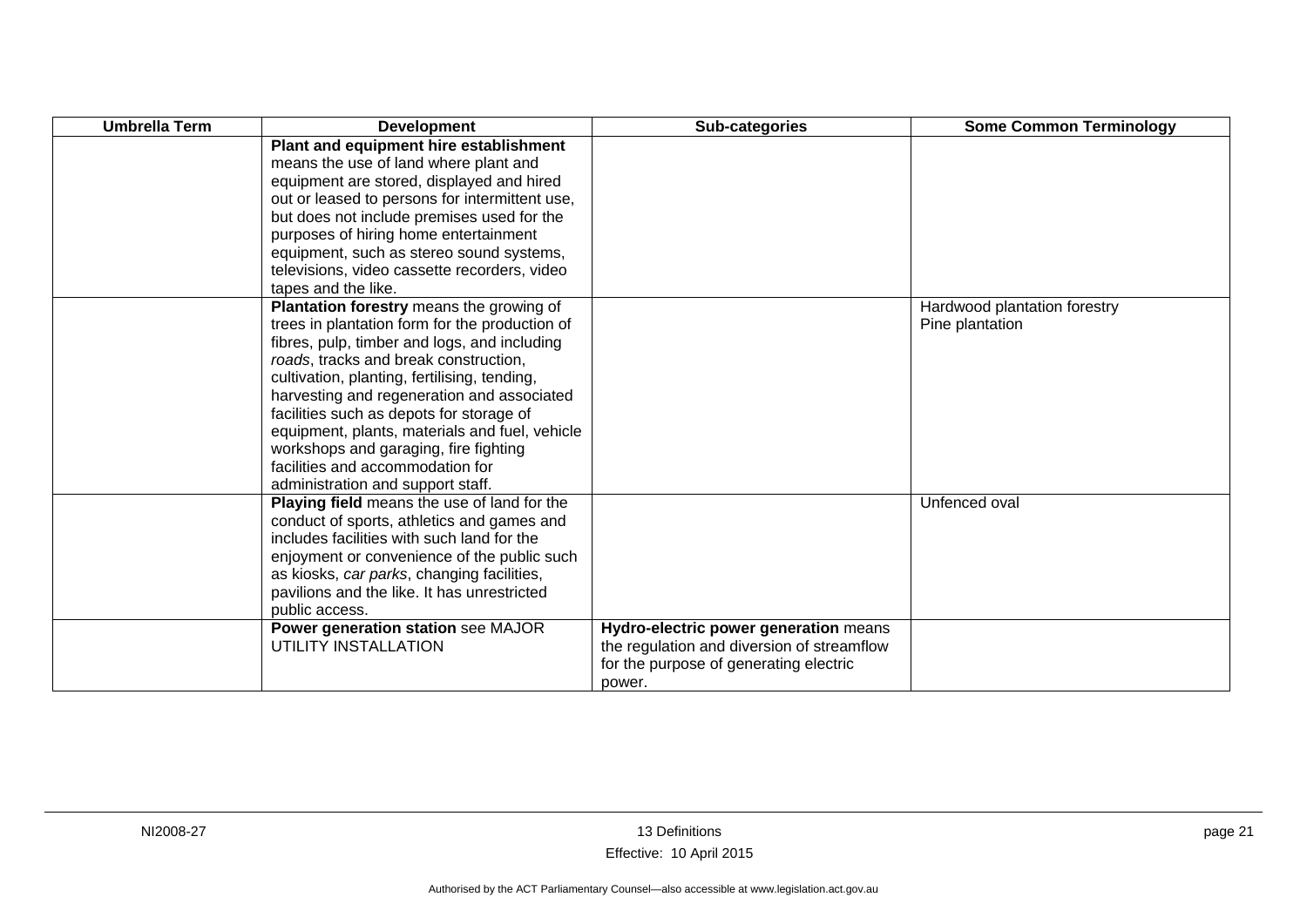| <b>Umbrella Term</b> | <b>Development</b>                                                                                                                                                                                                                                                                                                                                                          | Sub-categories | <b>Some Common Terminology</b>                                                                                                                                             |
|----------------------|-----------------------------------------------------------------------------------------------------------------------------------------------------------------------------------------------------------------------------------------------------------------------------------------------------------------------------------------------------------------------------|----------------|----------------------------------------------------------------------------------------------------------------------------------------------------------------------------|
|                      | <b>Produce market</b> means the use of land for<br>the sale from market buildings or stalls of<br>fruit and vegetables and other primary<br>produce and may include the sale of other<br>products, which complement this primary<br>purpose.                                                                                                                                |                | Fruit and vegetable stall                                                                                                                                                  |
|                      | Public agency see NON-RETAIL<br><b>COMMERCIAL USE</b>                                                                                                                                                                                                                                                                                                                       |                | CES office<br><b>Community and Health Services</b><br>Departmental shopfront<br>Legal Aid office<br>Motor registry<br>Post office<br><b>Totalisator Agency Board (TAB)</b> |
|                      | Public transport facility means the use of<br>land for the assembly, transport or dispersal<br>of passengers travelling by any form of<br>public transport, whether or not such public<br>transport is provided by a public or private<br>agency, and include facilities for the<br>manoeuvring and temporary layover of public<br>transport vehicles and driver amenities. |                | Bus interchange<br>Bus layover<br>Bus terminal (interstate)<br>Driver rest facility<br>Inter-town public transport route<br>Transport ticket services                      |
|                      | Railway use means any of the following<br>uses:<br>a) a railway line for passenger and/or<br>freight movement;<br>b) a railway station;<br>c) a railway freight terminal; and/or<br>d) a railway equipment maintenance<br>depot;<br>and includes land and reservations of land<br>set aside for railway purposes.                                                           |                |                                                                                                                                                                            |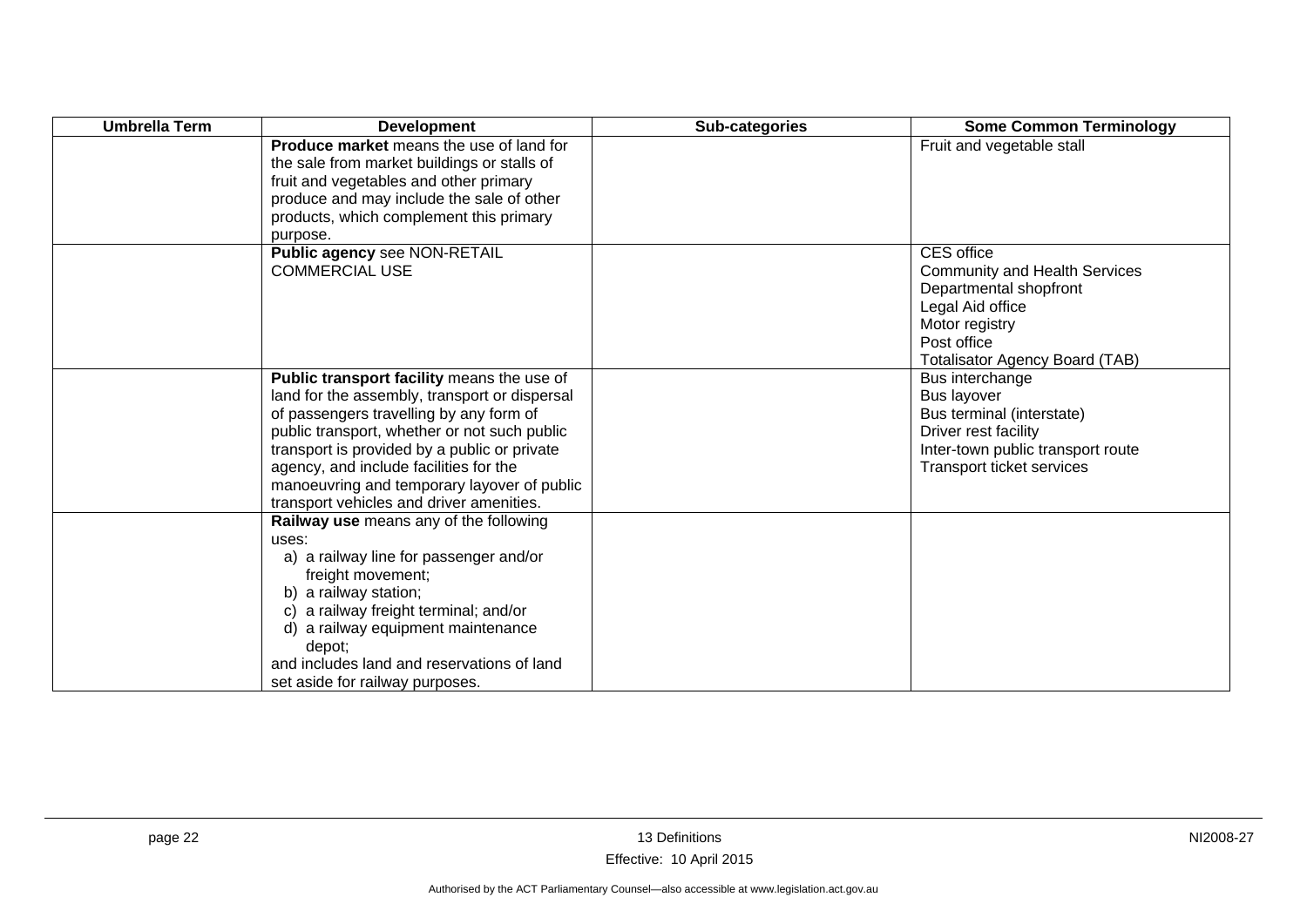| Umbrella Term | <b>Development</b>                                                                                                                                                                                                                                                                                                                                            | Sub-categories | <b>Some Common Terminology</b>                                                                                   |
|---------------|---------------------------------------------------------------------------------------------------------------------------------------------------------------------------------------------------------------------------------------------------------------------------------------------------------------------------------------------------------------|----------------|------------------------------------------------------------------------------------------------------------------|
|               | Recyclable materials collection means the<br>use of land for depositing and temporarily<br>storing discarded materials that are suitable<br>for recycling, such as paper, glass, clothing,<br>garden waste and plastics, which are to be<br>transported elsewhere for recycling.                                                                              |                |                                                                                                                  |
|               | Recycling facility means the use of land for<br>depositing, storing, separating, dismantling,<br>salvaging, treating, renovating or<br>redistributing discarded materials and scrap<br>goods for use as recycled materials, such as<br>paper, glass, plastics, timber, garden and<br>food waste, metals, manufacturing off-cuts,<br>household goods and oils. |                | Composting facility<br>Motor vehicle wrecker's yard<br>Scrap metal dealer<br>Second-hand building materials yard |
|               | Religious associated use see<br><b>COMMUNITY USE</b>                                                                                                                                                                                                                                                                                                          |                | Church meeting hall<br>Convent<br>Monastery<br>Presbytery, Manse, Rectory<br>Priory                              |
|               | <b>Residential Care Accommodation see</b><br><b>RESIDENTIAL USE</b>                                                                                                                                                                                                                                                                                           |                | nursing home,<br>hospice,<br>supported dwelling,<br>convalescent home,                                           |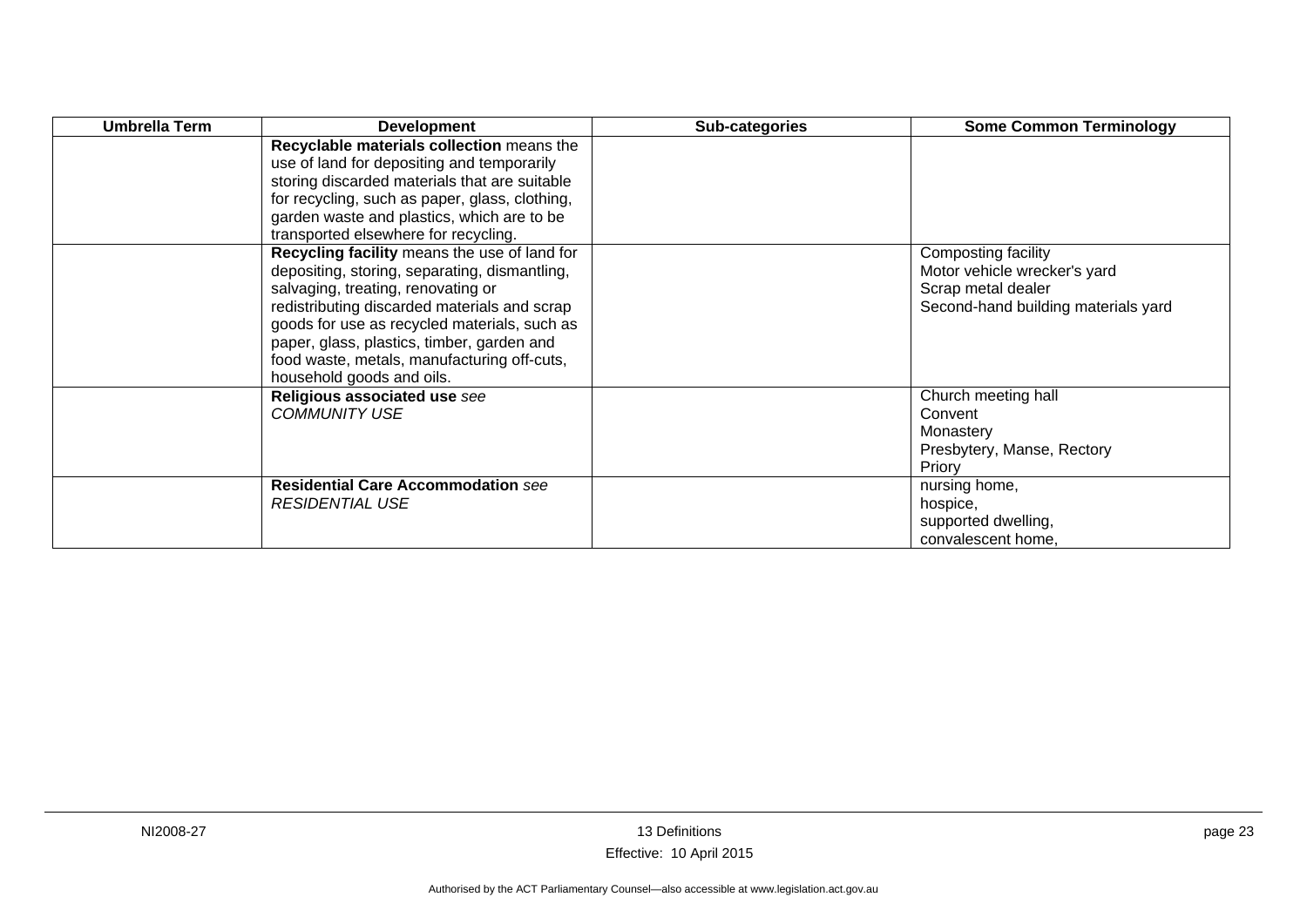| <b>Umbrella Term</b>   | <b>Development</b>                                                                                                                                                                                                                                                                                                                                                                                        | Sub-categories                                                                                                                                                       | <b>Some Common Terminology</b> |
|------------------------|-----------------------------------------------------------------------------------------------------------------------------------------------------------------------------------------------------------------------------------------------------------------------------------------------------------------------------------------------------------------------------------------------------------|----------------------------------------------------------------------------------------------------------------------------------------------------------------------|--------------------------------|
| <b>RESIDENTIAL USE</b> | Caretaker's residence means any dwelling<br>used for the residence of a caretaker, in<br>connection with another land use, including<br>industry and commercial activity.                                                                                                                                                                                                                                 | Diplomatic residence means a dwelling<br>specifically for the residential use of<br>diplomatic staff of an embassy, a high<br>commission, a legation or a consulate. |                                |
|                        |                                                                                                                                                                                                                                                                                                                                                                                                           | Special dwelling means a dwelling used<br>or to be used by a government agency or                                                                                    |                                |
|                        |                                                                                                                                                                                                                                                                                                                                                                                                           | community organisation receiving                                                                                                                                     |                                |
|                        |                                                                                                                                                                                                                                                                                                                                                                                                           | government funding or housing assistance,<br>to provide shelter and support for persons<br>with special accommodation needs.                                         |                                |
|                        | Multi-unit housing means the use of land                                                                                                                                                                                                                                                                                                                                                                  |                                                                                                                                                                      |                                |
|                        | for more than one dwelling and includes but<br>is not limited to dual occupancy housing.                                                                                                                                                                                                                                                                                                                  |                                                                                                                                                                      |                                |
|                        | <b>Residential Care Accommodation means</b><br>the use of land by an agency or organisation<br>that exists for the purposes of providing<br>accommodation and services such as the<br>provision of meals, domestic services and<br>personal care for persons requiring support.<br>Although services must be delivered on site,<br>management and preparation may be carried<br>out on site or elsewhere. |                                                                                                                                                                      |                                |
|                        | Retirement Village means premises where<br>older members of the community or retired<br>people live, or will live, in independent living<br>units or serviced units, under a retirement<br>village scheme.                                                                                                                                                                                                |                                                                                                                                                                      |                                |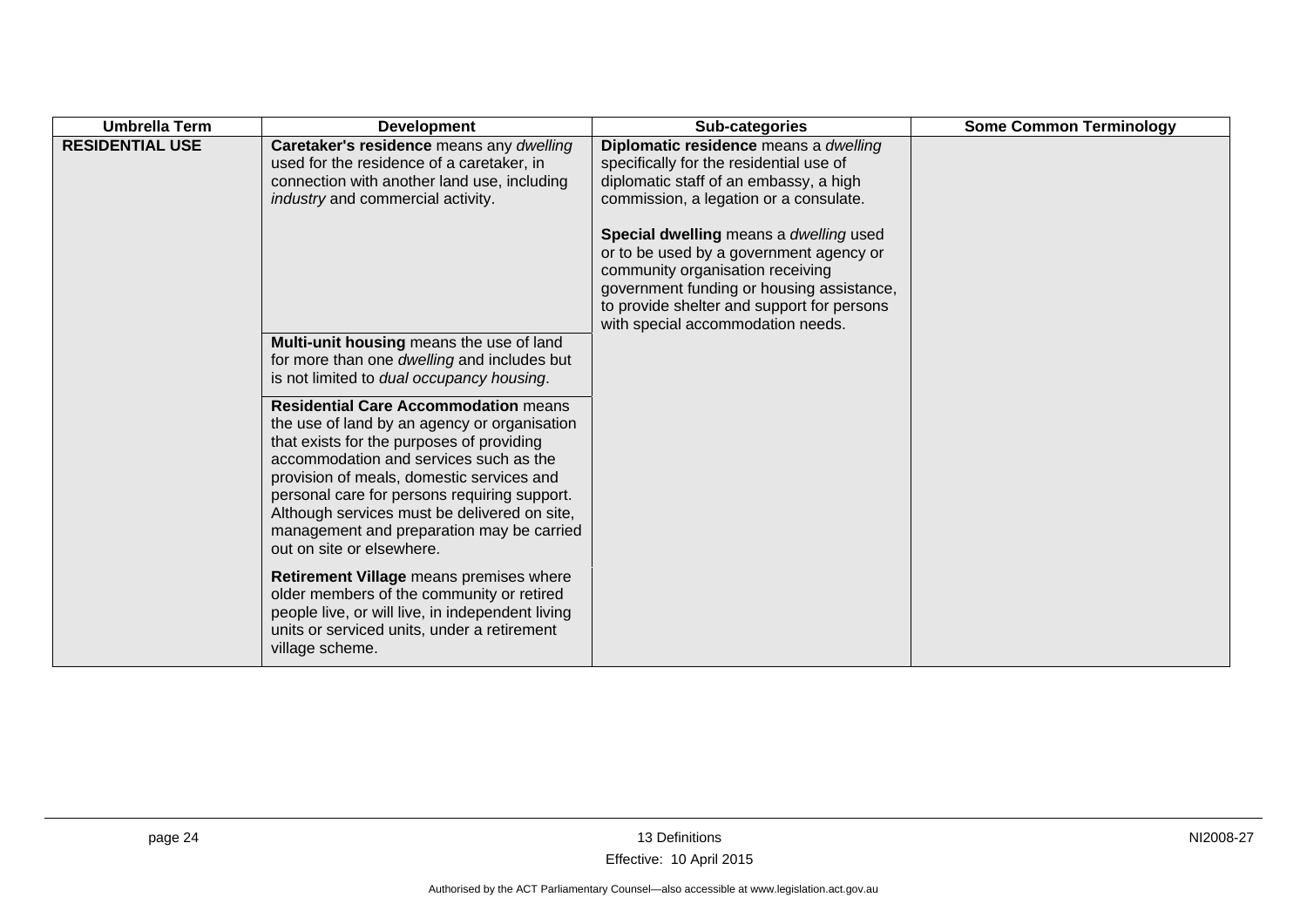| <b>Umbrella Term</b><br><b>Some Common Terminology</b><br>Sub-categories<br><b>Development</b>                                                                                                                                                                                                                                                                                                                                                                                                                                                                                                                                                                                                                                                                                                                                                                                                                                                                                                                                                                                                                                                                                                                                                                                                                   |  |
|------------------------------------------------------------------------------------------------------------------------------------------------------------------------------------------------------------------------------------------------------------------------------------------------------------------------------------------------------------------------------------------------------------------------------------------------------------------------------------------------------------------------------------------------------------------------------------------------------------------------------------------------------------------------------------------------------------------------------------------------------------------------------------------------------------------------------------------------------------------------------------------------------------------------------------------------------------------------------------------------------------------------------------------------------------------------------------------------------------------------------------------------------------------------------------------------------------------------------------------------------------------------------------------------------------------|--|
| <b>RESIDENTIAL USE</b><br>Retirement village scheme, for a retirement<br>village, means a scheme under which a<br>person may -<br>a) enter into a residence contract with the<br>scheme operator for the retirement<br>village; and<br>b) on payment of an ingoing contribution,<br>acquire personally or for someone else<br>a right to live in the retirement village,<br>however the right accrues; and<br>c) on payment of the relevant charge,<br>acquires personally or for someone else<br>a right to receive one (1) or more<br>services in relation to the retirement<br>village.<br>Secondary residence means a second<br>dwelling on a block.<br>Single dwelling housing means the use of<br>land for residential purposes for a single<br>dwelling only.<br>Supportive housing means the use of land<br>for residential accommodation for persons in<br>need of support, which is managed by a<br>Territory approved organisation that provides<br>a range of support services such as<br>counselling, domestic assistance and<br>personal care for residents as required.<br>Although such services must be able to be<br>delivered on site, management and<br>preparation may be carried out on site or<br>elsewhere. Housing may be provided in the<br>form of self-contained dwellings. The term |  |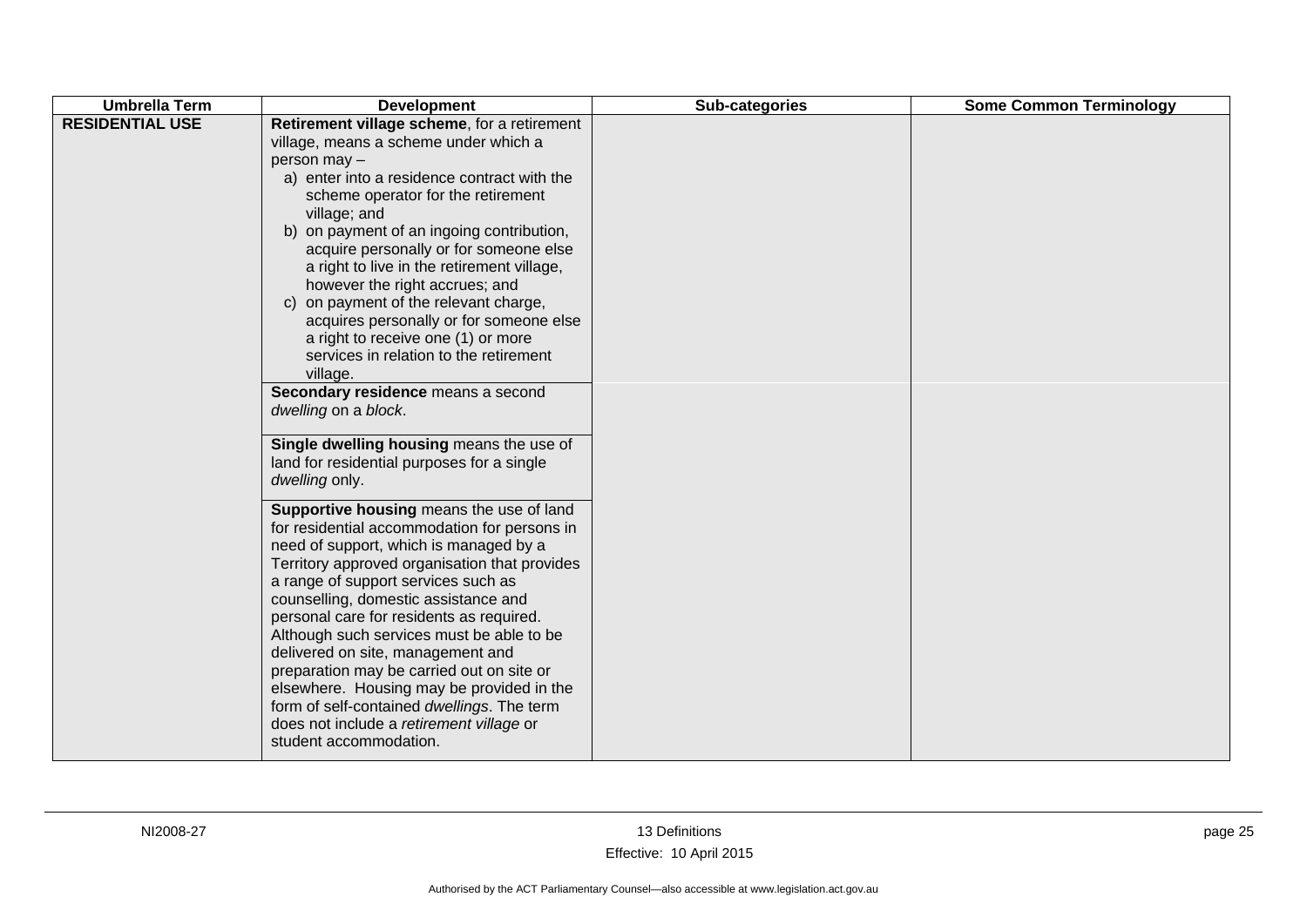| <b>Umbrella Term</b> | <b>Development</b>                                                                                                                                                                                                                                                                                                                                                                                                                                                                                                                                               | Sub-categories | <b>Some Common Terminology</b>                                                                                                                                                                   |
|----------------------|------------------------------------------------------------------------------------------------------------------------------------------------------------------------------------------------------------------------------------------------------------------------------------------------------------------------------------------------------------------------------------------------------------------------------------------------------------------------------------------------------------------------------------------------------------------|----------------|--------------------------------------------------------------------------------------------------------------------------------------------------------------------------------------------------|
|                      | Restaurant means the use of land for the<br>primary purpose of providing food for<br>consumption on the premises whether or not<br>the premises are licensed premises under<br>the Liquor Act 2010 and whether or not<br>entertainment is provided.<br>Retail plant nursery see SHOP                                                                                                                                                                                                                                                                             |                | Common Terminology for 'Restaurant' was<br>removed on 16 October 2006 under<br>Variation Number 256                                                                                              |
|                      | Retirement village see RESIDENTIAL USE<br>Sand and gravel extraction means the                                                                                                                                                                                                                                                                                                                                                                                                                                                                                   |                |                                                                                                                                                                                                  |
|                      | extraction of sand and gravel deposited in<br>the bed of a stream or flood plain, or of<br>deposits associated with deposition in a<br>previous geological period.                                                                                                                                                                                                                                                                                                                                                                                               |                |                                                                                                                                                                                                  |
|                      | Scientific research establishment means<br>the use of land for the purpose of scientific<br>research including the development of<br>electronic technology, biotechnology or other<br>scientific disciplines for application to<br>commerce, industry, or government.                                                                                                                                                                                                                                                                                            |                | Agricultural research facility<br><b>CSIRO</b> facility<br>Meteorological use<br>Observatory<br>Plant and animal quarantine facilities<br>Rural research field stations<br>Scientific laboratory |
|                      | Serviced apartment see COMMERCIAL<br><b>ACCOMMODATION USE</b>                                                                                                                                                                                                                                                                                                                                                                                                                                                                                                    |                |                                                                                                                                                                                                  |
|                      | Service station means the use of land for<br>the fuelling and/or servicing of motor<br>vehicles, whether or not the land is also used<br>for any one or more of the following<br>purposes:<br>a) the sale by retail of spare parts and<br>accessories for motor vehicles;<br>b) washing and greasing of motor<br>vehicles;<br>c) installation of accessories;<br>d) the retail sale of other goods, within an<br>ancillary retail area not greater than<br>150m <sup>2</sup> in area;<br>e) providing toilet facilities, amenities and<br>service for motorists; |                |                                                                                                                                                                                                  |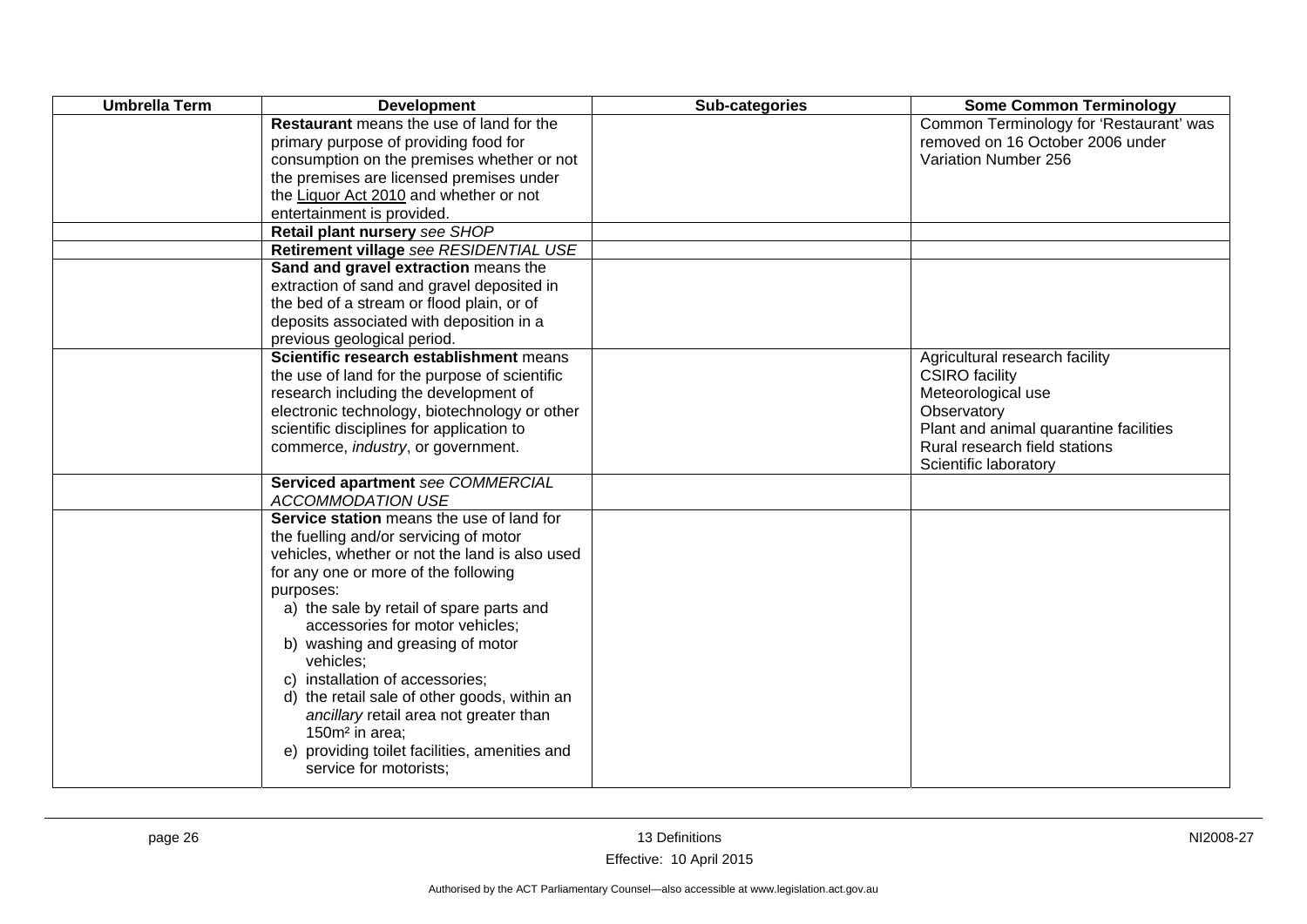| <b>Umbrella Term</b>                                                                                                                                      | <b>Development</b>                                                                                                                                                                                                                                                                                                                                                                                                                                                                                                                                                                                                                                                                                                                                                                                                                                                                                                                                                                                                                                                                                                                                                                                             | Sub-categories | <b>Some Common Terminology</b>                                                                                                                                                                                                                                                                                                                   |
|-----------------------------------------------------------------------------------------------------------------------------------------------------------|----------------------------------------------------------------------------------------------------------------------------------------------------------------------------------------------------------------------------------------------------------------------------------------------------------------------------------------------------------------------------------------------------------------------------------------------------------------------------------------------------------------------------------------------------------------------------------------------------------------------------------------------------------------------------------------------------------------------------------------------------------------------------------------------------------------------------------------------------------------------------------------------------------------------------------------------------------------------------------------------------------------------------------------------------------------------------------------------------------------------------------------------------------------------------------------------------------------|----------------|--------------------------------------------------------------------------------------------------------------------------------------------------------------------------------------------------------------------------------------------------------------------------------------------------------------------------------------------------|
|                                                                                                                                                           | f) repairing of motor vehicles (other than<br>body building, panel beating or spray<br>painting); and<br>g) the hiring of trailers.                                                                                                                                                                                                                                                                                                                                                                                                                                                                                                                                                                                                                                                                                                                                                                                                                                                                                                                                                                                                                                                                            |                |                                                                                                                                                                                                                                                                                                                                                  |
| <b>SHOP</b><br>means the use of land for<br>the purpose of selling,<br>exposing or offering the<br>sale by retail or hire, goods<br>and personal services | Bulky goods retailing means a shop which<br>includes a loading dock within the building,<br>and where the goods or materials sold or<br>displayed are of such a size, shape or weight<br>as to require:<br>a) a large area for handling, storage or<br>display; and/or<br>b) direct vehicular access to the site by<br>members of the public, for the purpose<br>of loading goods or materials into their<br>vehicles after purchase, but does not<br>include any shop used primarily for the<br>sale of food or clothing.<br>Department store means a shop in which<br>goods are sold by separate departments<br>within the shop and from which a significant<br>amount or proportion of retail sales occur<br>from at least four of the following types of<br>goods: furniture and floor coverings; fabrics<br>and household textiles; clothing; footwear;<br>household appliances; china, glassware and<br>domestic hardware.<br>Personal service means a shop used<br>primarily for selling services and in which the<br>sale of goods is ancillary to the service<br>provided.<br>Retail plant nursery means a shop used for<br>the propagation and sale of plants, shrubs,<br>trees and garden supplies. |                | Antique dealer<br>Art, craft or sculpture dealer<br>Auction room<br><b>Butcher</b><br>Camping supplies store<br>Chemist<br>Delicatessen<br><b>Florist</b><br>Gift shop<br>Greengrocer<br>Grocer<br>Household appliances<br>Liquor store<br>Newsagent<br>Pet shop<br>Photographic store<br>Sound centre<br>Sportsgoods<br>Toy store<br>Video hire |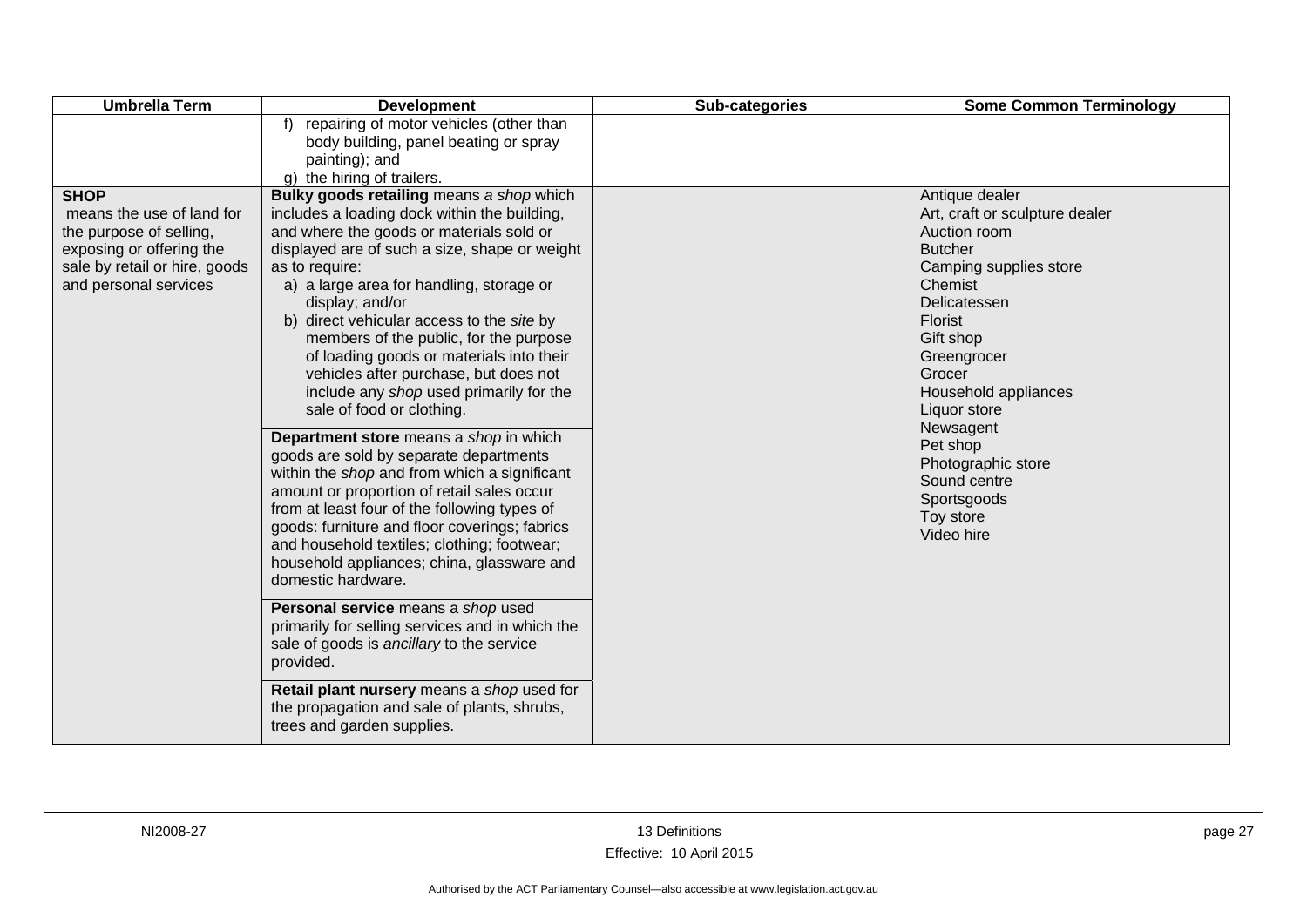| <b>Umbrella Term</b>                                                                                                                                      | <b>Development</b>                                                                                                                                                                                                                                                                                  | Sub-categories                                                                                                                                                                                                                                                                                                                                       | <b>Some Common Terminology</b>                         |
|-----------------------------------------------------------------------------------------------------------------------------------------------------------|-----------------------------------------------------------------------------------------------------------------------------------------------------------------------------------------------------------------------------------------------------------------------------------------------------|------------------------------------------------------------------------------------------------------------------------------------------------------------------------------------------------------------------------------------------------------------------------------------------------------------------------------------------------------|--------------------------------------------------------|
| <b>SHOP</b><br>means the use of land for<br>the purpose of selling,<br>exposing or offering the<br>sale by retail or hire, goods<br>and personal services | Supermarket means a large shop selling<br>food and other household items where the<br>selection of goods is organised on a self-<br>service basis.<br>Take-away food shop means a shop, which<br>is predominantly for the preparation of food<br>and refreshments for consumption<br>elsewhere.     |                                                                                                                                                                                                                                                                                                                                                      |                                                        |
|                                                                                                                                                           | Sign means any device or representation<br>openly visible to the general public for the<br>purpose of direction or control or information,<br>or displaying an advertisement.                                                                                                                       |                                                                                                                                                                                                                                                                                                                                                      |                                                        |
|                                                                                                                                                           | Single dwelling housing see<br><b>RESIDENTIAL USE</b>                                                                                                                                                                                                                                               | Detached house means a building<br>comprising a single dwelling which is not<br>attached to any other building where the<br>dwelling has within its curtilage open space<br>at ground level and private access for the<br>exclusive use of the occupants of the<br>dwelling and may include a free standing<br>dwelling in a multi-unit development. |                                                        |
|                                                                                                                                                           | Special dwelling see RESIDENTIAL USE                                                                                                                                                                                                                                                                |                                                                                                                                                                                                                                                                                                                                                      | Half-way house<br>Refuge<br>Residential treatment unit |
|                                                                                                                                                           | Stock/sale yard means the use of land for<br>the purpose of a market for the sale of<br>animals and the holding of livestock pending<br>their sale.                                                                                                                                                 |                                                                                                                                                                                                                                                                                                                                                      |                                                        |
|                                                                                                                                                           | Stock water supply see Water storage dam                                                                                                                                                                                                                                                            |                                                                                                                                                                                                                                                                                                                                                      |                                                        |
|                                                                                                                                                           | Store means the use of land for the storage,<br>whether permanent or temporary, of goods<br>(not including obsolete motor vehicles or<br>obsolete machinery) within or upon which no<br>trade (whether retail or wholesale) or<br>industry is carried on.<br>Subdivision has the same meaning as in |                                                                                                                                                                                                                                                                                                                                                      | Minor industrial area<br>Self storage                  |
|                                                                                                                                                           | Section 7 of the Planning and Development<br>Act 2007.                                                                                                                                                                                                                                              |                                                                                                                                                                                                                                                                                                                                                      |                                                        |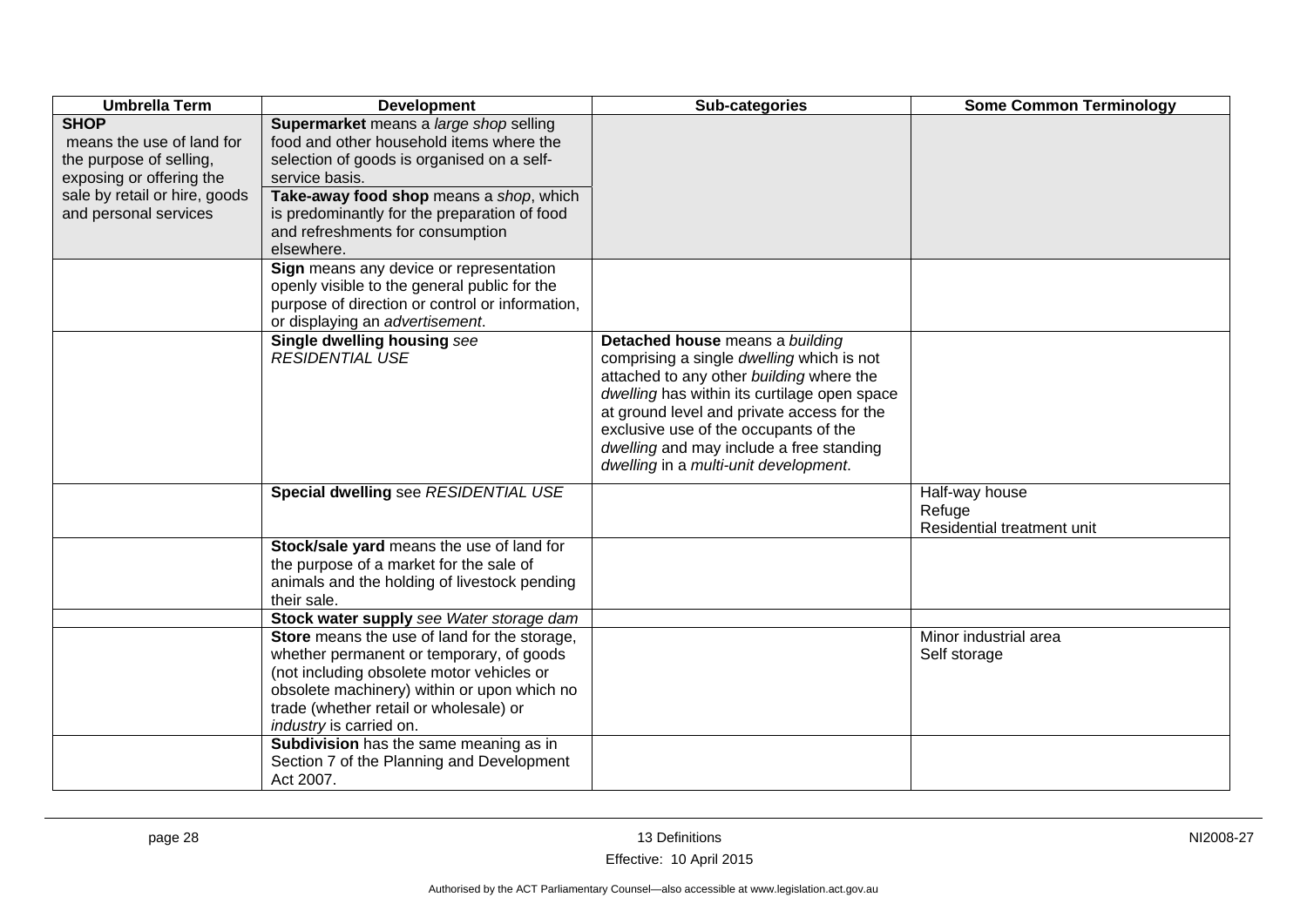| Umbrella Term | <b>Development</b>                             | Sub-categories | <b>Some Common Terminology</b> |
|---------------|------------------------------------------------|----------------|--------------------------------|
|               | <b>Supportive Housing see RESIDENTIAL</b>      |                | aged persons units,            |
|               | USE                                            |                | community housing,             |
|               |                                                |                | older persons units,           |
|               |                                                |                | rooming house,                 |
|               |                                                |                | university college             |
|               | Supermarket see SHOP                           |                |                                |
|               | Take-away food shop see SHOP                   |                |                                |
|               | Temporary Use means the use of unleased        |                |                                |
|               | land for a purpose that is temporary in nature |                |                                |
|               | and for which a licence may be issued for a    |                |                                |
|               | maximum term of three years and which may      |                |                                |
|               | be renewed.                                    |                |                                |
|               | Tourist facility means the use of land for     |                | Amusement park                 |
|               | providing entertainment, recreation, cultural  |                | Theme park                     |
|               | or similar facilities for use mainly by the    |                |                                |
|               | general touring or holidaying public and may   |                |                                |
|               | include a restaurant, cafe, bar, service       |                |                                |
|               | station, tourist accommodation and the retail  |                |                                |
|               | sale of arts and crafts, souvenirs, antiques   |                |                                |
|               | and the like.                                  |                |                                |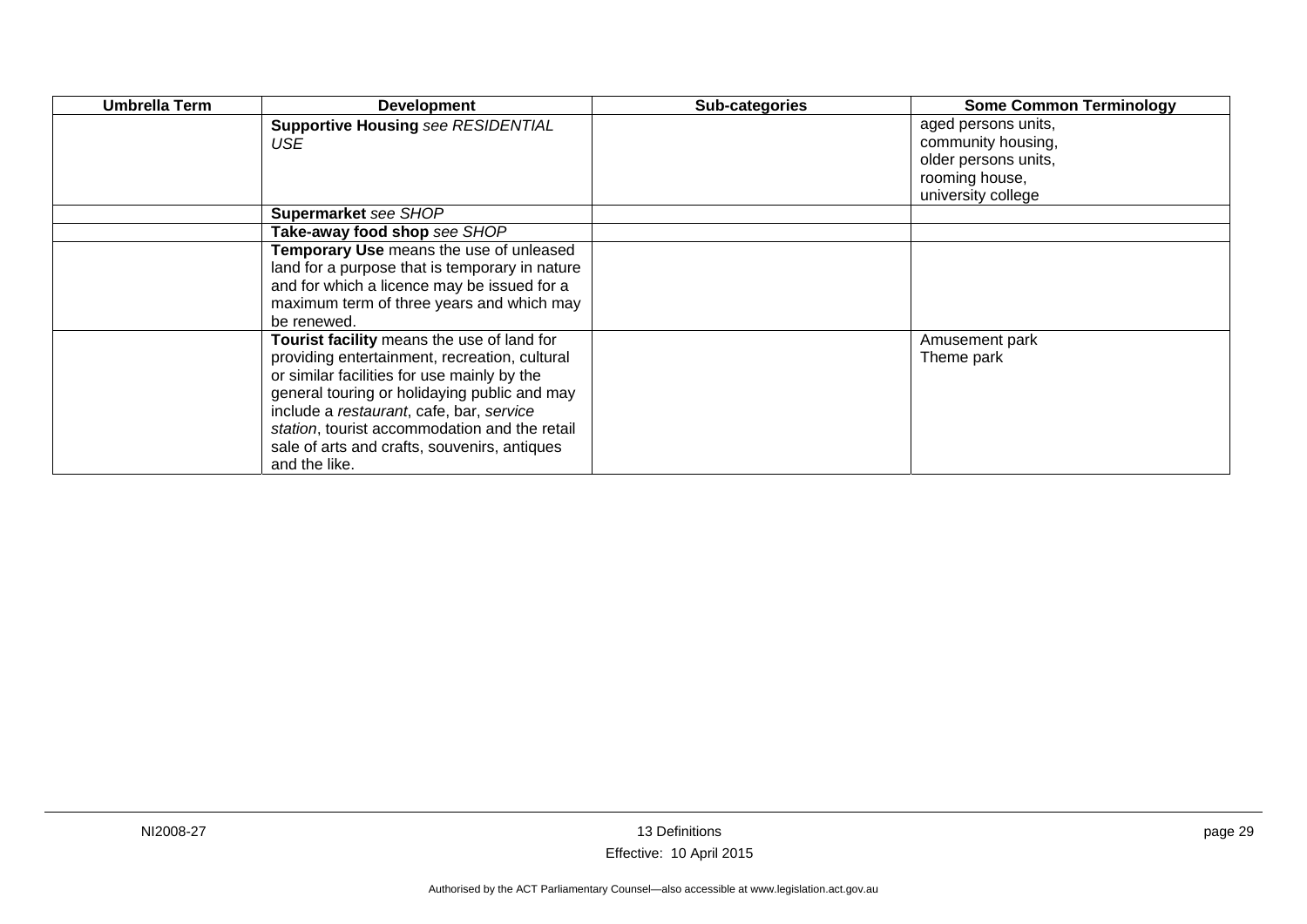| <b>Umbrella Term</b> | <b>Development</b>                                       | Sub-categories | <b>Some Common Terminology</b> |
|----------------------|----------------------------------------------------------|----------------|--------------------------------|
|                      | Tourist resort see COMMERCIAL                            |                |                                |
|                      | <b>ACCOMMODATION USE</b>                                 |                |                                |
|                      | Transport depot means the use of land for                |                |                                |
|                      | the parking or storage of motor vehicles used            |                |                                |
|                      | in connection with a commercial or industrial            |                |                                |
|                      | transport undertaking.                                   |                |                                |
|                      | Treatment plant see MAJOR UTILITY<br><b>INSTALLATION</b> |                |                                |
|                      | Tunnel see MAJOR UTILITY                                 |                |                                |
|                      | <b>INSTALLATION</b>                                      |                |                                |
|                      | Urban lake, pond and/or retardation basin                |                |                                |
|                      | see MAJOR UTILITY INSTALLATION                           |                |                                |
|                      | Vehicle sales means the use of land for the              |                | Boat, caravan dealer           |
|                      | sale, hire, display or offering for sale or hire         |                | Car, truck dealer              |
|                      | of new or used motor vehicles, caravans,                 |                | Motor cycle dealer             |
|                      | motor cycles, boats, trailers or other                   |                |                                |
|                      | vehicles. The term includes the ancillary use            |                |                                |
|                      | of such premises for the sale of spare parts             |                |                                |
|                      | or accessories and the storage, cleaning and             |                |                                |
|                      | maintenance of such vehicles, but does not               |                |                                |
|                      | include a service station.                               |                |                                |
|                      | Veterinary hospital means the use of land                |                |                                |
|                      | for diagnosis, surgical or medical treatment             |                |                                |
|                      | of animals, and where the animals may be                 |                |                                |
|                      | kept on the premises overnight for the                   |                |                                |
|                      | purposes of treatment.                                   |                |                                |
|                      | Warehouse means the use of land for the                  |                | Cold storage                   |
|                      | purposes of the bulk sale of goods to be                 |                | Food storage                   |
|                      | retailed by others or the bulk storage of                |                |                                |
|                      | goods, merchandise or materials pending                  |                |                                |
|                      | their sale and distribution to persons                   |                |                                |
|                      | engaged in the retail trade but does not                 |                |                                |
|                      | include premises used for the purpose of                 |                |                                |
|                      | bulk storage of calcium carbide, flammable               |                |                                |
|                      | liquid, solid fuel, gas, hide, skins, tallow,            |                |                                |
|                      | bones, or motor vehicles for recovery of                 |                |                                |
|                      | spare parts or accessories.                              |                |                                |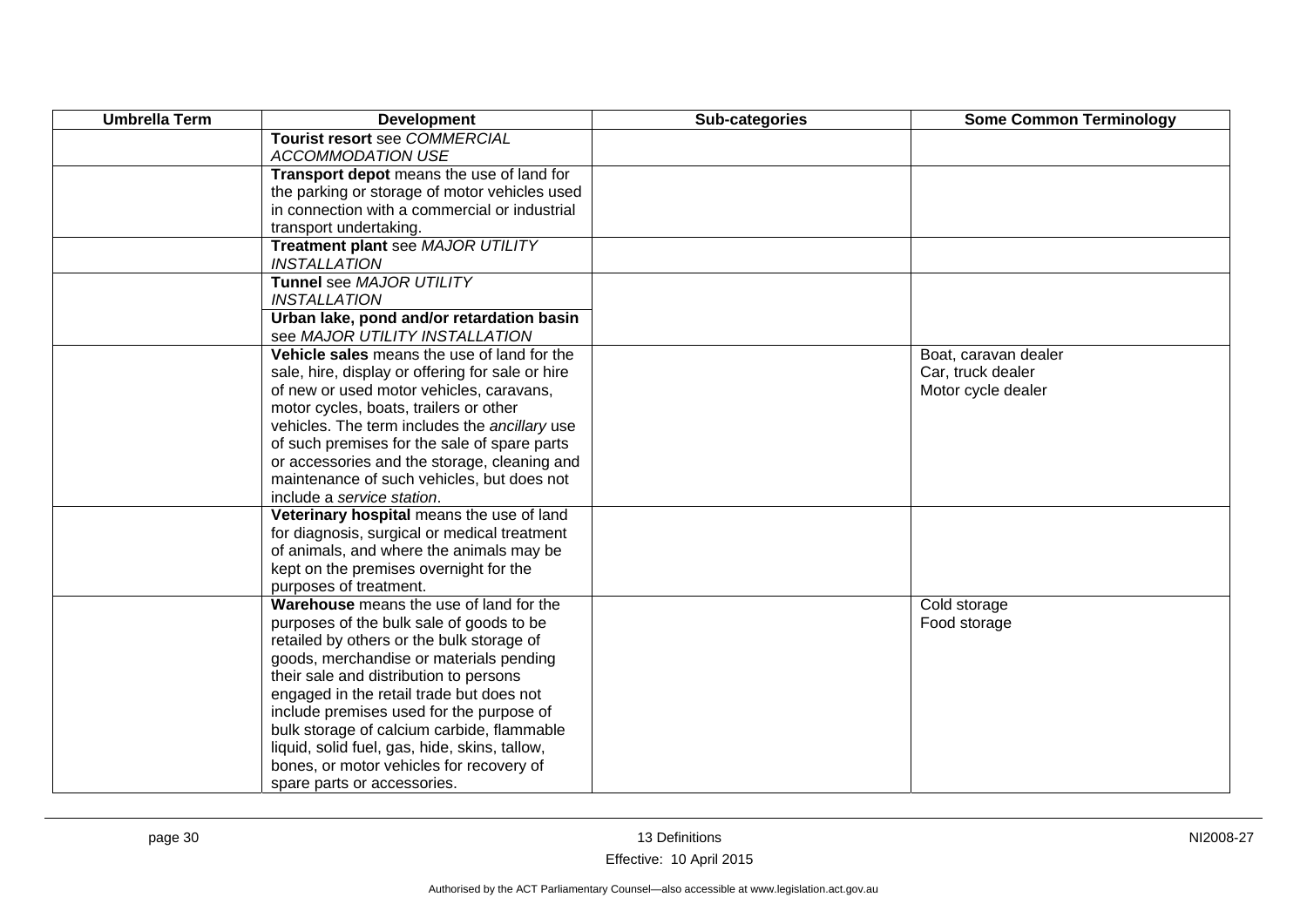| Umbrella Term | <b>Development</b>                               | Sub-categories                | <b>Some Common Terminology</b> |
|---------------|--------------------------------------------------|-------------------------------|--------------------------------|
|               | Waste transfer station means the use of          |                               |                                |
|               | land for the collection of waste into bulk       |                               |                                |
|               | containers for the further transport to a        |                               |                                |
|               | landfill site, recycling facility or other waste |                               |                                |
|               | disposal facility.                               |                               |                                |
|               | Water storage dam see MAJOR UTILITY              | <b>Distribution reservoir</b> |                                |
|               | INSTALLATION                                     | <b>Stock water supply</b>     |                                |
|               | Woodlot means disaggregated plots and            |                               |                                |
|               | clumps of trees grown for production and/or      |                               |                                |
|               | landcare shelter belt and landscape              |                               |                                |
|               | purposes.                                        |                               |                                |
|               | Zoological facility means the use of land for    |                               | Aquarium                       |
|               | the containment of animals for viewing by        |                               | Oceanarium                     |
|               | members of the public.                           |                               | Wildlife sanctuary             |
|               |                                                  |                               | Zoo                            |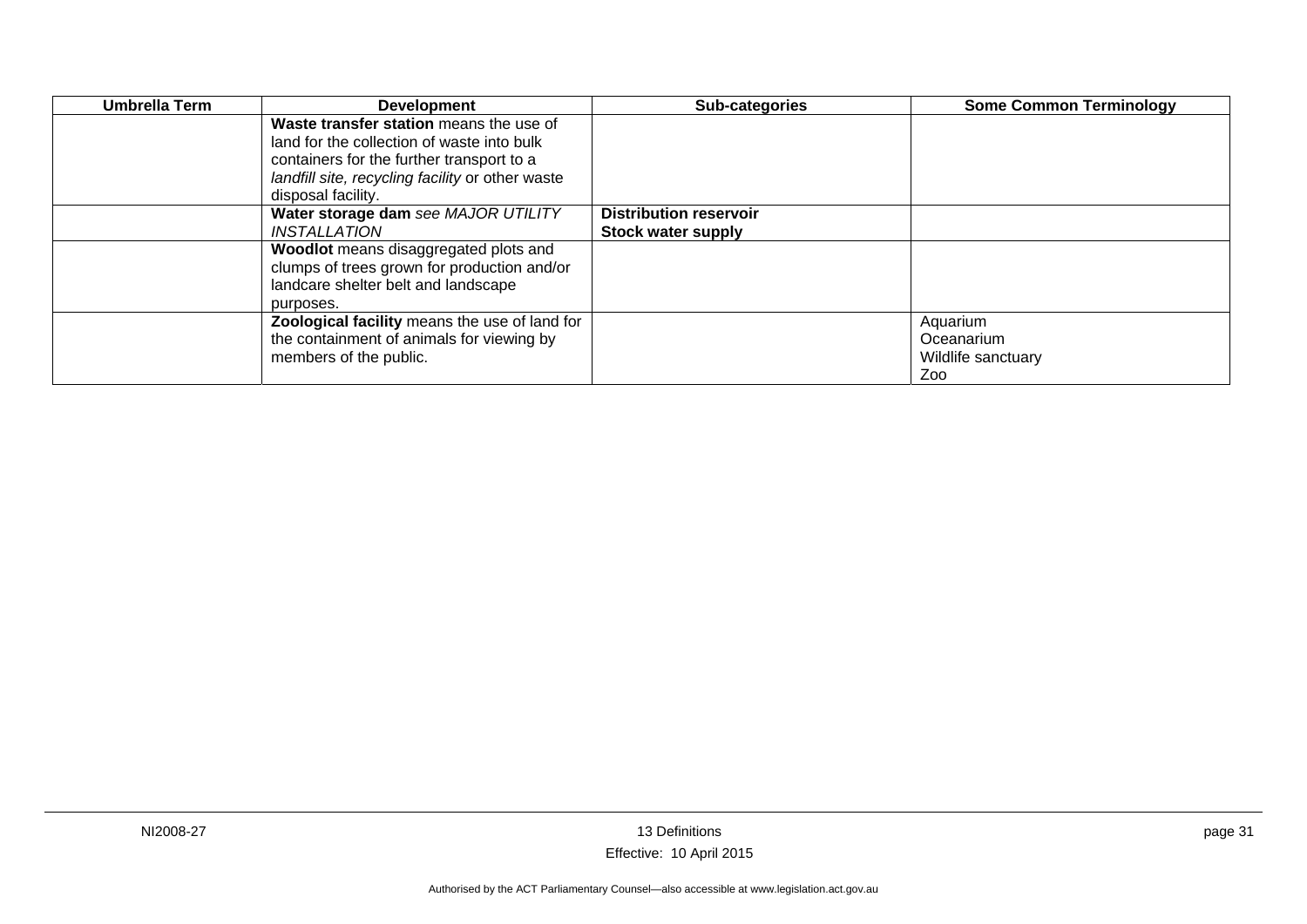## **Part B – Definitions of Terms**

**Adjacent** means either being contiguous with the subject location; or, if separated only by a *road*, where the *front boundary* faces the section of the road which separates it from the subject location.

**Adjunct** means associated with but not necessarily part of.

**Advertisement** means any device or representation visible to the general public which is for the purpose of directly or indirectly promoting sales or drawing attention to an enterprise or undertaking, and includes any hoarding or similar *structure*, any bunting, flag or streamer, or any balloon used or adapted for use for the display of *advertisements* or attracting attention.

**AEP (Annual Exceedance Probability)** means the probability in any one year of a storm event exceeding a specified stream flow level.

**AHD** means Australian Height Datum.

**Ancillary** means associated with and directly related to, but incidental and subordinate to the predominant use.

**Application** has the same meaning as in the *Planning and Development Act 2007.*

**Approval** has the same meaning as in the *Planning and Development Act 2007*.

**Aquatic habitat** means the lake, river and stream margins, banks and beds, which sustain diverse populations of plants and animals.

**Aquatic migration corridor** means river corridors and associated streams and wetlands upon which a number of animals are dependent for their movement and survival in the region.

**Articulation Zone** means a specified area on a block within which the design of the façade of buildings is required to be articulated in order to provide visual interest to the streetscape. Forms of articulation may include architectural elements and detailing to be incorporated into the building façade and variations to building alignment particularly in response to existing landscape features.

**Attic** means any habitable space contained wholly within a roof pitched at not more than 36 degrees above the ceiling line of the storey immediately below, except for minor elements such as dormer windows and the like.

**Authority** means the Planning and Land Authority established by section 10 of the *Planning and Development Act 2007*.

**Backlighting** means, in relation to a *sign*, the internal illumination of a *sign* box and the internal illumination of individual letters or characters comprising a *sign*, provided that the *sign* box, letter or character is constructed of translucent and not transparent materials.

**Balcony** means a small outdoor area, raised above the ground, directly accessible from within the *building* and open except for a balustrade on at least one side.

**Basement** means a space within a *building* where the floor level of the space is predominantly below *datum ground level* and where the *finished floor level* of the level immediately above the space is less than 1.0 metre above *datum ground level*.

**Blank wall** means any wall, which has no openings such as windows or doors.

**Block** means a parcel of land, whether or not the subject of a *lease*.

**Building** includes:

a) an addition to a *building*;

b) a *structure* attached to a *building*; and

c) a part of a *building*.

**Building line** means a line drawn parallel to any *front boundary* along the front face of the *building* or through the point on a *building* closest to the *front boundary*. Where a terrace, landing, porch, *balcony* or verandah is more than 1.5 metres above the adjoining *finished ground level* or is covered by a roof, it shall be deemed to be part of the *building*.

**Carport** means a car shelter wholly or partly enclosed on not more than two sides.

**Communal open space** means common outdoor open space for recreation and relaxation of residents of a housing development.

**Community garden** means the use of land for the cultivation of produce primarily for personal use by those people undertaking the gardening, including demonstration gardening or other environmental activities which encourage the involvement of schools, youth groups and citizens in gardening activities.

**Community path system** means a route constructed or under reserve which includes a path (cycle path) open to the public for the use of non-motorised traffic, such as bicycles, pedestrians and joggers, and for motorised wheel chairs.

**Compact block** means a *block* with an area of 250m<sup>2</sup> or less.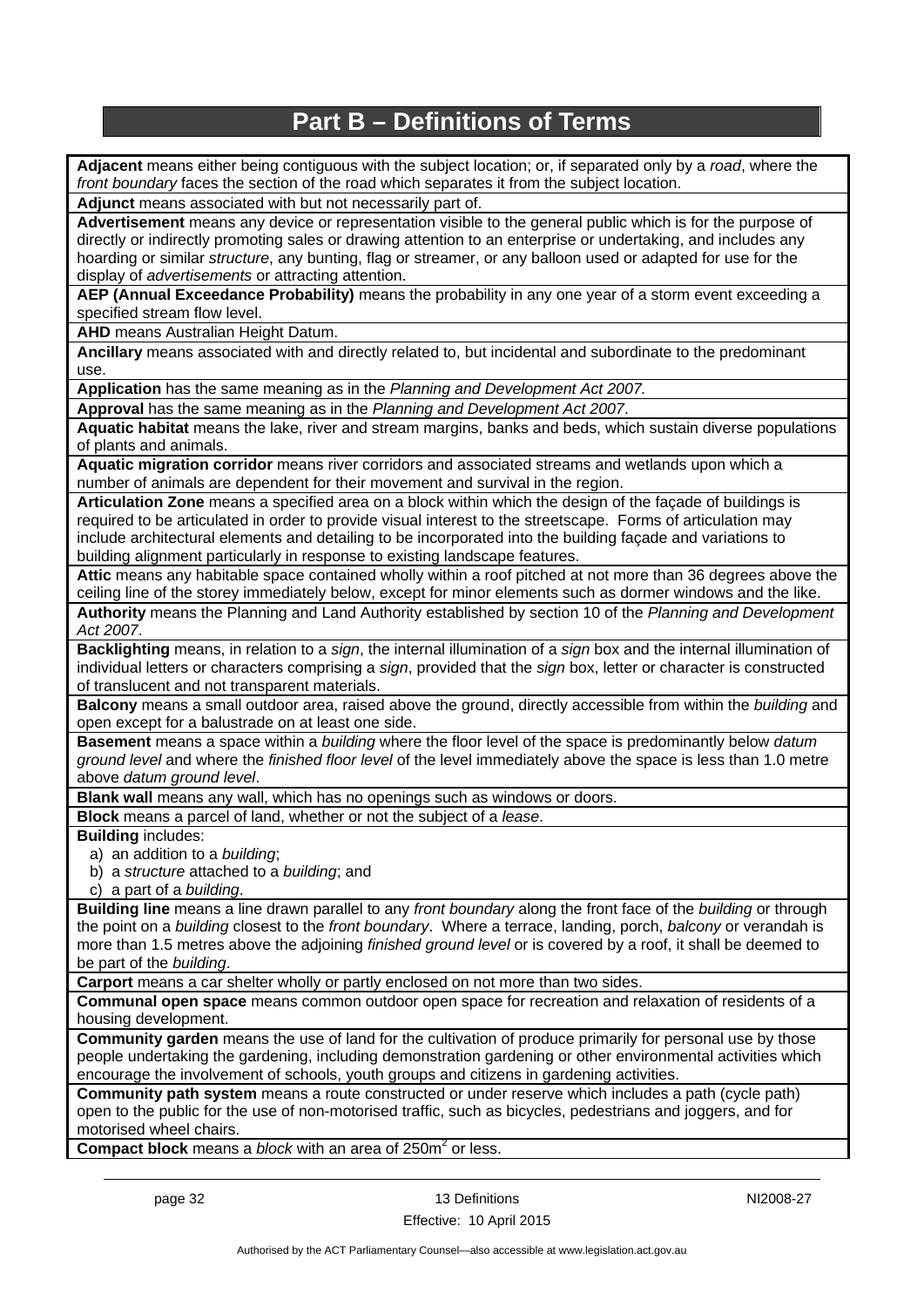**Consolidation** has the same meaning as in the *Planning and Development Act 2007*.

**Controlled activity** has the same meaning as in the *Planning and Development Act 2007.*

**Datum ground level** means the level of the surface of the ground as defined in a field survey and authorised by a qualified surveyor at the time of operational acceptance for greenfield development or prior to any new earthworks having occurred after that time.

**Defined land** has the same meaning as in the *Planning and Development Act 2007*

**Desired character** means the form of development in terms of siting, building bulk and scale, and the nature of the resulting *streetscape* that is consistent with the relevant zone objectives, and any statement of desired character in a relevant precinct code.

**Development** has the same meaning as in the *Planning and Development Act 2007*.

**Development condition** means any condition subject to the *Planning and Development Act 2007*, contained in a lease or an agreement collateral to a lease, or in a lease or an agreement collateral to the lease that was made prior to the commencement of the *Planning and Development Act 2007*.

**Discharge - stormwater** means the discharge to drains, ponds, lakes or streams of catchment runoff as a result of storm rainfall over the catchment.

**Discharge - wastewater** means liquid waste discharged from domestic, agricultural (feed lots) or industrial sources, or from associated treatment facilities.

**Domestic water supply** means the water stored, diverted, treated and reticulated for the primary purpose of domestic use.

**Domestic water supply - fully treated** means the provision of floculation and sedimentation, filtration and disinfection.

**Domestic water supply - partially treated** means the provision of direct filtration and disinfection (dependent on raw water having limited suspended solids levels).

**Domestic water supply - disinfected** means the provision of disinfection only (dependent on raw water substantially free of suspended solids).

**Dwelling** has the same meaning as in the Planning and Development Regulation 2008.

**Environment** includes biological, physical, social, cultural and economic aspects.

**Environment values** mean the value of the resource for extractive and instream uses by the community, and intrinsic values such as the maintenance of natural ecosystems.

**Environmental assessment** has the same meaning as in the *Planning and Development Act 2007*

**Erosion** means the mobilisation of soil as a result of loss of vegetative cover, scouring by runoff, or associated with slope instability.

**Estate Development Plan** means a plan setting out the proposed pattern of subdivision and infrastructure works for an estate and which is required to be approved prior to the undertaking of the works and the granting of leases for the subdivided blocks.

**External wall** means an external wall that may also incorporate any of the following

a) windows with sill heights at or above 1.7m from the floor

- b) screened decks
- c) fixed pane windows with obscure glass
- d) awning sashes with obscure glass and with an opening of not more than 30cm to the horizontal
- e) obscure glass bricks.

**Fin wall** means an external wall built on the *block* boundary side of a *lateral opening*, to screen that opening to and from an adjoining *block*.

**Finished floor level (FFL)** means the level of the upper surface of the relevant floor.

**Finished ground level (FGL)** means the ground level after completion of all excavation and earthworks.

**Fishing** means the use of bait, lures or other devices for the purpose of catching fish, for recreational or commercial purposes.

**Floodplain** means that area of stream or drainage corridor which is inundated by the 1 in 100 Annual Exceedance Probability (AEP) event.

**Front boundary** means any boundary of a *block adjacent* to a public *road*, public reserve or public pedestrian way.

**Front loading block** means a block where vehicular access is not obtained from a rear lane.

**Front Zone** means the area of a block between the *front boundary* and the *building line* or at the minimum front setback of the lower floor level for the block whichever is greater. (Note: for the purpose of this definition, the *front zone* shall not be more than 10m from the *front boundary*).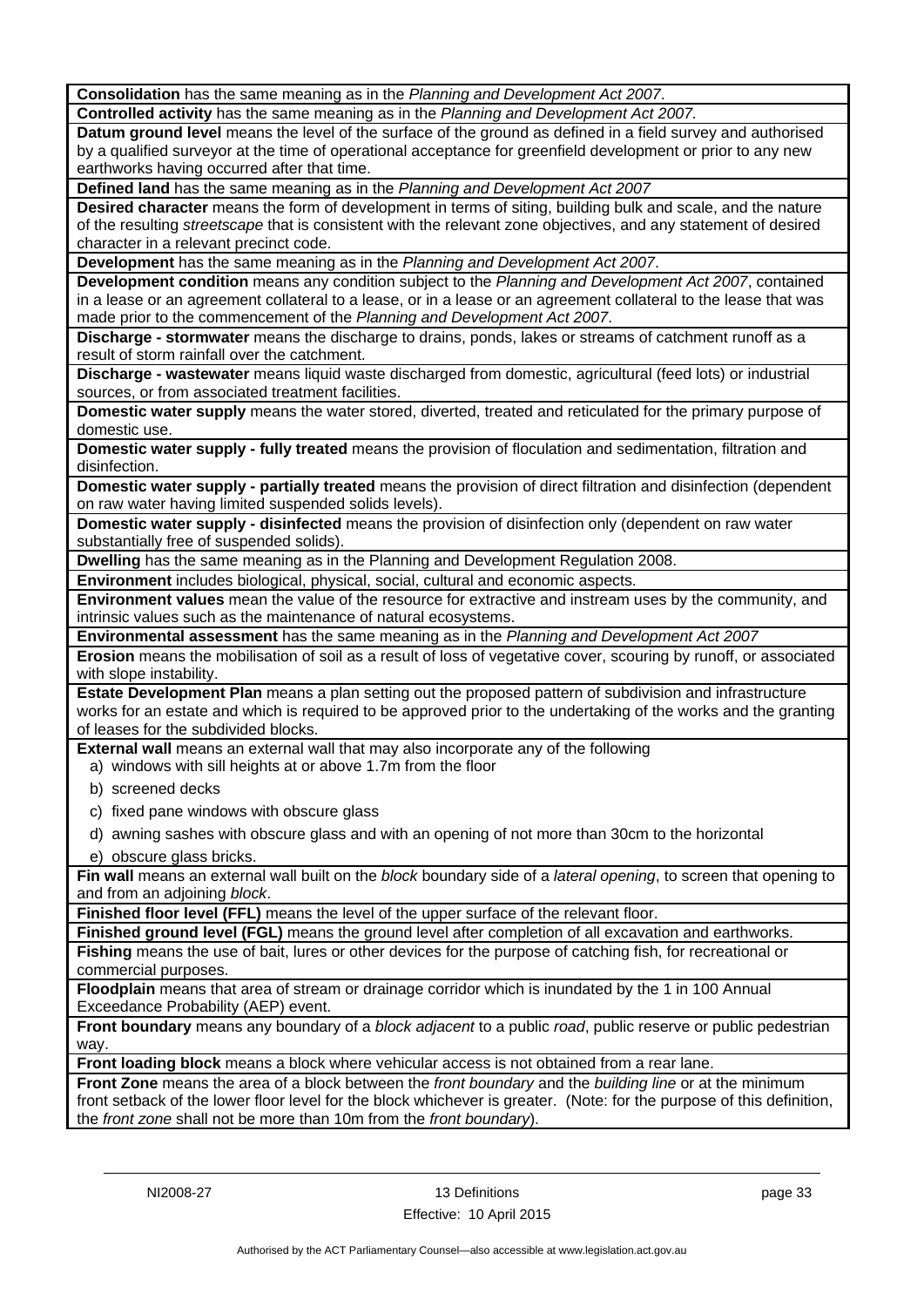**Garage** means a car shelter wholly or partly enclosed on more than two sides and includes an outbuilding as defined in the Building Code of Australia.

**Gross floor area (GFA)** means the sum of the area of all floors of the building measured from the external faces of the exterior walls, or from the centre lines of walls separating the building from any other building, excluding any area used solely for rooftop fixed mechanical plant and/or basement car parking.

**Groundwater** means an underground zone of porous or fractured rock within which water may be stored. **Groundwater abstraction** means abstraction by pumping, for the purpose of offstream use of water.

**Habitable room** means any room within a dwelling used or adapted to be used for the purpose of living, sleeping, or the eating or cooking of food and includes lounge rooms, family rooms, dining rooms, rumpus rooms, bedrooms, kitchens, but does not include bathrooms, laundries, *garages*, or garden sheds.

**Height of building** means the vertical distance between *datum ground level* to the highest point or points of the *building*.

**Height of wall** means the vertical distance between the *datum ground level* directly beneath the outside face of any external wall and the top of the wall or roof at the wall line, parapet or balustrade (whichever is the higher). In the case of a gable or skillion end, the maximum height of wall shall be measured to a level midway between the ridge line and the top of the eaves or fascia.

**Heritage Register** has the same meaning as in the *Heritage Act 2004*

**Inquiry** has the same meaning as in the *Planning and Development Act 2007*.

**Integrated housing development** means development where the developer:

a) is responsible for the planning, design and building of all the housing and associated facilities; or

b) undertakes the site planning and development of infrastructure as well as establishing general requirements for building design without actually constructing the dwellings.

**Integrated housing development parcel** means a parcel of land intended to be

- a) subdivided into two or more single dwelling blocks, and
- b) used for an integrated housing development.

**Integrated housing development plan** means one or more drawings describing a proposed *integrated housing development*.

**Irrigation water supply** means water abstracted, stored, treated and reticulated for use for the irrigation of landscape or crops.

**Land** includes water.

**Land capability** means use of land according to its capacity to sustain such use, without long term degradation

Large block means a *block* with an area greater than 500m<sup>2</sup>.

**Lateral opening** means a window or door, which is approximately at right angles to a *block* boundary.

**Lease** has the same meaning as in the *Planning and Development Act 2007*.

**Lessee** has the same meaning as in the *Planning and Development Act 2007*.

**Lower floor level** (LFL) means a *finished floor level* which is 1.8 metres or less above *datum ground level* at any point.

Mid sized block means a *block* with an area greater than 250m<sup>2</sup> but less than or equal to 500m<sup>2</sup>.

**Natural ground level** means the ground level at the date of grant of the lease of the *block*.

**Northern boundary** means a boundary of a *block* where a line drawn perpendicular to the boundary outwards is oriented between  $45^{\circ}$  west of north and  $45^{\circ}$  east of north.

**Objection** has the same meaning as in the *Planning and Development Act 2007.*

**Planting area** means an area of land within a block that is not covered by buildings, vehicle parking and manoeuvring areas or any other form of impermeable surface and that is available for landscape planting.

**Plot ratio** means the *gross floor area* in a *building* divided by the area of the *site*.

**Primary building zone** means the area between the f*ront zone* and a line projected 12m distant.

**Primary window** means the main window of a habitable room.

**Principal private open space** means private open space that is directly accessible from a habitable room other than a bedroom.

**Private open space** means an outdoor area within a block useable for outdoor living activities, and may include balconies, terraces or decks but does not include any area required to be provided for the parking of motor vehicles and any common driveways and common vehicle manoeuvring areas. Up to 25 per cent of any part of private open space may be roofed over, except that a balcony may be entirely roofed over.

**Rear loading block** means a block where vehicular access is obtained from a rear lane.

**Rear zone** means the area of a block behind the p*rimary building zone.*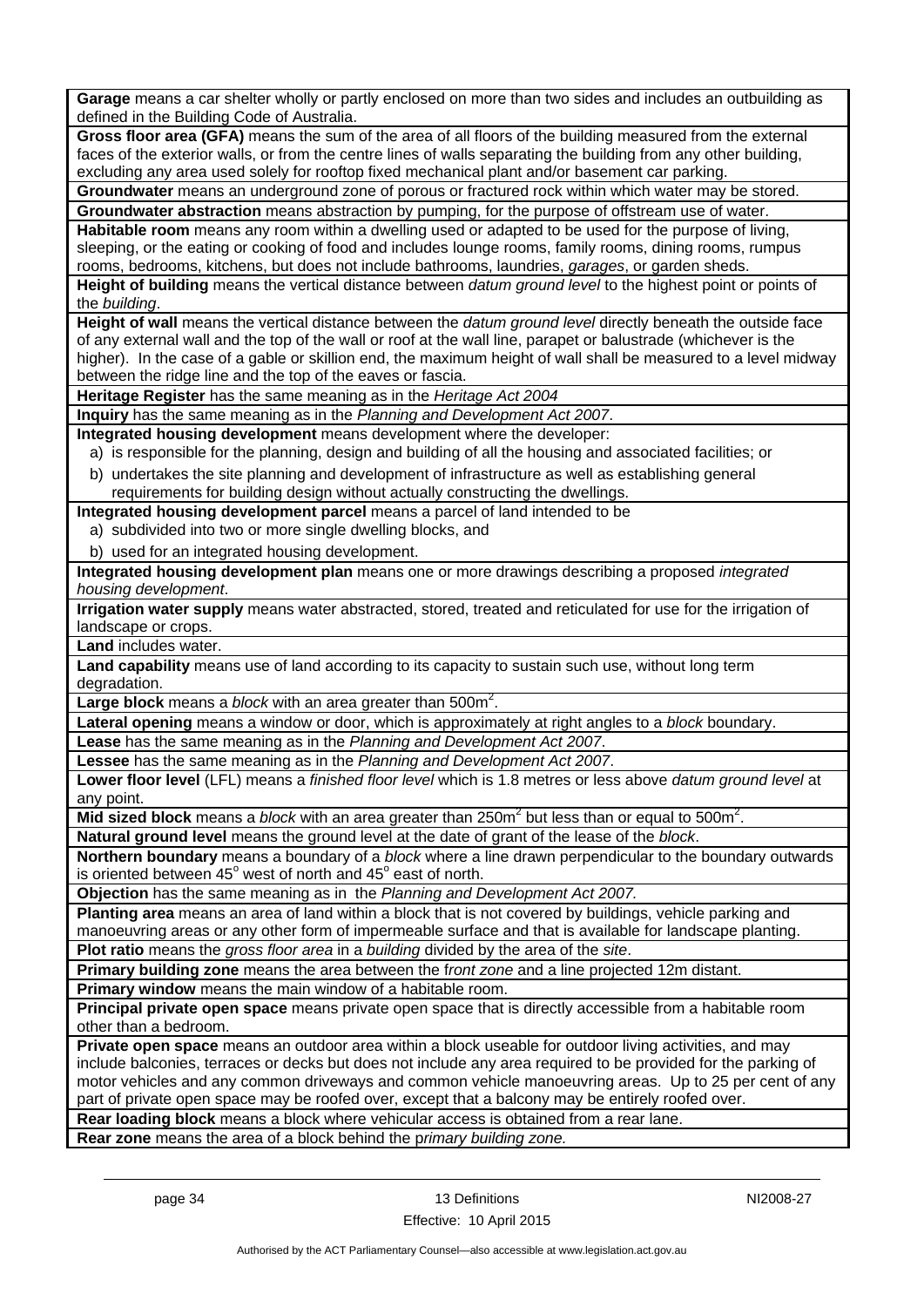| Relevant authority has the same meaning as in the Planning and Development Act 2007.                                                               |
|----------------------------------------------------------------------------------------------------------------------------------------------------|
| Remnant native vegetation means the structural and/or floristic characteristics of the vegetation as it would                                      |
| have been prior to European settlement.                                                                                                            |
| RL (Reduced Level) means the vertical height in metres above Australian Height Datum (AHD).                                                        |
| Residential block means a block that has at least one of the following characteristics -                                                           |
| a) zoned residential                                                                                                                               |
| b) affected by a lease which authorises residential use.                                                                                           |
|                                                                                                                                                    |
| but does not include one or more of the following any land intended to remain as unleased Territory land or                                        |
| public open space.                                                                                                                                 |
| Residential redevelopment means development that involves:                                                                                         |
| a) substantial or total demolition of an existing dwelling on land previously used for residential purposes and                                    |
| replacement with one or more new dwellings;                                                                                                        |
| b) establishment of one or more new dwellings on land previously used for residential purposes in addition to<br>an existing dwelling; or          |
| c) substantial alterations to an existing dwelling that would result in a significant change to the scale and/or                                   |
| character of the dwelling.                                                                                                                         |
| Road means any way or street (so called), whether in existence or under reserve, open to the public which is                                       |
| provided and maintained for the passage of vehicles, persons and animals and which may include footpaths,                                          |
| community paths, bus lay-bys and turning areas, or traffic controls.                                                                               |
| Screening device means a permanent structure that comprise one or more of the following                                                            |
| a) opaque or translucent glazing                                                                                                                   |
|                                                                                                                                                    |
| b) solid panels                                                                                                                                    |
| c) perforated panels or trellises with a maximum 25% openings.                                                                                     |
| Screen wall means a wall at least 1.8 metres high and visually opaque.                                                                             |
| Secondary street frontage means the frontage of a corner block nominated in a precinct code or, if not so                                          |
| nominated, nominated by the applicant.                                                                                                             |
| Secondary window means a window to a non habitable room, a window with a sill height at least 1.7 m above                                          |
| finished floor level, or a window with fixed obscure glazing.                                                                                      |
| Section means an area of land comprising of a logical grouping of individual blocks identified as a Section<br>pursuant to the Districts Act 1966. |
| Section Master Plan means a plan of a section and surrounds indicating a development context for individual                                        |
| development proposals and providing guidance on how sites in the section may logically be developed.                                               |
| Sediment means the coarse particles (such as sand, silt and gravel) and organic particulates transported by                                        |
| storm runoff and streamflow.                                                                                                                       |
| Setback means the minimum horizontal distance between a building wall or the outside face of a balcony,                                            |
| deck or supporting posts of a carport or verandah roof and the relevant block boundary.                                                            |
| Sewer vent means a vent connected to a trunk sewer to evacuate foul air from sewers.                                                               |
| Sewerage storm tank means an earth or concrete storage tank provided to contain sewage storm overflow in                                           |
| excess of sewer or pump capacity.                                                                                                                  |
| Side boundary means a block boundary extending from a street frontage and adjacent to one other block                                              |
| only.                                                                                                                                              |
| Sill height means the vertical height of a window sill above the finished floor level which it serves.                                             |
| Single dwelling block means a block with one of the following characteristics -                                                                    |
| a) originally leased or used for the purpose of single dwelling housing                                                                            |
| b) created by a consolidation of blocks, at least one of which was originally leased or used for the purpose of                                    |
| single dwelling housing.                                                                                                                           |
| Site means a block, lease or other lawful occupation of land, or adjoining blocks, leases or lawful occupancies                                    |
| in the event of these being used for a single undertaking or operation, but excludes the area of any access                                        |
| driveway or right-of-way                                                                                                                           |
| Site coverage the proportion of the actual site covered by dwellings and all other buildings                                                       |
| Storey means a space within a building that is situated between one floor level and the floor level next above,                                    |
| or if there is no floor level above, the ceiling or roof above but does not include an attic or a basement.                                        |
| Streamflow diversion means the impoundment and diversion of streamflow to pipes or channels, for the                                               |
| purpose of offstream use of water.                                                                                                                 |
| Streamflow regulation means the retention of portion of streamflow in a pond or reservoir for some period of                                       |
| time, for subsequent release downstream.                                                                                                           |